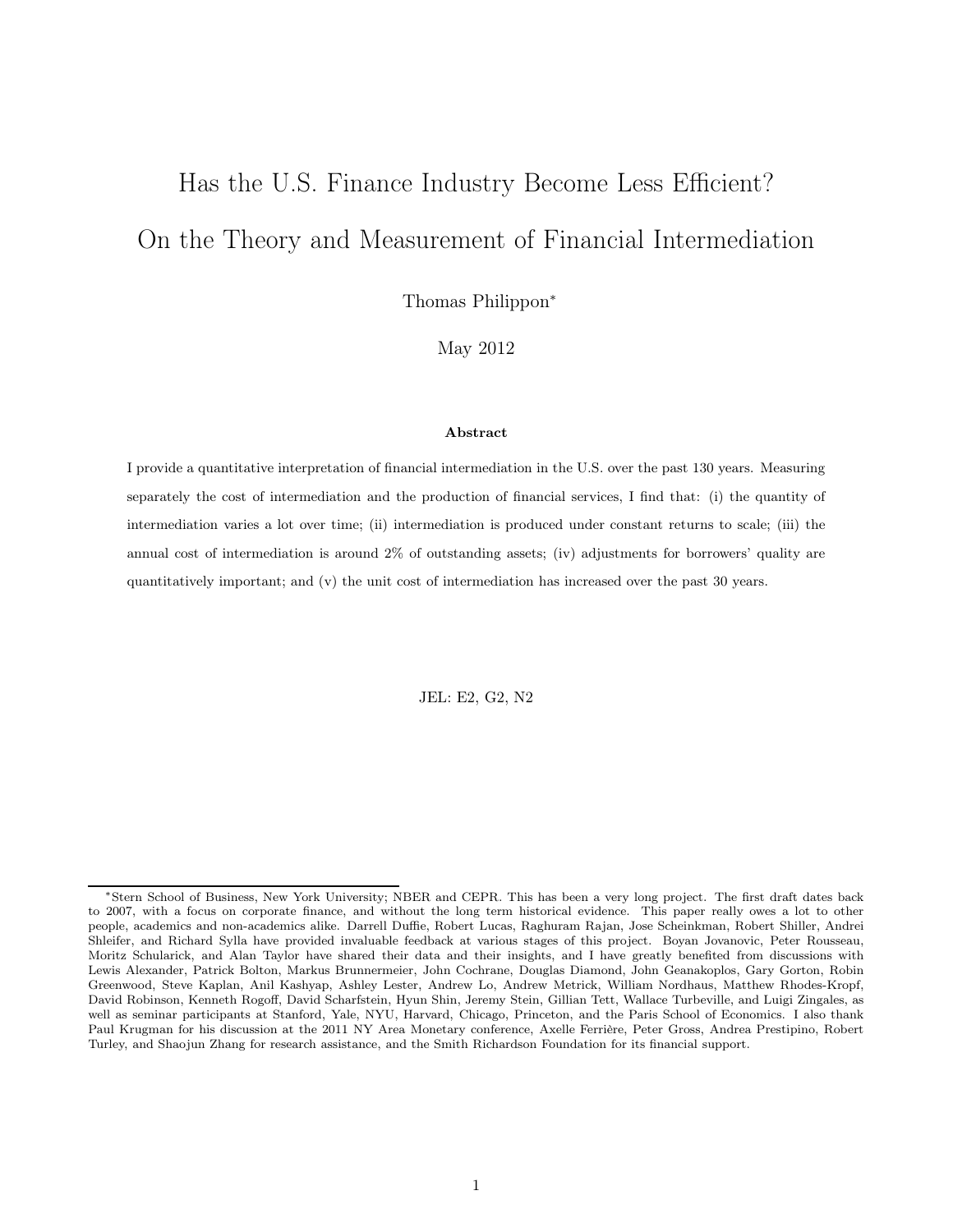This paper is concerned with the theory and measurement of financial intermediation. Its contribution is to construct long time series on prices and quantities of intermediation, and to provide a quantitative interpretation of these series. Since the focus is on financial intermediation, the prices are spreads and fees earned by intermediaries, while the quantities are stocks and flows of financial assets and liabilities.

The role of the finance industry is to produce, trade and settle financial contracts that can be used to pool funds, share risks, transfer resources, produce information and provide incentives. Financial intermediaries are compensated for providing these services. The income received by these intermediaries measures the cost of financial intermediation. This income is the sum of all spreads and fees paid by non-financial agents to financial intermediaries, and it is also the sum of all profits and wages in the finance industry. The first contribution of the paper is empirical. I show that the income of financial intermediaries as a share of GDP varies a lot over time. The income share grows from  $2\%$  to  $6\%$  from 1870 to 1930. It shrinks to less than  $4\%$  in 1950, grows slowly to  $5\%$  in 1980, and then increases rapidly to more than 8% in 2010.

Given these large historical changes in the finance income share, it is natural to ask if there are commensurate changes in the production of financial services. The main contribution of the paper is to construct a theory-based measure of the "output" of the finance industry, and therefore, to obtain an estimate of the unit cost of financial intermediation. There two main motivations for undertaking such a project.

The first motivation is that the unit cost of intermediation is a critical parameter in many empirical and theoretical studies. Macro-finance models include, implicitly or explicitly, an equation that says that the borrowing rate is equal to the lending rate plus an intermediation cost:  $r^{borrow} = r^{lend} + \psi$ . Such an intermediation equation plays a central role in the literature that seeks to quantify the consequences of financial development for economic growth, while recent work has also focused on the macroeconomic consequences of a sudden increase in  $\psi$ , and on the link between  $\psi$  and intermediary capital, leverage and liquidity.<sup>1</sup> It is therefore crucial to know how large  $\psi$  is and whether it is stable over time.

The second motivation is to begin to quantify the efficiency gains from financial innovations. For instance, we would certainly like to know if the move from the traditional banking model towards the "originate-and-distribute" model has lowered the cost of funds for households and businesses. This is precisely what  $\psi$  should measure. It is important, however, to understand just how difficult the measurement problem is. In the traditional banking model, a bank would make a loan, keep it on its books, and earn a net interest income. This income would compensate for the cost of screening and monitoring the borrower, and then managing the duration and credit risk of the loan. In the originate and distribute model, the compensation for screening and monitoring shows up as a fee income, while the compensation for managing duration and credit risk might show up as trading profits in some hedge fund.

<sup>1</sup>For an analysis financial and economic development, see Greenwood, Sanchez, and Wang (2010), Buera, Kaboski, and Shin (2011), and Midrigan and Xu (2011). For an analysis of the macroeconomic consequences of negative shocks to financial intermediation, see Curdia and Woodford (2009), Gertler and Kiyotaki (2010), Hall (2011), Christiano and Ikeda (2011), Corsetti, Kuester, Meier, and Müller (2011) who all build on the classic contribution of Bernanke, Gertler, and Gilchrist (1999). For an analysis of liquidity, see Brunnermeier and Pedersen (2009), Gertler and Karadi (2011), He and Krishnamurthy (2012), and Moore (2011).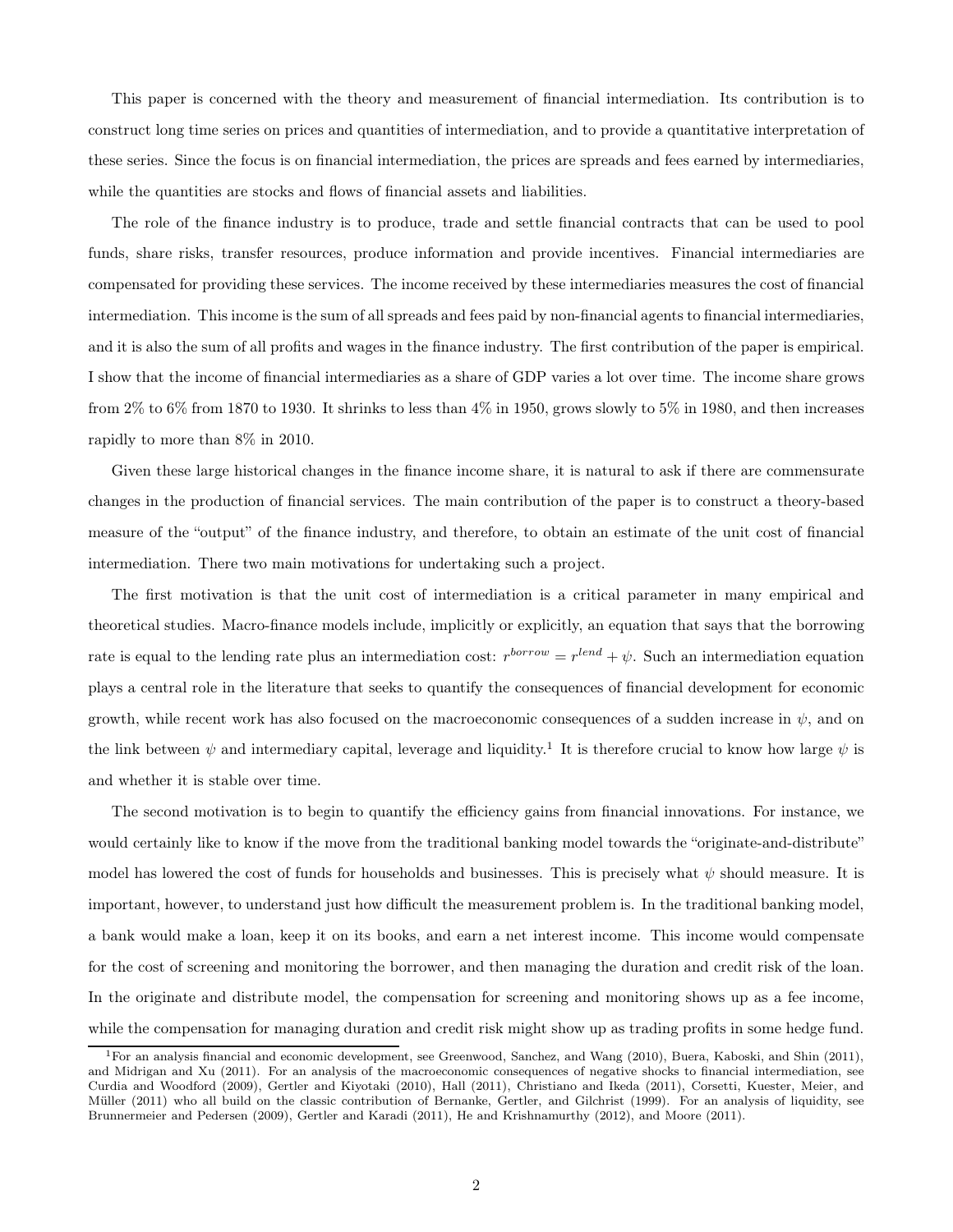There would be no interest income and no direct measure of an interest rate spread. Similar issues immediately appear when we think about mutual funds, shadow banks, credit derivatives, etc.

Given these difficulties, my strategy is to take an aggregate view of the intermediation process and to construct a consistent, theory-based measure of output for the finance industry as a whole. I start by introducing financial services for firms and households in the neoclassical growth model. Conceptually, it is useful to distinguish three types of services:<sup>2</sup>

- (i) Liquidity (means of payments, cash management);
- (ii) Transfer of funds (pooling funds from savers, screening and monitoring borrowers);
- (iii) Information (price signals, advising on M&As).

Note that financial firms typically produce a bundle of such services. For instance, risk management uses all three types of activities.

Services of type (i) and (ii) typically involve the creation of various financial assets and liabilities. For the credit market, I measure separately the quantities borrowed by households, farms and non-farm (non-financial) businesses, and the government. The sizes of these markets vary significantly over time. For instance, the business credit market is relatively large in the 1920s, small in the 1960s and large again after 1980, although not as large as in the late 1920s. The most important trend in recent years is the increase in household debt. For the equity market, I measure the market value of outstanding stocks as well as the flows of initial and seasoned offerings. For liquidity I measure deposits, repurchase agreements, and money markets mutual funds. For advising fees I construct a measure of M&A activity.

The next step is to aggregate the various types of credit, equity issuances and liquid assets into one measure of the quantity of services produced by the financial sector for the non-financial sector. Essentially, output should be measured as a weighted average of the various quantities of assets, and the weights should reflect the relative intermediation requirements. Theory provides guidance on how to do this. I use the first order conditions of the model to interpret various micro-evidence on interest rates, prices, and fees. This allows me to estimate the weights and construct the output measure.

I can then divide the income of the finance industry by the estimated output measure to obtain a measure of unit cost. I find that this (annual) unit cost is around 2% and relatively stable over time. In other words, I estimate that it costs two cents per year to create and maintain one dollar of intermediated financial asset. I also find clear evidence that financial services are produced under constant returns to scale. For instance, from 1947 to 1973 (a period of stable growth without major financial crises), real income per-capita increases by 80% and real financial assets by 250%, but my estimate of the unit cost of intermediation remains remarkably constant.

 $2$ This classification is motivated by the mapping between theory and measurement discussed throughout the paper. It differs a little bit from that of Merton (1995). I do not attempt in this paper to measure the informativeness of prices. This issue is tackled by Bai, Philippon, and Savov (2011). See the discussion in Section 5.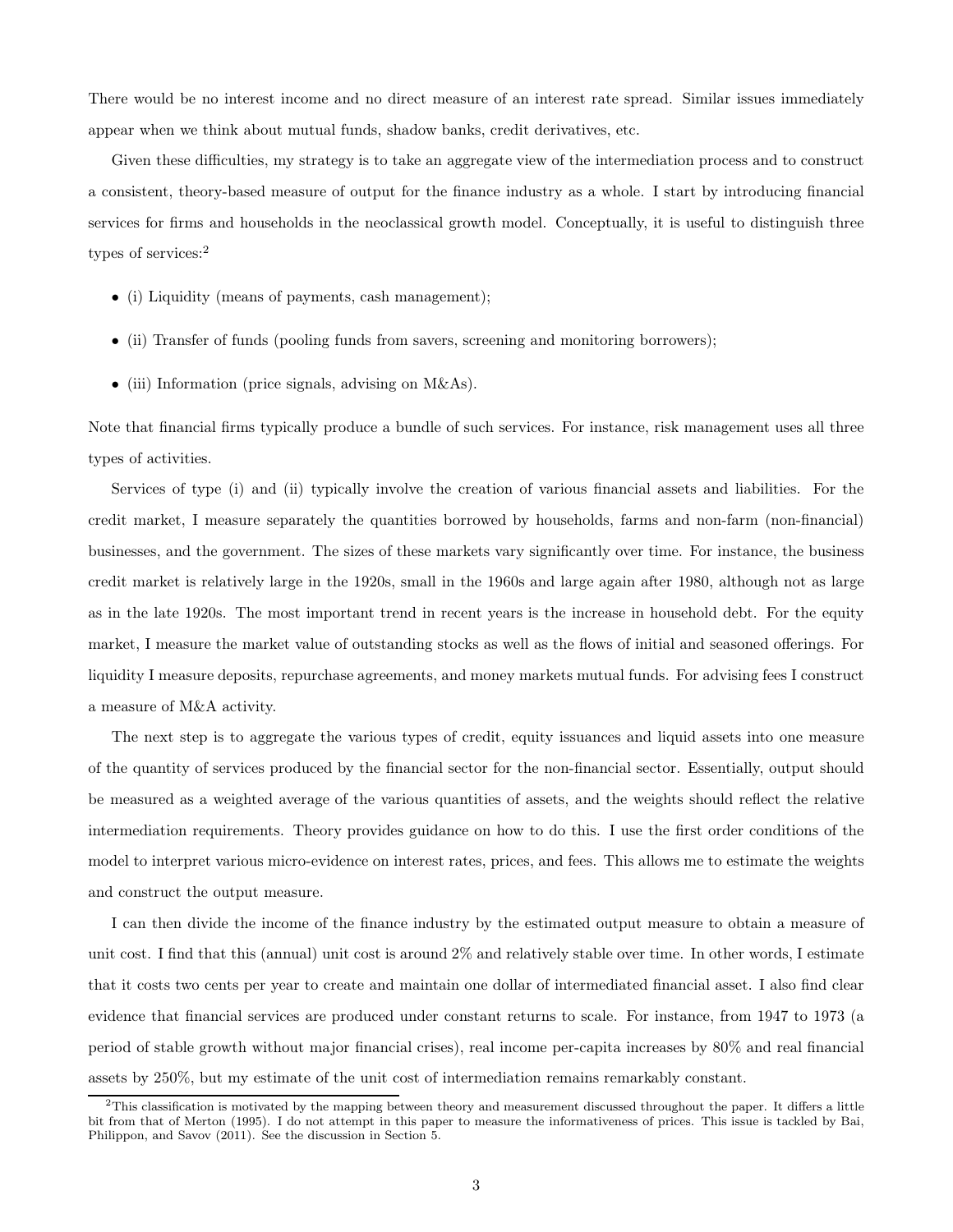The final contribution of the paper is to perform quality adjustments to the output series. In corporate finance, the mix of new and old ventures changes significantly over time. The 1920s and 1990s are times of entry by young and risky firms, while the 1960s appear relatively more stable. Jovanovic and Rousseau (2005) have shown that these patterns are related to waves of technological change. Similarly, for household finance we see that relatively poor households have gained access to financial markets in recent years. The challenge is to account for the fact that these borrowers require more intermediation (more screening or monitoring) per unit of credit extended. Once again I rely on theory to make the quality adjustments. These adjustments appear to be quantitatively important. In the 1990s for instance, the raw output measure is around three times GDP, while the adjusted measure is around four times GDP.

The adjusted unit cost is also more stable than the unadjusted one. However, even with the quality adjustment, I find that the unit cost of intermediation has increased since the mid 1970s and is now significantly higher than it was at the turn of the twentieth century. In other words, the finance industry that sustained the expansion of railroads, steel and chemical industries, and later the electricity and automobile revolutions seems to have been more efficient than the current finance industry. Surprisingly, the tremendous improvements in information technologies of the past 30 years have not led to a decrease in the average cost of intermediation, or at least not yet. One possible explanation for this puzzle is that improvements in information technology have been cancelled out by zero-sum activities, perhaps related to the large increase in secondary market trading.

#### Related literature

Financial intermediation does not have a benchmark quantitative framework in the way asset pricing does. By using a model to interpret long time series of prices and quantities, this paper shares the spirit of Mehra and Prescott (1985). It also articulates a puzzle for future research to solve. But because financial intermediation is a more heterogenous field than asset pricing, the paper builds on several strands of literature in finance and monetary economics,

The first strand is the theory of banking and intermediation. While stylized and focused on macroeconomic predictions, the model developed below is consistent with leading theories of financial intermediation, such as Diamond and Dybvig (1983), Diamond (1984), Gorton and Pennacchi (1990), Holmström and Tirole (1997), Diamond and Rajan (2001), and Kashyap, Rajan, and Stein (2002). Gorton and Winton (2003) provide a review of the literature on financial intermediation. The focus of this paper differs from that literature in several ways: (i) the measurement of the costs of intermediation; (ii) the simultaneous modeling of household and corporate finance; and (iii) the use of an equilibrium model to interpret the historical evidence.

There is a large literature on financial development, which I do not have room to discuss here, except to say that it tends to focus on cross-sectional comparisons of countries at relatively early stages of financial development in order to understand the impact of finance on economic growth (e.g. Rajan and Zingales (1998)) and the determinants of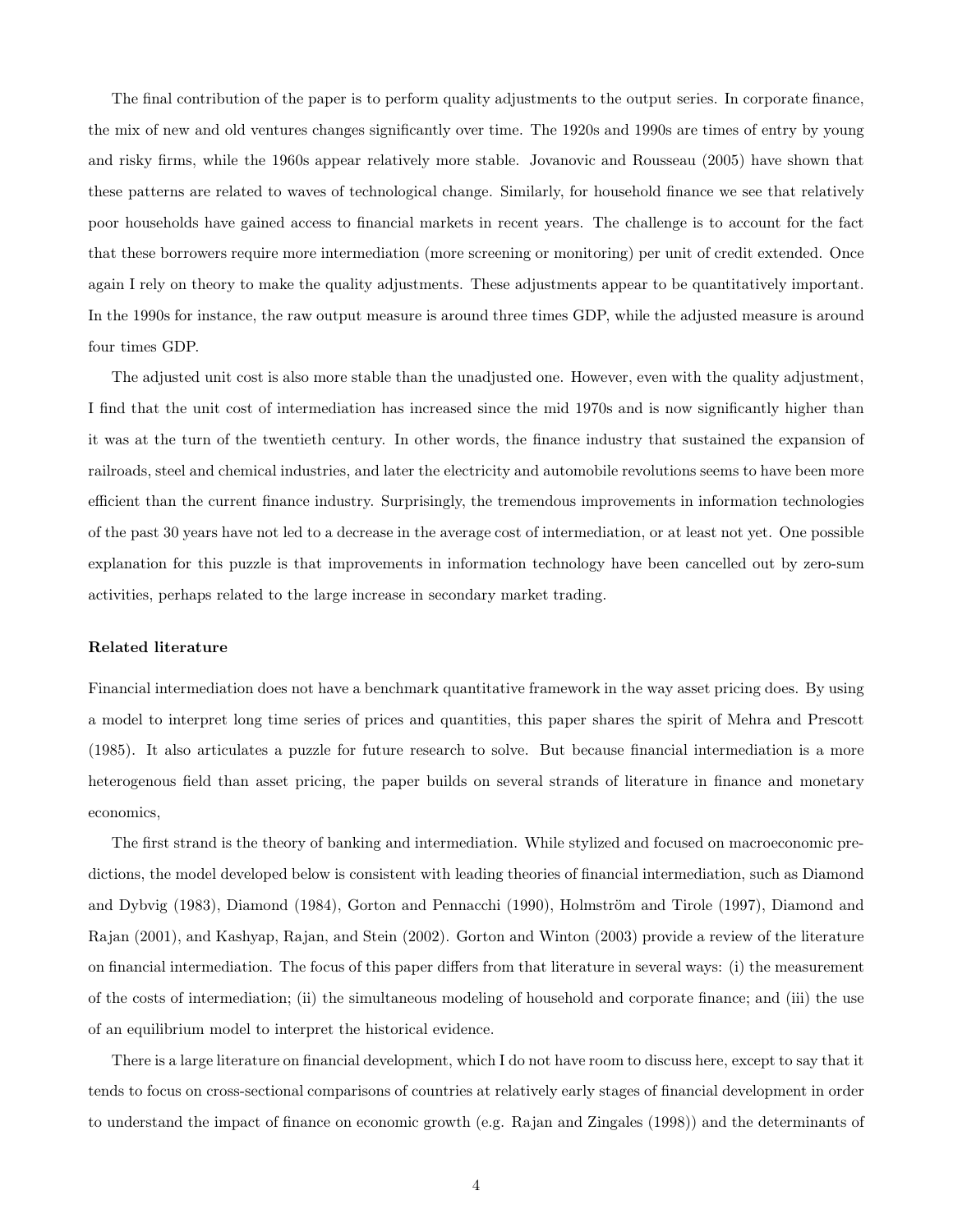financial development (e.g. La Porta, Lopez-de Silanes, Shleifer, and Vishny (1998), Guiso, Sapienza, and Zingales (2004)). The literature typically focuses on corporate finance (Greenwood, Sanchez, and Wang (2010), Buera, Kaboski, and Shin (2011), Midrigan and Xu (2011)).<sup>3</sup> This paper is more closely related to a recent branch of the literature that seeks to provide risk-adjusted measures of financial productivity (Haldane, Brennan, and Madouros (2010), Basu, Inklaar, and Wang (2011)) and that considers the possibility of inefficient financial development (Glode, Green, and Lowery (2010), Bolton, Santos, and Scheinkman (2011)). Philippon and Reshef (2007) share the historical perspective of this paper, but study only wages and human capital in the finance industry. Kaplan and Rauh (2010) also focus on compensation. The large historical changes in the finance share of GDP were first documented and discussed in Philippon (2008), but that paper only focused on corporate credit, which I now estimate to be less than half of the output of the finance industry.<sup>4</sup>

In its account of liquidity services provided by the finance industry, the paper is also related to the classic literature on money and banking. Lucas (2000) provides a benchmark analysis of money demand. Kiyotaki and Moore (2008) study the interaction of liquidity, asset prices and aggregate activity. A recent branch of this literature has focused on the rise of market-based intermediation, also called shadow banking. Pozsar, Adrian, Ashcraft, and Boesky (2010) document the structure of shadow banking. Gorton and Metrick (2012), Stein (2012), and Gennaioli, Shleifer, and Vishny (2011) emphasize the importance of investors demand for risk free assets. Gorton, Lewellen, and Metrick (2012) argue that much of the shadow banking activity (pooling and tranching) happens to satisfy this demand for risk free assets. I attempt to account for these activities by measuring shadow deposits, such as money market mutual funds and repurchase agreements. The rise of shadow banking also diminishes the relevance of the traditional literature focused on efficiency in banking. That literature did provide measures of productivity in banking (see Wang, Basu, and Fernald (2008) for a discussion), but it focused on net interest income, which is only about half of the income of today's large banks (see the numbers for JP Morgan in the appendix). An important point developed below is that it is difficult to break down the income earned by the finance industry into economically meaningful components.

Finally, it is important to emphasize some limitations of my analysis. First, it does not deal with financial crises and risk taking. For instance, my output series include all corporate borrowing by Telecom companies in the late 1990s and all subprime and home equity borrowing by households in the mid 2000s. In doing so, I never ask whether borrowing is appropriate or excessive, and I therefore miss the crucial insights of Reinhart and Rogoff (2009). Similarly, I consolidate the earnings of financial intermediaries without controlling for systemic risk taking.<sup>5</sup>

 $3\text{My}$  approach is complementary to this literature and uses many of its important insights. The difference is that I focus on the evolution of the entire U.S. finance industry. As a result, both theory and measurement must be expanded. For instance, following Beck, Demirguc-Kunt, and Levine (2011), the literature uses cross-country data on interest-rate spreads to estimate financing frictions, e.g., Greenwood, Sanchez, and Wang (2012). To study the US finance industry, it is important to recognize that non-interest income (fees, trading revenues, etc.) is now the dominant source of income for financial firms (even for banks: see JPMorgan's 2010 annual report for instance), that consumer credit is at least as important as corporate credit, and that the shadow banking's creation of safe assets is driven by investors' liquidity demand (all these points are discussed in details below).

<sup>&</sup>lt;sup>4</sup>The paper did not consider household credit, and did not account for liquidity services, which have become important with the rise of the shadow banking system. Other technical issues are discussed in Philippon (2012a).

<sup>&</sup>lt;sup>5</sup>See for instance Adrian and Shin (2008), Krishnamurthy (2009), and Acharya, Pedersen, Philippon, and Richardson (2009) for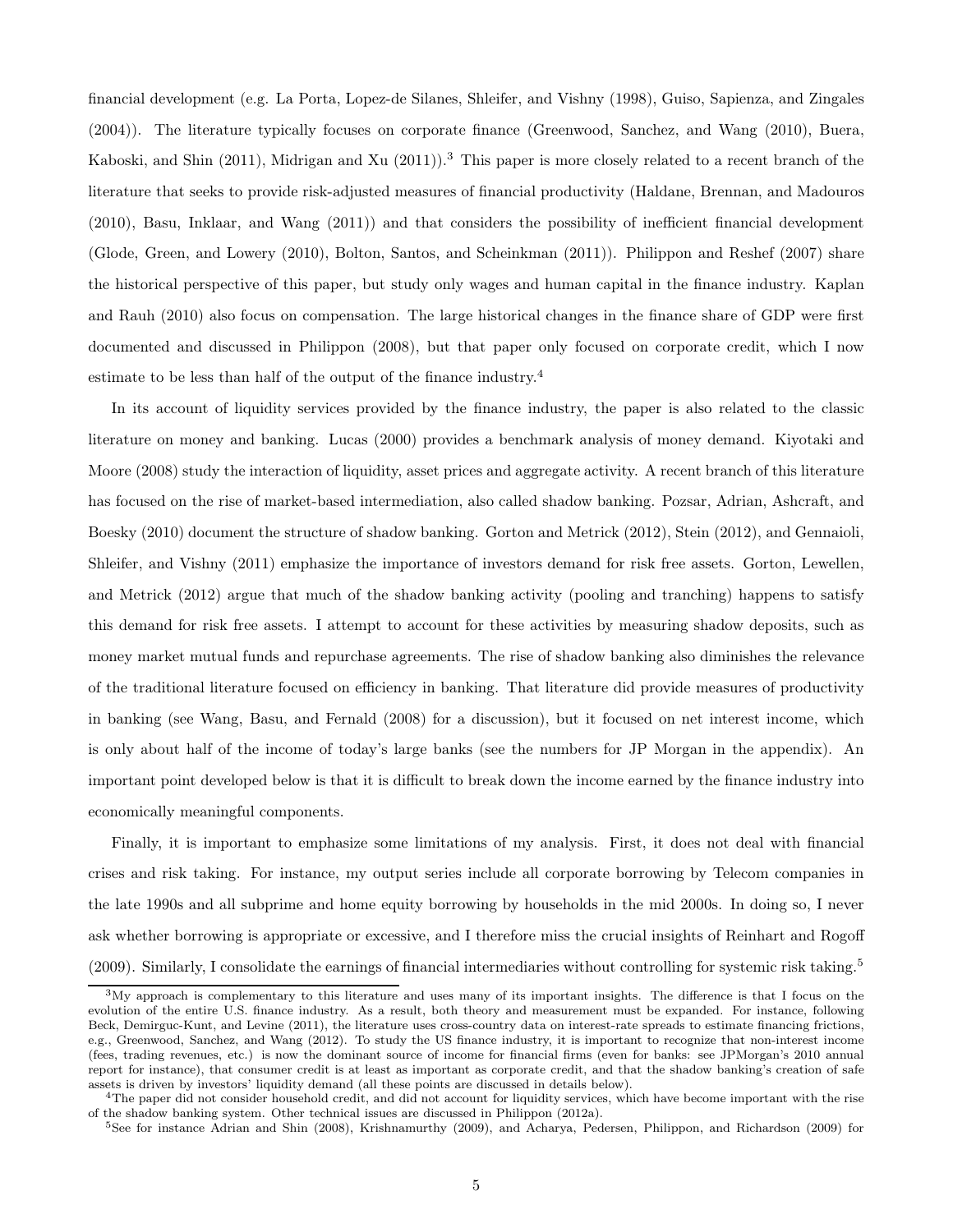Finally, I might be overstating the output of the finance industry because I do not adjust for the role of GSEs in the mortgage market, analyzed by Scharfstein and Sunderam (2011) among others.

The remainder of the paper is organized as follows. In Section 1, I construct my measure of the cost of financial intermediation. Section 2 presents the benchmark model of corporate and household finance to organize the discussion. Section 3 presents measures of output for the finance industry, and computes the unit cost of intermediation. Section 4 presents the quality adjustments. Section 5 discusses the role of information technology, price informativeness, financial derivatives, risk sharing, and trading. Section 6 concludes.

### 1 Income Share of Finance Industry

In this section, I present the first main empirical fact: the evolution of the total cost of financial intermediation in the US over the past 140 years. As argued in the introduction, there is no simple way to break down the income earned by the finance industry into economically meaningful components. For instance, insurance companies and pension funds perform credit analysis, fixed income trading provides liquidity to credit markets, and securitization severs the links between assets held and assets originated. From a historical perspective, these issues are compounded by regulatory changes in the range of activities that certain intermediaries can provide. Rather than imposing arbitrary interpretations on the data, I therefore focus on a consolidated measure of income, the sum of all interest and non interest income earned by all financial intermediaries, irrespective of whether they are classified as private equity funds, commercial banks, insurance companies, or anything else.

#### 1.1 Raw Data

The paper uses a lot of data sources. To save space all the details regarding the construction of the series are provided in a separate online appendix. I focus on the following measure:

$$
\phi = \frac{Finance\ Income}{Total\ Income}.
$$

Conceptually, the best measure is total income (or value added), which is the sum of profits and wages. Whenever possible, I therefore construct  $\phi$  as the GDP share of the finance industry, i.e., the nominal income of the finance industry divided by the nominal GDP of the U.S. economy. One issue, however, is that before 1945 profits are not always properly measured and value added is not available. In addition, it is sometimes difficult to measure the finance industry without imputed rents from the real estate sector. As an alternative measure I then use the labor compensation share of the finance industry, i.e., the compensation of all employees of the finance industry divided by the compensation of all employees in the U.S. economy.

recent discussions.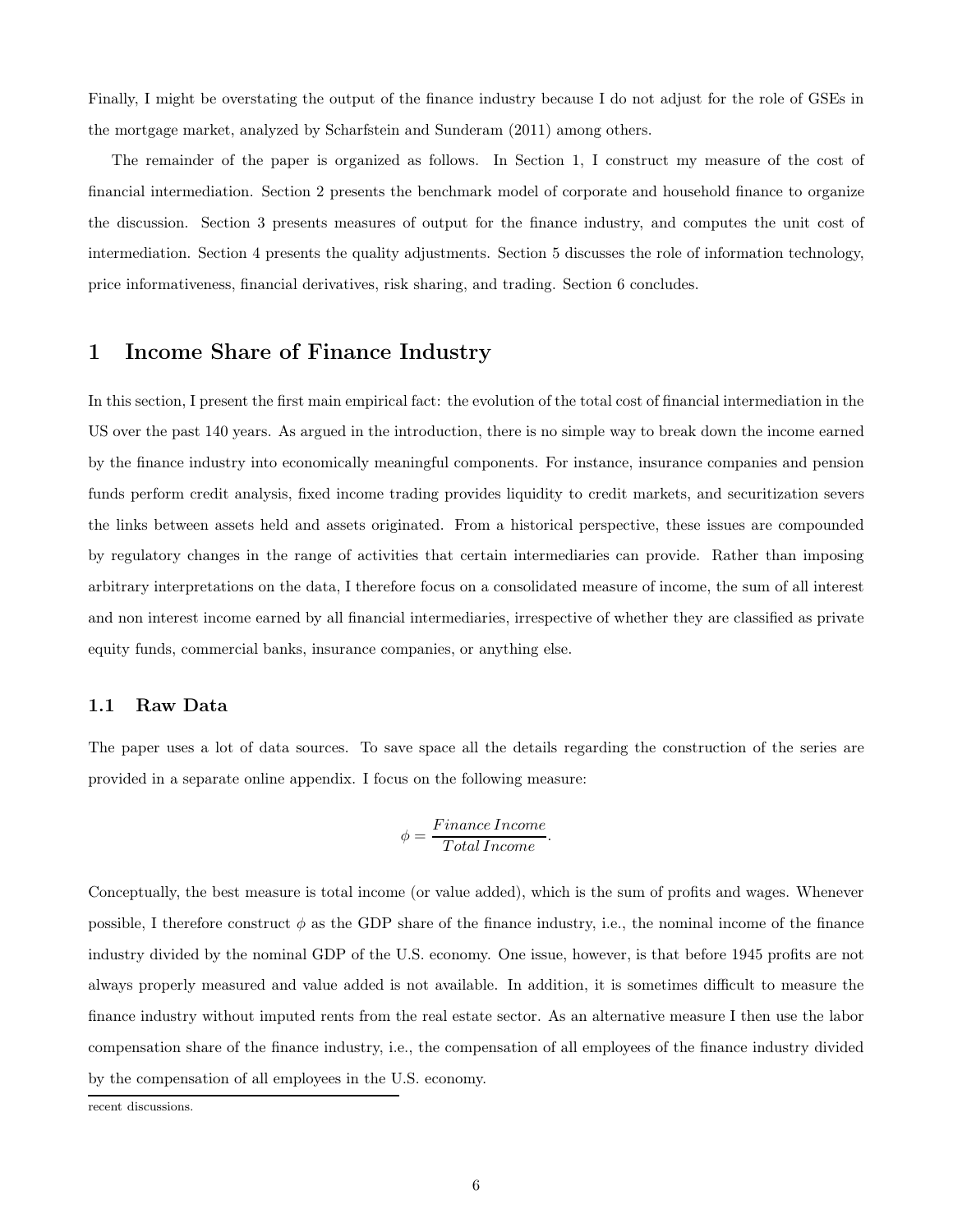Figure 1 displays various measures of the share of the Finance and Insurance industry in the GDP of the United States estimated from 1870 to 2009. For the period 1947-2009, I use value added and compensation measures from the Annual Industry Accounts of the United States, published by the Bureau of Economic Analysis (BEA). For the post-war period, the two measures display the same trends. This means that, in the long run, the labor share in the finance industry is roughly the same as the labor share in the rest of the economy (in the short run, of course, profit rates can vary). For 1929-1947, I use the share of employee compensation because value added measures are either unavailable or unreliable. For 1870-1929 I use the Historical Statistics of the United States (Carter, Gartner, Haines, Olmstead, Sutch, and Wright, 2006).<sup>6</sup>

There are three important points to take away from Figure 1. First, the finance income share varies a lot over time. Second, the measures are qualitatively and quantitatively consistent. It is thus possible to create one long series simply by appending the older data to the newer ones. Third, finance as a share of GDP was smaller in 1980 than in 1925. Given the outstanding real growth over this period, it means that finance size is not simply driven by income per capita.



Figure 1: Income Share of Finance Industry

Notes: VA is value added, WN is compensation of employees, "fin" means finance and insurance, "fire" means finance, insurance, and real estate. For "NIPA", the data source is the BEA, and for "Hist" the source is the Historical Statistics of the United States.

 $6$ Other measures based on Martin (1939) and Kuznets (1941) give similar values. More details regarding the various data sources can be found in Philippon and Reshef (2007) and in the Data Appendix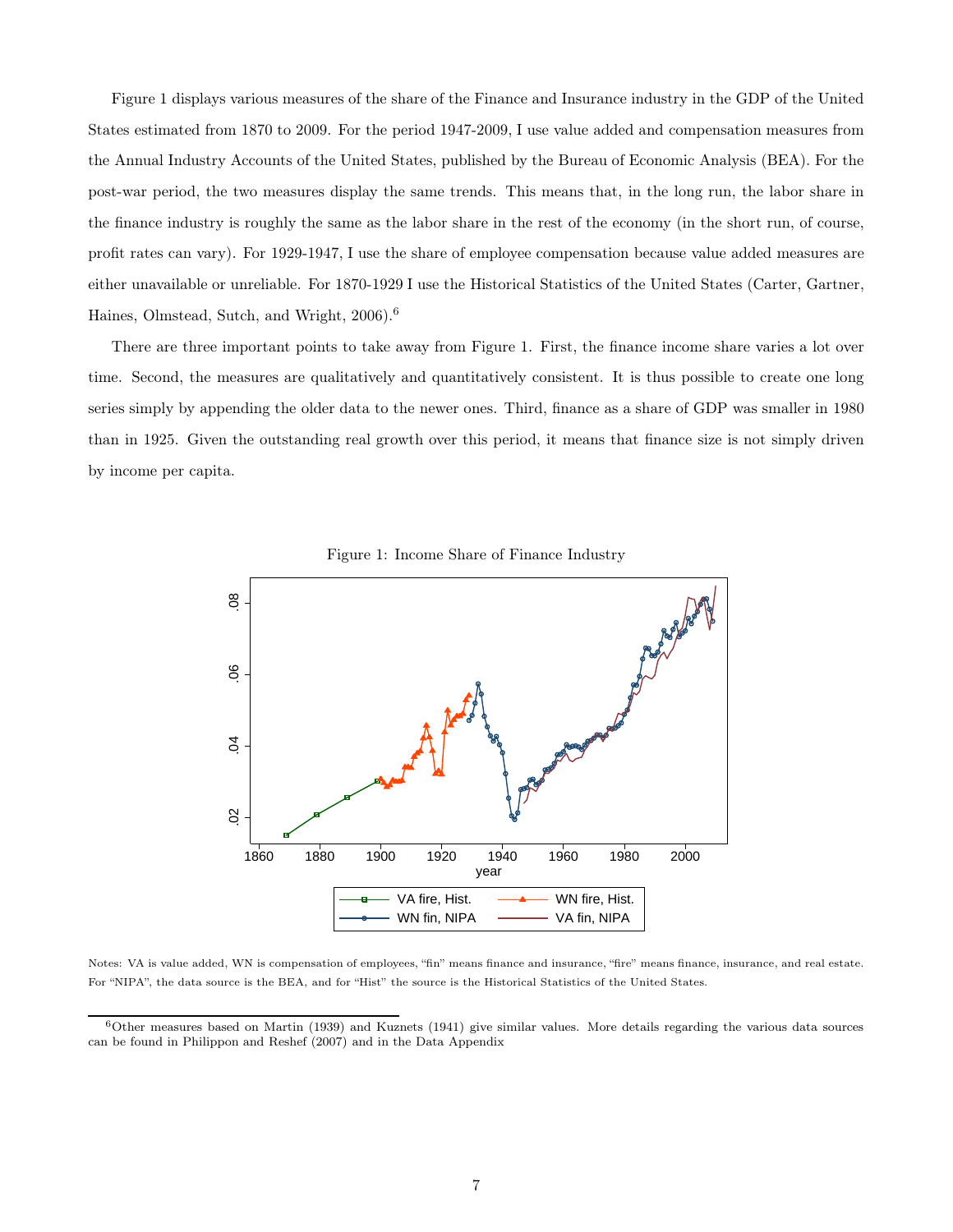#### 1.2 Adjusted Measures

Before discussing theoretical interpretations it is useful to present adjusted series and consider the impact of globalization and the rise in services.

#### Wars

During peace time and without structural change, it would make sense to simply use GDP as the relevant measure of total income. Two factors can complicate the analysis, however. First, WWI and WWII take resources away from the normal production of goods and services. Financial intermediation should then be compared to the non-war related GDP. To do so, I construct a measure of GDP excluding defense spending. The second issue is the decline in farming. Since modern finance is related to trade and industrial development, it is also useful to estimate the share of finance in non-farm GDP.

The left panel of Figure 2 presents the finance share of non-defense GDP, and of non-farm, non-defense GDP (or compensation, as explained above). Both adjustments make the series more stationary. In particular, using non-defense GDP removes the spurious temporary drop in the unadjusted series during WWII.

I use the defense adjusted share as my main measure. The share of finance starts just below 2% in 1880. It reaches a first peak of almost 6% of GDP in 1932. Note that this peak occurs during the Great Depression, not in 1929. Between 1929 and 1932 nominal GDP shrinks, but the need to deal with rising default rates and to restructure corporate and household balance sheets keeps financiers busy. Similarly, the post-war peak occurs not in 2007 but in 2010, just below 9% of non-defense GDP.





Notes: GDP Share is the Income of the Finance Industry divided by GDP, constructed from the series in Figure 1. "No Defense" uses GDP minus defense spending, and "No Farm No Defense" uses non-farm GDP minus defense spending. Domestic shares excludes net exports of finance and insurance companies. Share of Services uses the BEA definition of services.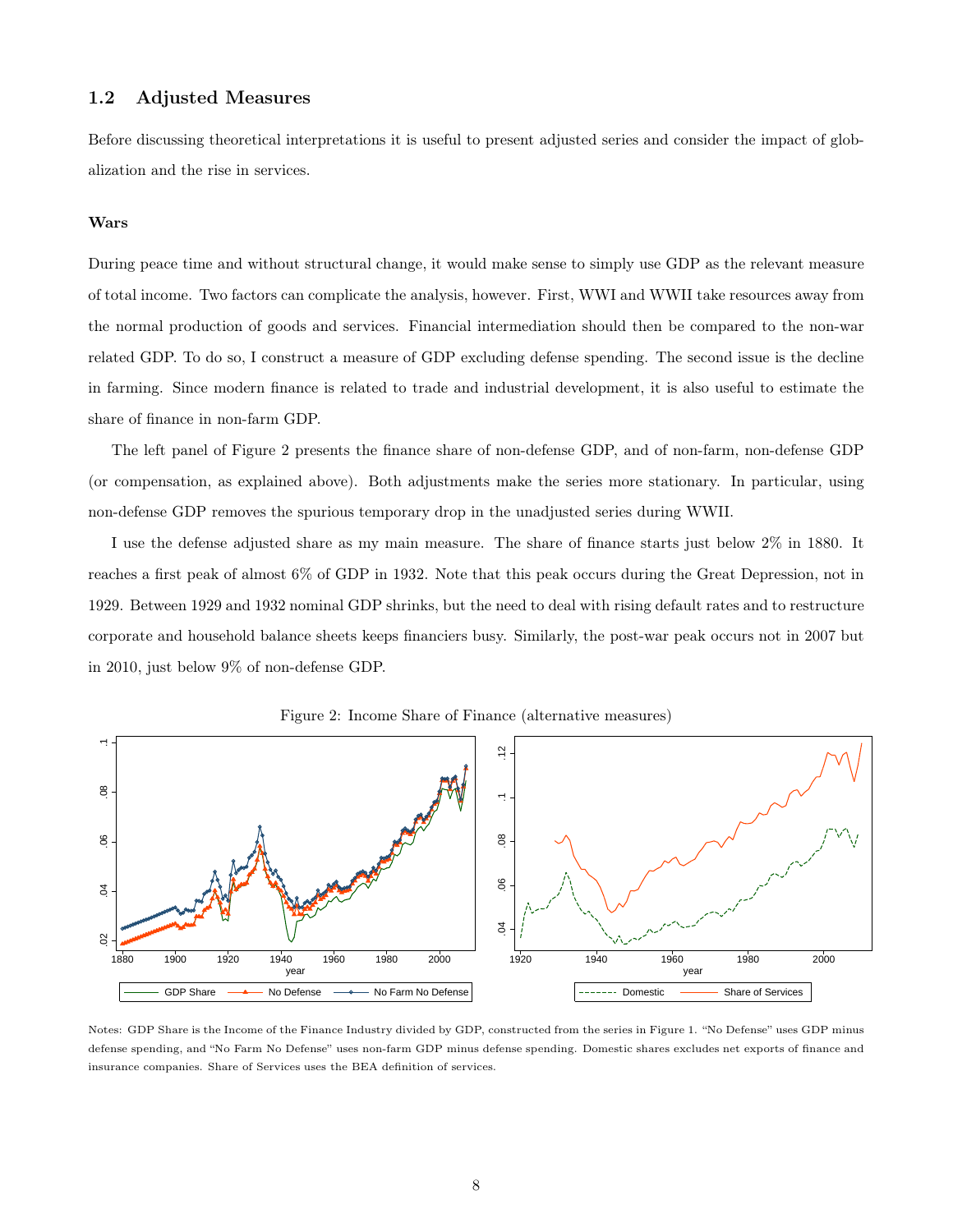#### Other Services

Is finance different from other service industries? Yes. The right panel of Figure 2 also plots the share of finance in service GDP. It is mechanically higher than with total GDP, but the pattern is the same (the other fast growing service industry is health care, but it does not share the U-shaped evolution of Finance from 1927 to 2009).

#### Globalization

Figure 1 shows finance income divided by U.S. GDP. This might not be appropriate if financial firms export some of their services abroad. It turns out, however, that globalization does not account for the evolution of the finance income share. There are two ways to show this point.

The right panel of Figure 2 displays the ratio of domestic finance income to (non-defense) GDP. Domestic income is defined as income minus net exports of financial services. The figure is almost identical to the previous one. The reason is that the U.S., unlike the U.K. for instance, is not a large exporter of financial services. According to IMF statistics, in 2004, the U.K. financial services trade balance was +\$37.4 billions while the U.S. balance was -\$2.3 billions: the U.S. was actually a net importer. In 2005, the U.K. balance was +\$34.9 billions, and the U.S. balance was +\$1.1 billions. In all case, the adjustments are small.

The timing of globalization also cannot explain the evolution of the U.S. financial sector. Estevadeordal, Frantz, and Taylor (2003) show that the period 1870-1913 marks the birth of the first era of trade globalization (measured by the ratio of trade to output) and the period 1914-1939 its end. The period between 1918 and 1930, however, is the first large scale increase in the size of the finance industry, precisely as globalization recedes. For the more recent period, Obstfeld and Taylor (2002) and Bekaert, Harvey, and Lumsdaine (2002) show that financial globalization happens relatively late in the 1990s, while Figure 1 shows that the growth of the financial sector accelerates around 1980.

### 2 Benchmark Model

I now introduce a model of the economy with an explicit finance industry that provides services to households and businesses.<sup>7</sup> The model is useful for three reasons. First, the model provides comparative statics: which ratios should be constant on the balance growth path, what should be the impact of improvements in intermediation on these ratios, etc. Second the model provides guidance for constructing a well-defined measure of output for the finance industry: for instance, how should we compare deposits, residential mortgages, and corporate equity? Finally, an explicit model will be required to perform quality adjustment for heterogenous borrowers.

<sup>&</sup>lt;sup>7</sup>It is critical to model financial services explicitly. It is well known that the properties of two-sectors models depend on the elasticity of substitution between the two sectors (Baumol, 1967). For instance, the nominal GDP share of sector  $i$  increases with relative technological progress in sector  $i$  if and only if the elasticity of substitution is less than one. In the context of financial intermediation, I will show that the elasticity depends both on the shape of the distribution of borrowers and on the efficiency of the supply of financial services. It is therefore not possible to take this elasticity as an (exogenous) parameter.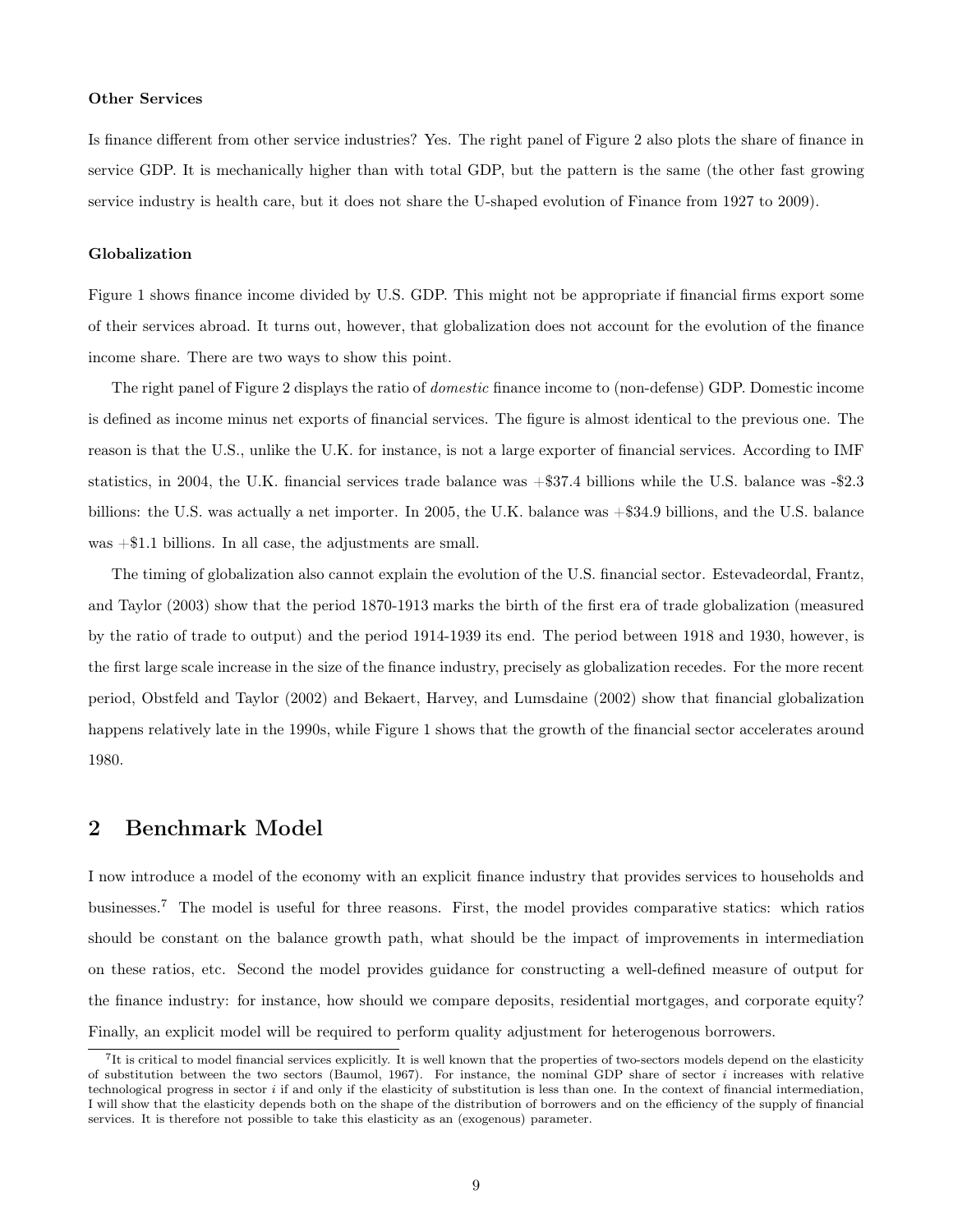The model economy consists of households, a non-financial business sector, and a financial intermediation sector. The economy is non-stationary. The driving force is the labor-augmenting technological progress  $A_t = (1 + \gamma) A_{t-1}$ . In the benchmark model borrowers are homogenous. This provides a tight characterization of equilibrium intermediation. I discuss heterogeneity and quality adjustments later.

#### 2.1 Households

In the model, the finance industry provides two kinds of services to households: liquidity and credit, for transactions and consumption smoothing. Since household debt has an important life-cycle component (i.e., mortgages), I consider a setup with two types of households: some households are infinitely lived, the others belong to an overlapping generations structure.<sup>8</sup> Households in the model do not lend directly to one another. They lend to intermediaries, and intermediaries lend to firms and to other households.

#### Long-Lived Households

Long-lived households (index 0) own the capital stock and have no labor endowment. Liquidity services can be modeled using a cash-in-advance framework, or with money in the utility function. I use the later for simplicity, and I specify the utility function as  $u(C_t, M_t) = \frac{(C_t M_t^{\nu})^{1-\rho}}{1-\rho}$  $\frac{M_t}{1-\rho}$ , where C is consumption and M measures holdings of liquid assets. As argued by Lucas (2000), these homothetic preferences are consistent with the absence of trend in the ratio of real balances to income in U.S. data, and the constant relative risk aversion form is consistent with balanced growth. Let r be the interest rate received by savers. The budget constraint becomes  $S_{t+1} + C_t$  +  $\psi_{m,t}M_t \leq (1+r_t)S_t$ , where  $\psi_m$  is the price of liquidity services, and S are total savings.<sup>9</sup> The Euler equation  $u_C(t) = \beta \mathbb{E}_t [(1 + r_{t+1}) u_C(t+1)]$  can then be written as

$$
M_t^{\nu(1-\rho)}C_{0,t}^{-\rho}=\beta \mathbb{E}_t\left[(1+r_{t+1})\,M_{t+1}^{\nu(1-\rho)}C_{0,t+1}^{-\rho}\right].
$$

The liquidity demand equation  $u_M(t) = \psi_{m,t} u_C(t)$  is simply

$$
\psi_{m,t} M_t = \nu C_{0,t}.
$$

<sup>&</sup>lt;sup>8</sup>The pure infinite horizon model and the pure OLG model are both inadequate. The infinite horizon model misses the importance of life-cycle borrowing and lending. The OLG model ignores bequests, and in the simple two-periods version households do not actually borrow: the young ones save, and the old ones eat their savings. The simplest way to capture all these relevant features is the mixed model. The standard interpretation is that long-lived households have bequest motives, and are therefore equivalent to infinitely lived agents. See also Mehra, Piguillem, and Prescott (2011) for a model where household save for retirement over an uncertain lifetime.

<sup>&</sup>lt;sup>9</sup>See Lucas and Stokey (1987) and Sargent and Smith (2009) for a discussion of cash-in-advance models. Lucas (2000) uses the framework of Sidrauski (1967) with a more flexible functional form of the type  $(C_t\varphi\left(\frac{M_t}{C}\right))^{1-\rho}$ . I use a Cobb-Douglass aggregator for simplicity given the complexity of the rest of the model. A more important difference with the classical literature on money demand is that I do not focus on inflation. Households save S at a gross return of  $1+r$ , while liquid assets yield  $(1+r)/(1+\psi_m)$ . So this model implies a constant spread between the lending rate and the rate on liquid assets. This is consistent with my interpretation of liquidity as not only money, but also money market funds shares and repurchase agreements.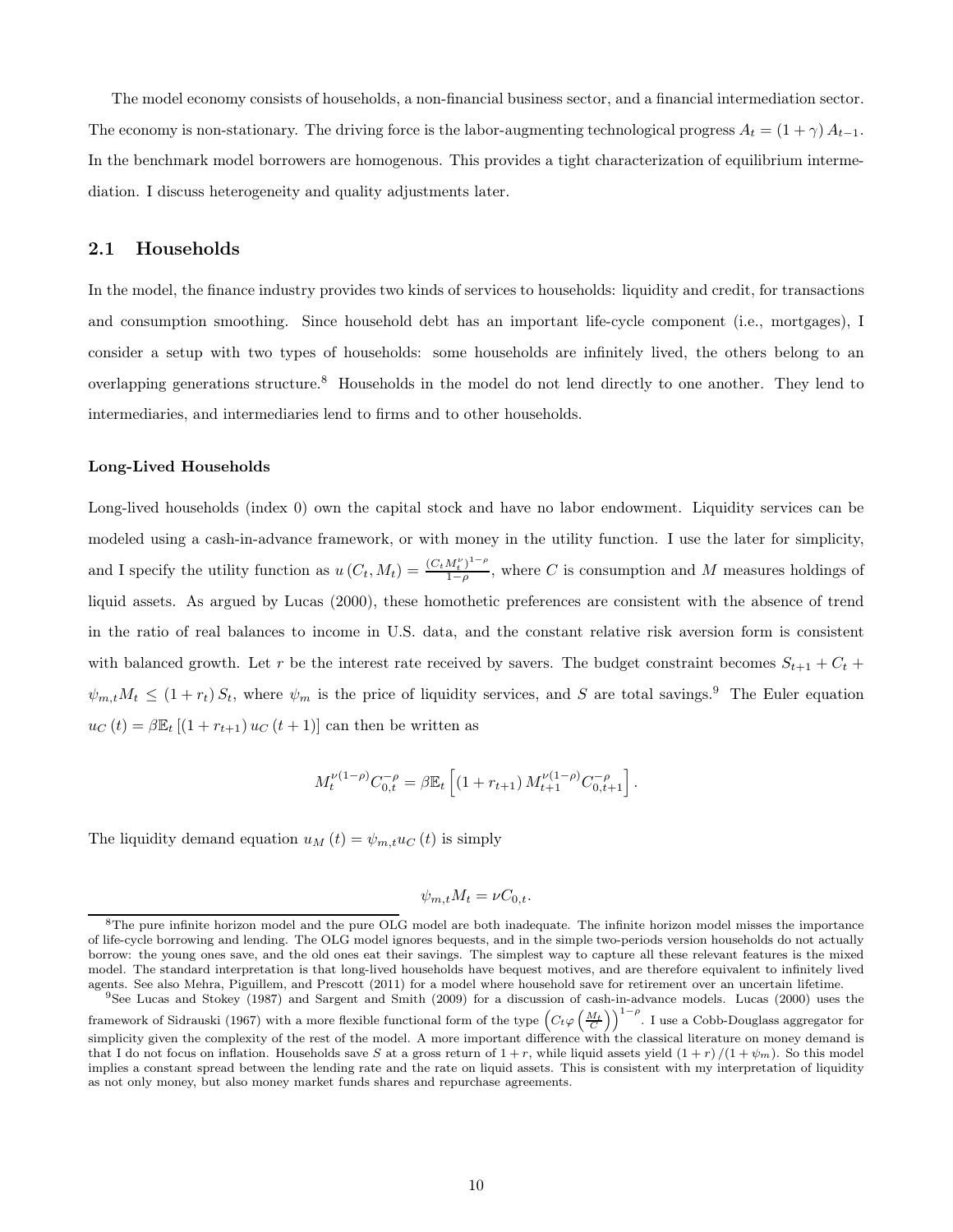#### Overlapping Generations

The other households live for two periods and are part of on overlapping generation structure. The young (index 1) have a labor endowment  $\eta_1$  and the old (index 2) have a labor endowment  $\eta_2$ . We normalize the labor supply to one:  $\eta_1+\eta_2=1$ . The life-time utility of a young household is  $u(C_{1,t}, M_{1,t})+\beta u(C_{2,t+1}, M_{2,t+1})$ . I consider the case where they want to borrow when they are young (i.e.,  $\eta_1$  is small enough). In the first period, its budget constraint is  $C_{1,t} + \psi_{m,t} M_{1,t} = \eta_1 W_{1,t} + (1 - \psi_{c,t}) B_t^c$ . The screening and monitoring cost is  $\psi_{c,t}$  per unit of borrowing. In the second period, the household consumes  $C_{2,t+1} + \psi_{m,t+1}M_{2,t+1} = \eta_2 W_{t+1} - (1 + r_{t+1})B_t^c$ . The Euler equation for short-lived households is

$$
(1 - \psi_{c,t}) M_{1,t}^{\nu(1-\rho)} C_{1,t}^{-\rho} = \beta \mathbb{E}_t \left[ (1 + r_{t+1}) M_{2,t+1}^{\nu(1-\rho)} C_{2,t+1}^{-\rho} \right].
$$

Their liquidity demand is identical to the one of long-lived households.

#### 2.2 Non Financial Businesses

Non-financial output is produced with constant returns technology  $Y_t = F(A_t n_t, K_t)$ . The capital stock  $K_t$  depreciates at rate  $\delta$ . Each unit of capital requires  $1 - \bar{x}$  units of screening and monitoring from intermediaries. Section 4 derives  $\bar{x}$  endogenously from a standard moral hazard model, but for now I take it as a parameter. Let  $\psi_{k,t}$  be the price of corporate financial intermediation. Non financial firms therefore solve the following program  $\max_{n,K} F(A_t n, K) - (r_t + \delta + (1 - \bar{x}) \psi_{k,t}) K - W_t n$ . Capital demand equates the marginal product of capital to its user cost:

$$
\frac{\partial F}{\partial K} \left( A_t n_t, K_t \right) = r_t + \delta + (1 - \bar{x}) \psi_{k,t}.
$$
\n(1)

Similarly, labor demand equates the marginal product of labor to the real wage:

$$
A_t \frac{\partial F}{\partial n} \left( A_t n_t, K_t \right) = W_t. \tag{2}
$$

Finally, I assume that the production function is Cobb-Douglass.<sup>10</sup>

### Assumption:  $F(A_t n_t, K_t) = (A_t n_t)^{\alpha} K_t^{1-\alpha}$

The key point to understand is that this model is fundamentally a user-cost model. The capital-output ratio is pinned down by equation (1), and improvements in finance lower the user cost of capital. For simplicity I describe intermediaries' services as screening and monitoring of primary issuances, but the model also captures business risk management. One well-understood benefit of risk management is to reduce the cost of financial distress, which is the

 $10$ Philippon (2012a) discusses the consequences of assuming different production function. The main issue is the elasticity of substitution between capital and labor, which is 1 under Cobb-Douglass technology. It turns out that this does not entail much loss of generality because qualitatively different results only happen for elasticity values above 6, which is far above the range of empirical estimates.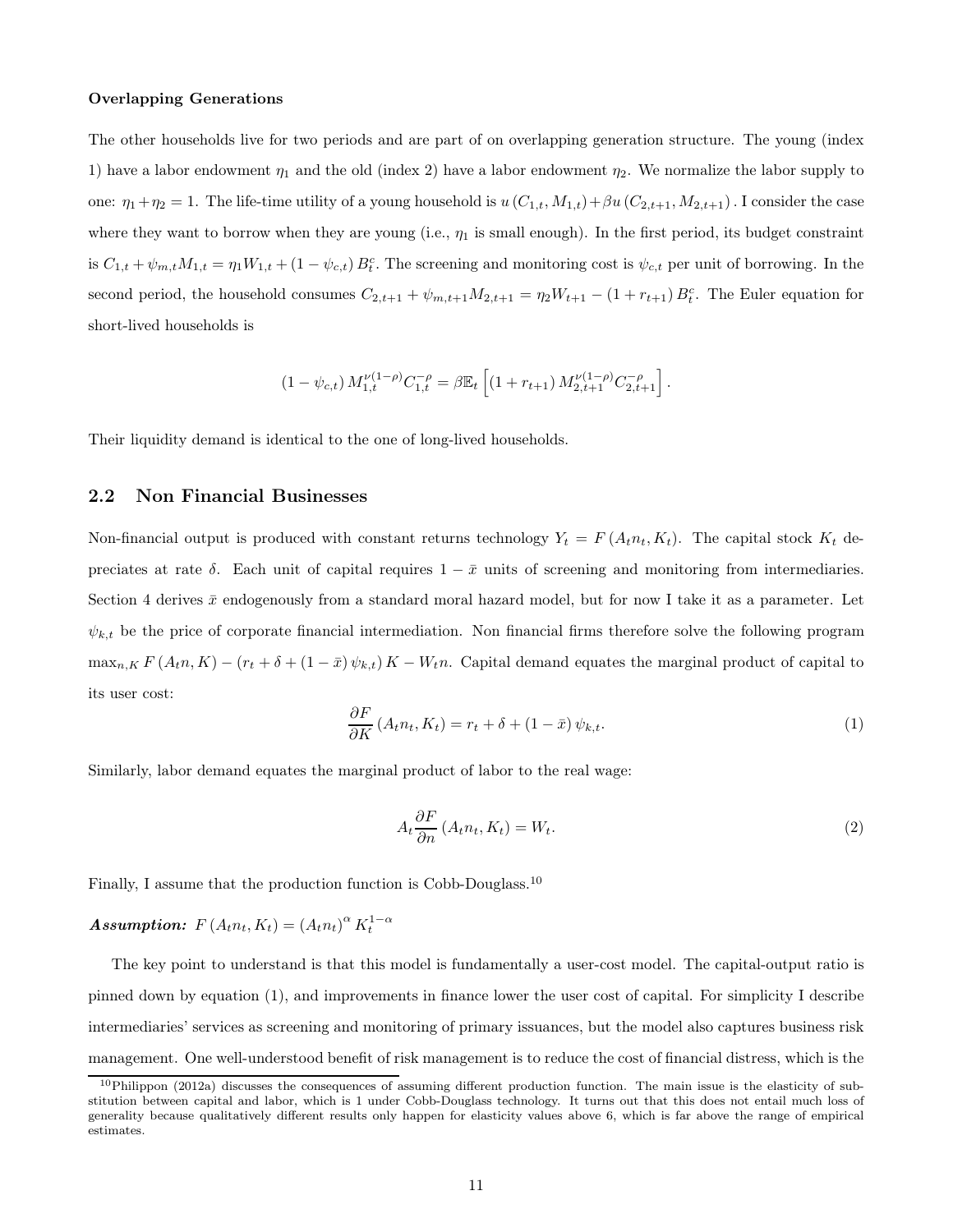net present value of the deadweight losses incurred in states of the world where firms are in financial distress. These deadweight losses include bankruptcy costs and foregone investment opportunities (see Almeida and Philippon (2007) for a discussion). The standard way to model financial distress is to assume that it destroys a fraction of the firm's capital. The risk of future financial distress is then equivalent to a higher depreciation rate  $\delta$ , and, conversely, risk management leads to a lower  $\delta$ . Since the user cost is  $r+\delta+(1-\bar{x})\psi_{k,t}$ , it does not matter whether  $\delta$  decreases or whether  $\psi_{k,t}$  decreases. Therefore my framework will properly account for improvements in risk management.

#### 2.3 Intermediation Equilibrium

There is a long tradition of modeling financial services. I do not attempt to do justice to this rich literature. Rather, I highlight the macroeconomic implication of technological progress in the finance industry on the size of credit markets and the GDP share of the industry.

Financial services are produced with capital and labor with constant returns to scale. Philippon (2012a) discusses in details the implications of various production functions, when financial intermediaries explicitly hire capital and labor. These issues are not central here, and I therefore assume financial services are produced from final goods with a marginal cost  $\zeta_t$ . The quantity of financial services is given by

$$
Y_t^{\phi} = \bar{\mu}_c B_t^c + \bar{\mu}_m M_t + \bar{\mu}_k B_t^k, \tag{3}
$$

where  $B_t^k = (1 - \bar{x}) K_t$  and  $\bar{\mu}$  measures the required intermediation intensity. For instance, if it is more complicated to monitors entrepreneurs than households, we would have  $\bar{\mu}_k > \bar{\mu}_c$ . It is immediate from (3) that for each market  $j = c, m, k$  we have

$$
\psi_{j,t} = \zeta_t \bar{\mu}_j. \tag{4}
$$

The parameters  $\bar{\mu}$ 's are convenient to describe various properties of the model. For instance, a decrease in  $\bar{\mu}_k$  can be interpreted either as an improvement in the creditworthiness of businesses, or as an improvement specific to corporate finance intermediation. Finally, note that  $\bar{\mu}_j$  is really the *average* intermediation intensity of market j. The benchmark model abstracts from heterogeneity within each market, but heterogeneity among firms and households will play a critical role when we study quality adjustments in Section 4.

An *equilibrium* in this economy is a sequence for the various prices and quantities listed above such that households choose optimal levels of credit and liquidity, financial and non financial firms maximize profits, and the labor and capital markets clear. This implies  $n_t = 1$  and

$$
S_t = K_{t+1} + B_t^c.
$$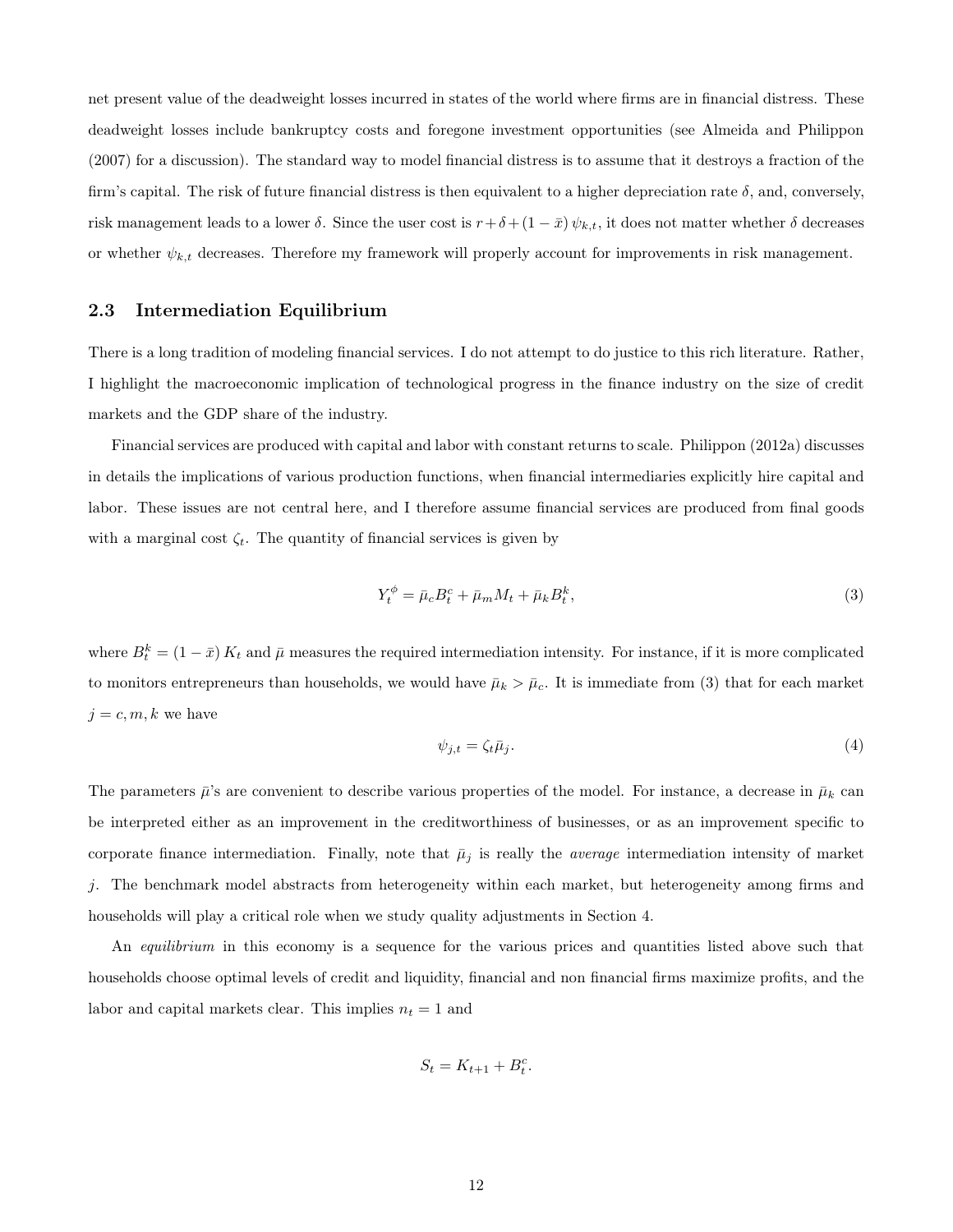Aggregate GDP in this economy is defined by  $\bar{Y}_t \equiv Y_t + \zeta Y_t^{\phi}$  and the finance share of GDP discussed in Section 1 is

$$
\phi_t \equiv \frac{\zeta_t Y_t^{\phi}}{Y_t + \zeta_t Y_t^{\phi}}.
$$

#### 2.4 Balanced Growth

Let us now characterize an equilibrium with constant productivity growth in the non-financial sector ( $\gamma$ ) and constant efficiency of intermediation  $(\zeta)$ . From now on, I use lower-case letters for de-trended variables, i.e. variables scaled by the current level of technology. For instance, for capital I write  $k \equiv \frac{K_t}{A_t}$ , for consumption of agent  $i$   $c_i \equiv \frac{C_{i,t}}{A_t}$  $\frac{z_{i,t}}{A_t},$ and for the productivity adjusted wage:  $w \equiv W_t/A_t$ . Let us discuss the main features of the equilibrium. On the balanced growth path, M grows at the same rate as C. The Euler equation for long-lived households becomes  $1 = \beta \mathbb{E}_{t} \left[ (1 + r_{t+1}) \left( \frac{C_{t+1}}{C_t} \right) \right]$  $\left[\frac{\nu_{t+1}}{C_t}\right]^{\nu(1-\rho)-\rho}$ , so the equilibrium interest rate is simply pinned down by

$$
\beta(1+r) = (1+\gamma)^{\theta}.
$$
\n(5)

.

where  $\theta \equiv \rho - \nu (1 - \rho)$ . With Cobb-Douglass technology, the capital labor ratio is

$$
\frac{k}{n} = \left(\frac{1-\alpha}{r+\delta + (1-\bar{x})\,\psi_k}\right)^{\frac{1}{\alpha}}
$$

Since  $n = 1$  in equilibrium, this is also the aggregate stock of capital. Non financial GDP is  $y = k^{1-\alpha}$ . The real wage is

$$
w = \alpha k^{1-\alpha} = \alpha y.
$$

The wage is increasing in the efficiency of corporate finance. Note that the capital stock and corporate intermediation are independent of consumer credit and liquidity. The fact that consumer credit does not crowd out corporate credit is not a general property, it comes from the simplifying assumption that finance uses no labor. In the general case, there is crowding out (see Philippon (2012a)).

Given the interest rate in (5), the Euler equation of short lived households is simply

$$
c_1 = (1 - \psi_c)^{\frac{1}{\theta}} c_2. \tag{6}
$$

In addition, we have  $\psi_m m = \nu c$  for each cohort. The budget constraints are therefore  $(1 + \nu) c_1 = \eta_1 w + (1 - \psi_c) b$ and  $(1 + \nu) c_2 = \eta_2 w - \frac{1+r}{1+\gamma}b$ . We can then use the Euler equations and budget constraints to compute the borrowing of young households

$$
b_c = \frac{\left(1 - \psi_c\right)^{\frac{1}{\theta}} \eta_2 - \eta_1}{1 - \psi_c + \left(1 - \psi_c\right)^{\frac{1}{\theta}} \frac{1+r}{1+\gamma}} w. \tag{7}
$$

If  $\psi_c$  is 0, we have perfect consumption smoothing:  $c_1 = c_2$ . From the perspective of current consumption, borrowing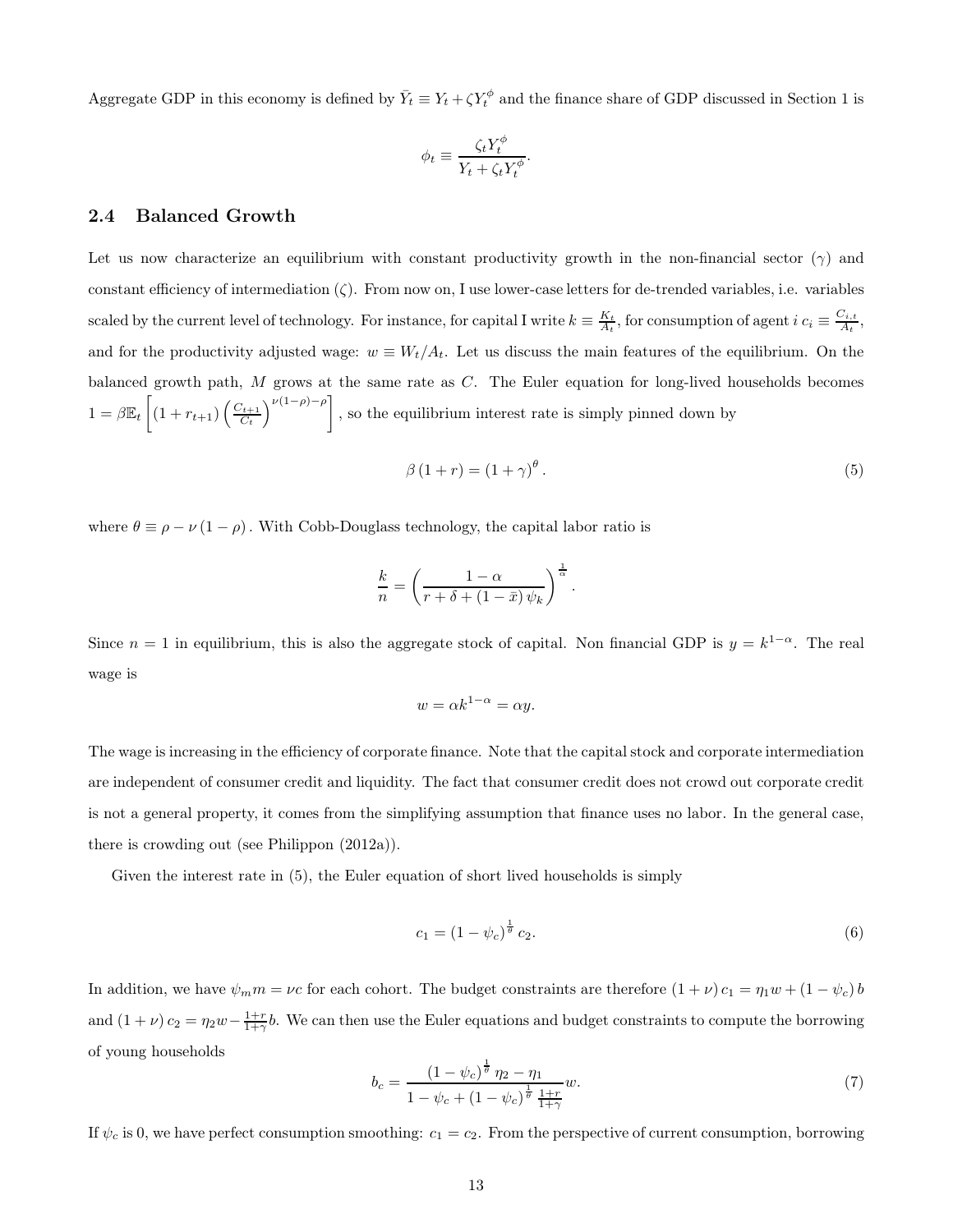costs act as a tax on future labor income. If  $\psi_c$  is too high, no borrowing takes place and the consumer credit market collapses. The bigger the ratio  $\eta_2/\eta_1$  the larger the borrowing. For instance, increased years schooling generates more borrowing, and a larger financial sector. Improvements in corporate finance increase household debt  $b_c$  because they increase w, but  $b_c/y$  remain constant since  $w = \alpha y$ .

The quantity of services produced of the finance industry is

$$
y^{\phi} = \bar{\mu}_c b_c + \bar{\mu}_m m + \bar{\mu}_k b_k.
$$

We already know  $b_c$  and  $b_k$ , and liquidity demand is

$$
m = \frac{\nu c}{\psi_m}.
$$

Since  $\psi_m = \zeta \mu_m$ , so we only need to measure aggregate consumption as

$$
c = \frac{1}{1+\nu} \left( w - \psi_c b_c + \left( r - \gamma \right) k \right).
$$

Improvements in corporate finance increase liquidity demand because they increase the consumption output ratio. When  $\psi_k$  goes down,  $k/y$  goes up while  $b/y$  is unchanged, therefore  $\nu c_0/y$  goes up.

The dollar value of the finance industry's output is  $\zeta y^{\phi} = \psi_c b_c + \psi_m m + \psi_k b_k$  and the finance share of GDP is

$$
\phi = \frac{\zeta y^{\phi}}{y + \zeta y^{\phi}}.
$$

One important point is that the model does not predict an income effect, i.e., just because a country becomes richer does not mean that it should spend a higher fraction of its income on financial services. This is consistent with the fact that the finance share of GDP in Figure 1 is the same in 1980 as in 1925.<sup>11</sup> The following proposition summarizes the predictions of the theory.

**Proposition 1.** There is a unique balanced growth path where the finance share of GDP  $\phi$ , the unit cost of financial intermediation  $p^{\phi}$ , and the financial ratios  $M/Y$ ,  $B^{c}/Y$  and  $K/Y$  are constant. The equilibrium has the following features

(i) Improvements in corporate finance increase output, the real wage, and the capital-output ratio, household debt increases proportionally to GDP, and liquidity increases more than proportionally;

(ii) Improvements in household finance increase household debt, consumption and liquidity, but do not affect the real wage;

 $11$ Similarly, Bickenbach, Bode, Dohse, Hanley, and Schweickert (2009) show that the income share of finance has remained remarkably constant in Germany over the past 30 years. More precisely, using KLEMS for Europe (see O'Mahony and Timmer (2009)) one can see that the finance share in Germany was 4.3% in 1980, 4.68% in 1990, 4.19% in 2000, and 4.47% in 2006.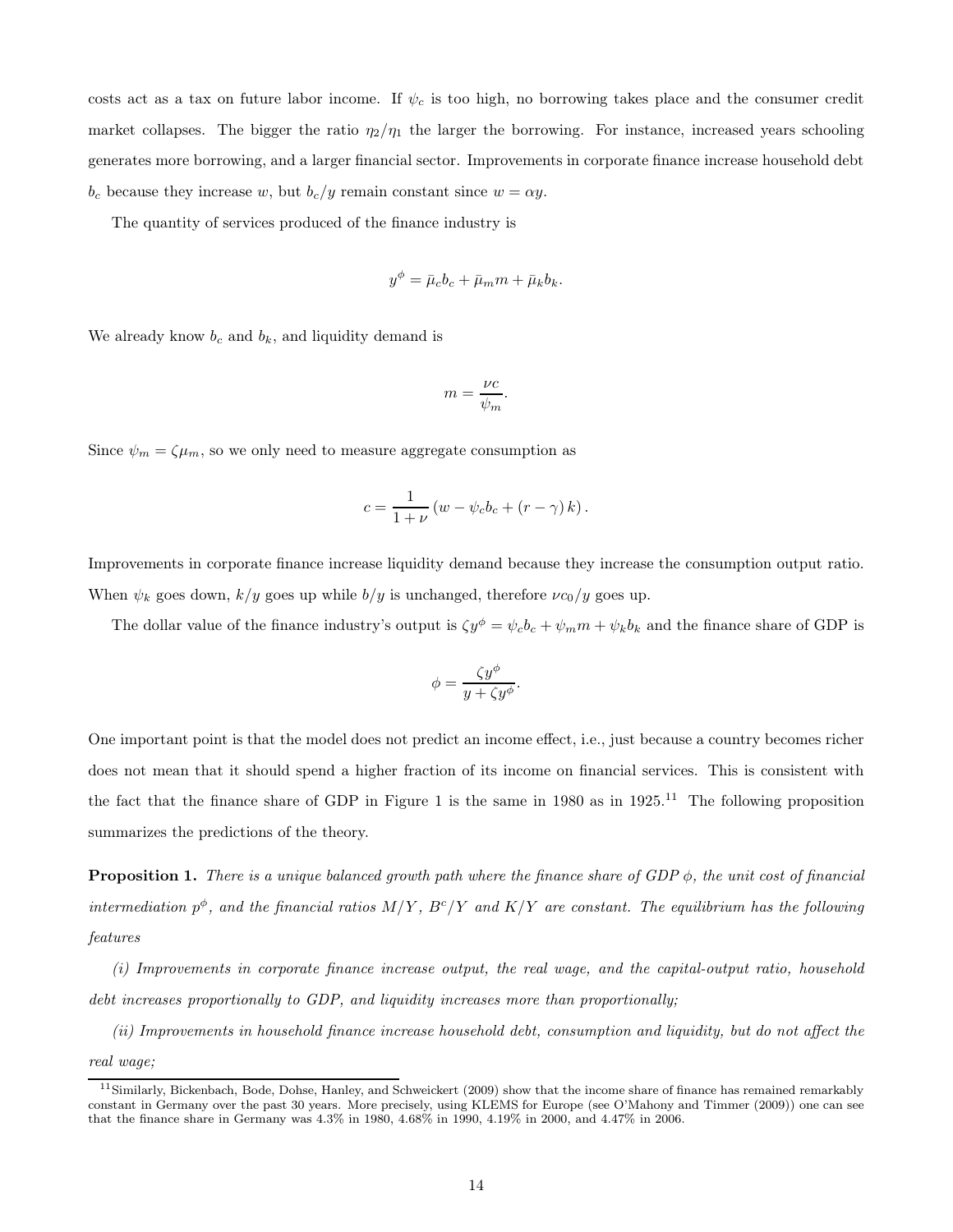(iii) Improvements in liquidity management increase consumption, but do not affect household debt or the real wage;

(iv) Demand shifts (e.g.  $\eta_2$ ) increase the finance income share while supply shifts ( $\zeta$ ) have an ambiguous impact on the income share.

Proof. See Appendix.

### 3 Output and Unit Cost

In this section I construct empirical proxies for  $\frac{m}{y}$ ;  $\frac{b_c}{y}$ ;  $\frac{b_k}{y}$  as well as other elements of what the finance industry does. Note that financial derivatives are discussed in Section 5.

#### 3.1 Credit Markets

Figure 3 presents credit liabilities of farms, households and the business sector (corporate and non-corporate). The first point to take away is the good match between the various sources. As with the income share above, this allows us to extend the series in the past. Two features stand out. First, the non-financial business credit market is not as deep even today as it was in the 1920s. Second, household debt has grown significantly over the post-war period.<sup>12</sup>



Figure 3: Debt over GDP

Notes: "FoF" is flow of funds, "Hist" is Historical Statistics of the United States. Business includes non-farm corporate and non-corporate debt.

 $\Box$ 

 $12$ I have also constructed credit liabilities of financial firms. Financial firms have recently become major issuers of debt. Banks used to fund themselves with deposits and equity, and almost no long term debt. Today they issue a lot of long term debt. Note that it is critical to separate financial and non-financial issuers. What should count as output for the finance industry are only issuances by non-financial firms.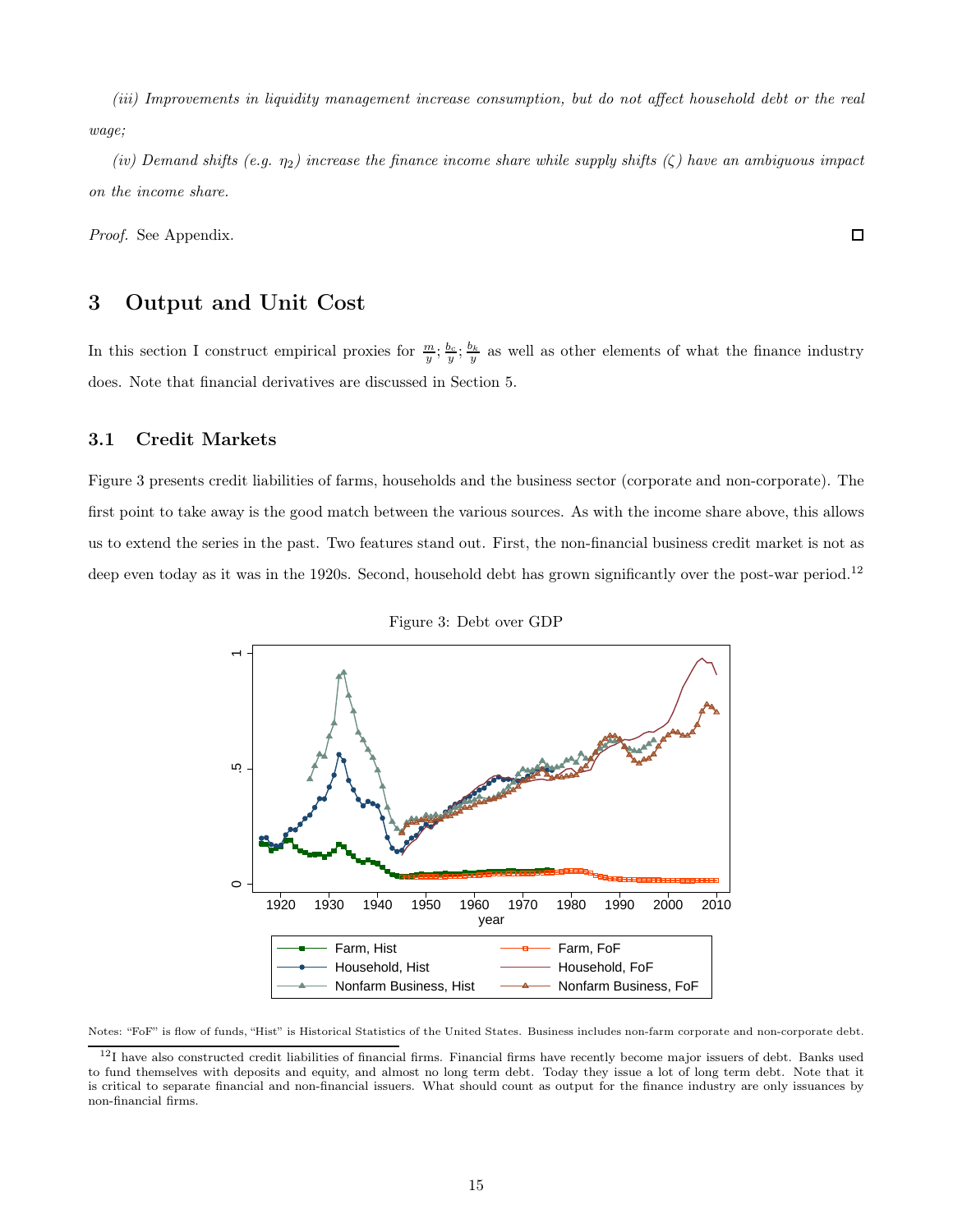To extend the credit series before 1920, I use data on home mortgages provided by Schularick and Taylor (forthcoming). I also use the balance sheets of financial firms. I measure assets on the balance sheets of commercial banks, mutual banks, savings and loans, federal reserve banks, brokers, and life insurance companies. I define total assets as the sum of assets of all these financial firms over GDP. I use this series to extend the total non-financial debt series (households & non corporates, farms, corporates, government). I regress total credit on total assets and use the predicted value to extend the credit series.

In the theory outlined earlier, there is no distinction between outstanding assets and new issuances. In the data the two can be different and it is useful to consider stocks and flows separately. Figure 4 shows the issuances of corporate bonds by non-financial corporations as well as a measure of household credit flows.<sup>13</sup> Note that issuances collapse in the 1930s when the debt to GDP ratio peaks, in part because of deflation. There is thus a difference of timing between measures of output based on flows (issuances) versus levels (outstanding). Figure 4 also shows a measure of household debt issuance.



Notes: Gross Issuance of Corporate Bonds is a three-year centered moving average of gross issuances of bonds by non-financial firms, from Baker and Wurgler (2000). Household Issuance is based on the Flow of Funds and the Historical Statistics of the United States and

### 3.2 Equity Market

The equity market is difficult to deal with because of valuation effects. Stocks, unlike bonds, are recorded at market value. The ratio of the market value of equity to GDP can fluctuate without any intermediation services (i.e., without any issuance of equity). Another problem is that net issuances are often negative. However, negative net

<sup>13</sup>When I do not have a separate measure of flows, I assume a runoff rate consistent with the average ratio of flow to level, and I create the flow measure from the level series. Details are in the data appendix.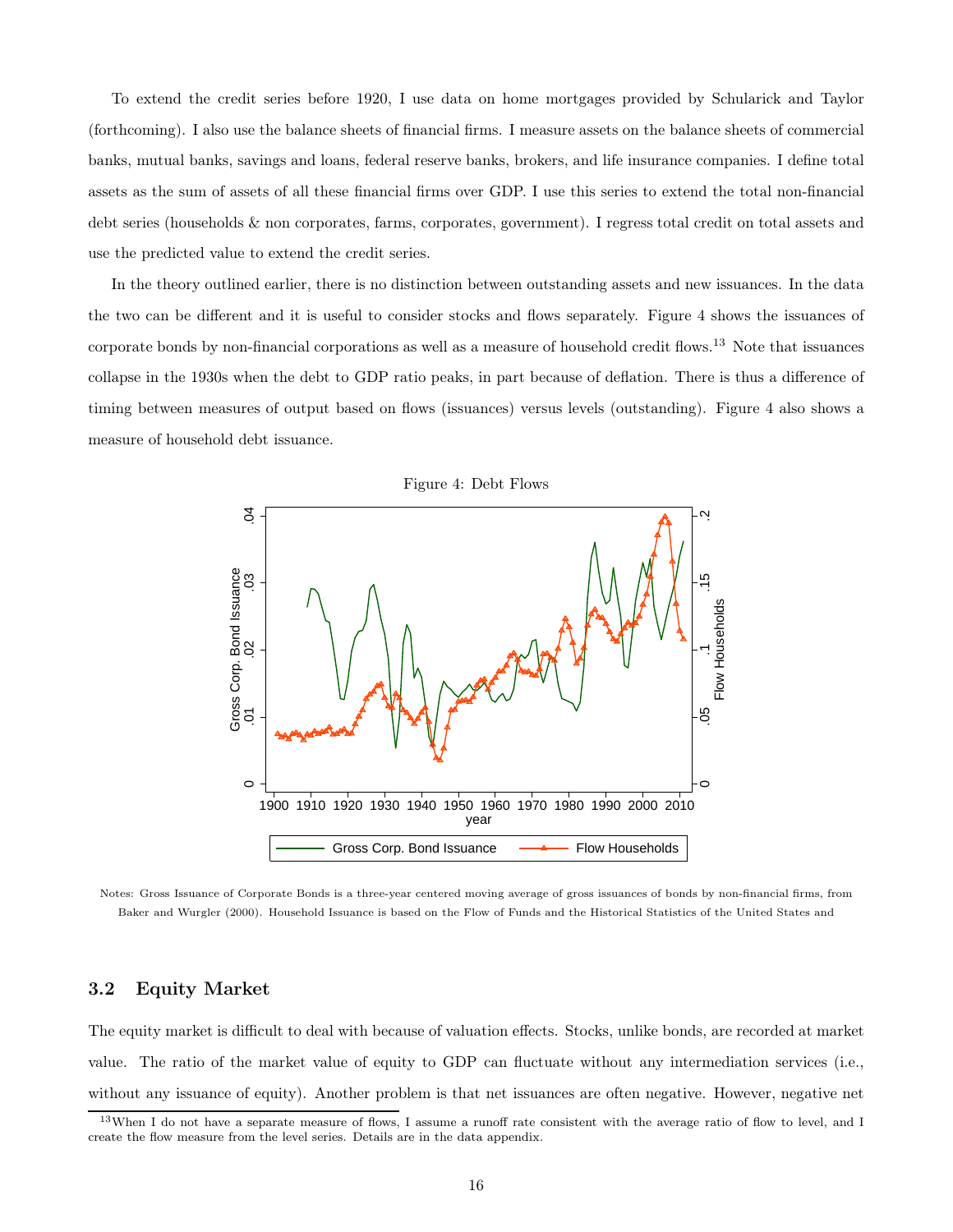issuances do not imply that no intermediation services are produced. To deal with these problems I use three measures of equity production: total market value over GDP, IPO proceeds over GDP, and gross (non-financial) equity offerings over GDP. The advantage of using IPOs is that they provide a good measure of entry and growth by young firms, whose screening and monitoring requirements are certainly higher than those of established companies. Thus, the IPO series will allow me to control for heterogeneity. Quality-adjustments based on heterogeneity among borrowers are presented in the next section.





Notes: Market Value of non-financial corporate firms from the Flow of Funds and from CRSP. Gross Equity Issuance is a three-year centered moving average of gross issuances of stocks by non-financial firms, from Baker and Wurgler (2000)

#### 3.3 Money and Liquidity

In addition to credit (on the asset side of banks), households, firms and local governments benefit from payment and liquidity services (on the liability side of banks and money market funds). For households, I use the total currency and deposits, including money market fund shares, held by households and nonprofit organizations. The left panel of Figure 6 shows the evolution of this variable.

An important issue in the measurement of liquidity provision is the rise of the shadow banking system. Gorton, Lewellen, and Metrick (2012) argue that a significant share recent activities in the financial sector was aimed at creating risk free assets with money-like features. For firms (incorporated or not), I follow Gorton, Lewellen, and Metrick (2012) and I treat repos as shadow deposits. The series is thus the sum of checkable deposits and currency, time and savings deposits, money markets mutual funds shares, and repos (by non financial firms).<sup>14</sup>

 $14$ I have experimented with an adjustment for the fact that deposit insurance provided by the government makes it cheaper for private agents to create deposits. The adjustments seem rather arbitrary and did not make a significant difference so I dropped it. But more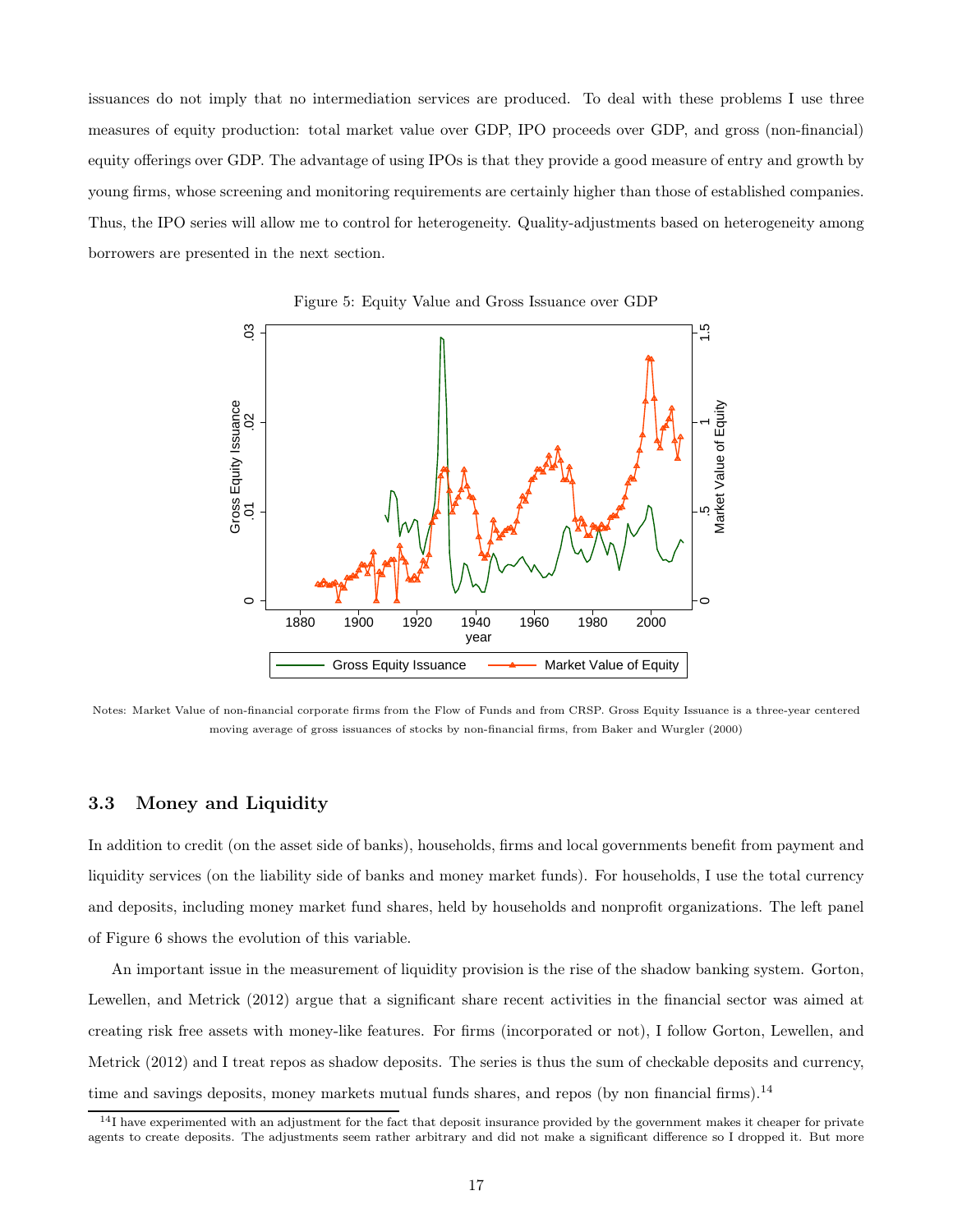Figure 6: Liquidity: Depos and Repos



Notes: Deposits, Repurchase Agreements, and Money Market Mutual Funds shares over GDP. Sources are Historical Statistics of the United States and Flow of Funds.

### 3.4 Aggregation

The model presented in Section 2 suggests measuring the output of the finance industry as the weighted sum of assets intermediated. More precisely, we have  $y^{\phi} = \bar{\mu}_c b_c + \bar{\mu}_m m + \bar{\mu}_k b_k + \bar{\mu}_g b_g$ , where  $b_k$  is corporate intermediation,  $b_c$  is household borrowing, m are deposits, and  $b_g$  is government debt. The main issue is that, as explained earlier, there is no satisfactory way to link a particular income to a particular activity, especially over long periods of time. This precludes a direct estimation of the  $\bar{\mu}$ 's.<sup>15</sup> It is possible, however, to obtain indirect estimates by using the first order conditions of the model together with microeconomic evidence on the prices of various financial services. I proceed in two steps. I first assume that the  $\bar{\mu}$ 's are constant over time, and in Section 4, I estimate time varying quality adjustments to the  $\bar{\mu}$ 's.

Households save S at a gross return of  $1 + r$ , while liquid assets yield  $(1 + r)/(1 + \psi_m)$ . In the first order condition for liquidity demand,  $\psi_m$  is the price that investors are willing to pay for liquidity, and it can be measured as an opportunity cost to savers. Table 1 presents the relevant rates and returns. Over the period 2002-2011, the Vanguard Short Term Treasury fund has returned  $3.65\%$ , with an expense ratio of 0.22.<sup>16</sup> This is the opportunity cost of cash, but cash is a relatively small fraction of liquid assets. Over the same period, the Vanguard Prime Money Market fund has returned 1.82% with an expense ratio of 0.20. The difference in returns between these two essentially risk free instruments is 1.8%. One can also interpret  $\psi_m$  as the cost of creating liquid assets. This cost can be charged as a redemption fee for investors. This fee is around 2% and is consistent with the trading costs incurred by mutual funds upon withdrawals (see Chen, Goldstein, and Jiang (2010) for a discussion). Based on this

quantitative work would clearly be needed here.

 $15$ This is not a simple accounting issue. Financial tasks are deeply intertwined. Insurance companies and pension funds perform their own independent credit analysis. Banks act as market makers. Investment banks behave as hedge funds. In addition, the mapping from industry to tasks has changed over time with the development of the originate and distribute model in banking.

<sup>16</sup>Vanguard data accessed on March 11, 2012.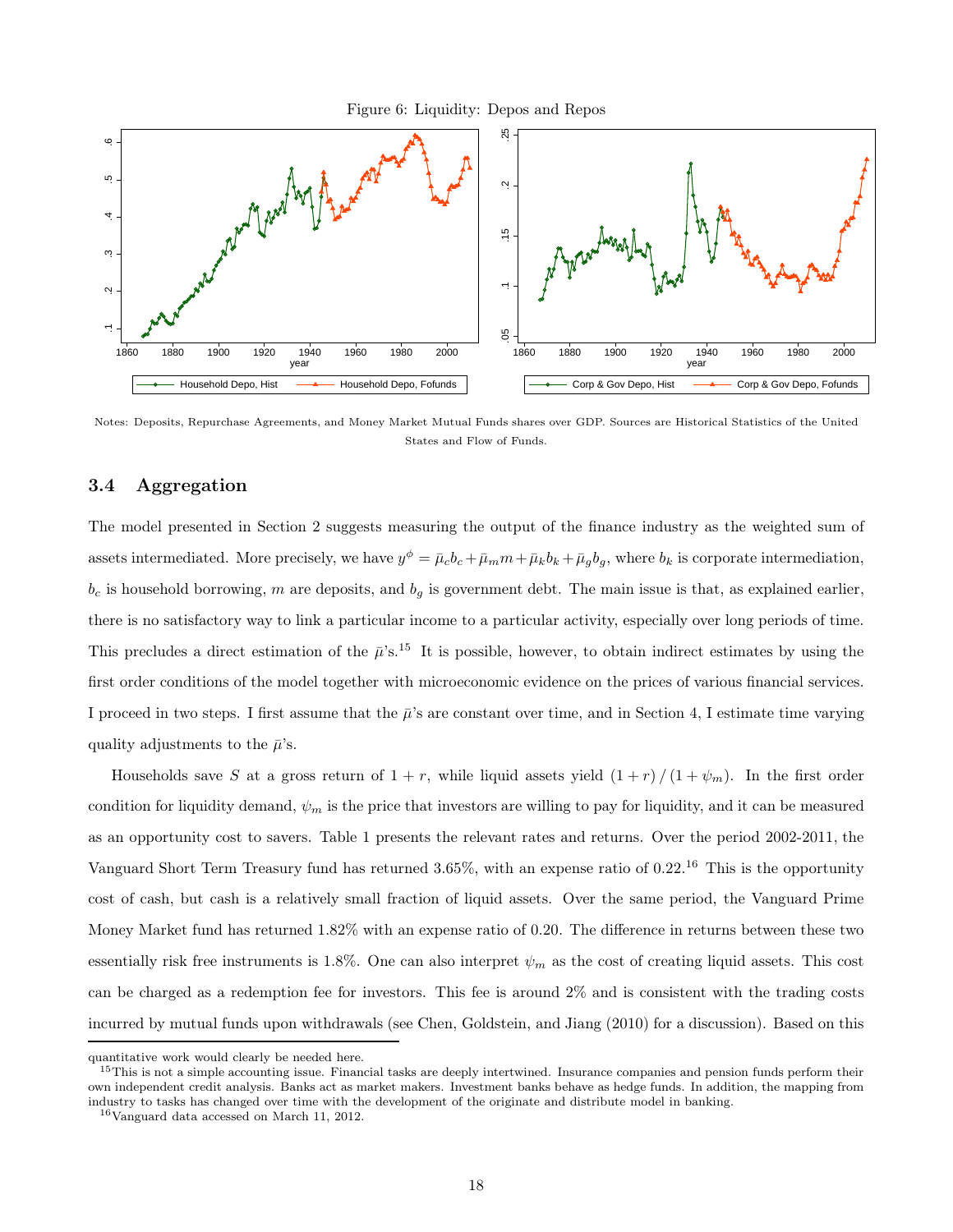| Variable                                 | Value $(\%)$ |
|------------------------------------------|--------------|
| Average 3M Treasury Bills                | 1.79         |
| Average 1M Certificate of Deposits       | 2.14         |
| Average 1Y Gov. Bond                     | 2.10         |
| Average 10Y Gov. Bond                    | 3.95         |
| Average Aaa Corporate                    | 5.47         |
| Average Prime Bank Loan                  | 5.02         |
| Average 30Y Conventional Mortgage        | 5.71         |
| Average Baa Corporate                    | 6.64         |
|                                          |              |
| Vanguard Prime Money Market Fund Return  | 1.82         |
| Vanguard Short Term Treasury Fund Return | 3.65         |

Table 1: U.S. Interest Rates and Returns, 2002-2011

Source: FRED, and Vanguard. All values are average over 2002-2011.

discussion, I will therefore assume that  $\psi_m = 2\%$ .

Next I need to compare the intermediation requirements of households and businesses. Corporate intermediation itself is made of equity and debt financing, hence  $\bar{\mu}_k b_k = \bar{\mu}_k^d d_k + \bar{\mu}_k^e e_k$ , where  $e_k$  is corporate equity and  $d_k$  is corporate debt. For corporate issuances, Altinkilic and Hansen (2000) report fees of 3% to 4% for equity and about 1% for bonds. For flows, I therefore assume  $\bar{\mu}_k^e = 3.5 \bar{\mu}_k^d$ . These numbers seem to be in line with recent reports by large investment banks. For instance, JP Morgan's 2010 annual report suggests underwriting fees around 0.70% for debt, and around 2.46% for equity (see Appendix). For households we can look at the mortgage market. Sirmans and Benjamin (1990) report fees of 0.50% to 0.70%. For other types of consumer credit these fees are certainly larger. Table 1 suggests that once issued, high quality corporate and consumer debt trades at similar prices. I therefore set  $\bar{\mu}_k^d = \bar{\mu}_c$  so that it is equally difficult to extend credit to firms or to households.

I now need to construct two series for each type of output, one for the flow of new assets, and one for the level of outstanding assets.<sup>17</sup> Before doing so, however, I need to discuss M&A activities.

#### M&As

An important activity of financial intermediaries is advising on mergers and acquisitions. Scharfstein (1988) argues that the threat of takeover can improve managerial incentives. Rhodes-Kropf and Robinson (2008) show that M&As differ from other types of investment and require specific search efforts. From 1980 to 2010, I use data from SDC and Bloomberg to compute the value of merger deals. I then use historical data from Jovanovic and Rousseau (2005) to extend the series back to 1890. The next step is to apply the proper weight to the M&A series. M&A fees typically range from 1% for large deals to 4% for smaller ones. I assume that merger fees are 2% of the volume. This assumption is probably a bit higher than the weighted average fee, but there are also probably some ancillary activities associated with mergers and for which the finance industry is compensated.

 $17$ Note that both measures are relevant in theory. Screening models apply more directly to the flow of new issuances, while trading and monitoring models apply to both the flows and the levels.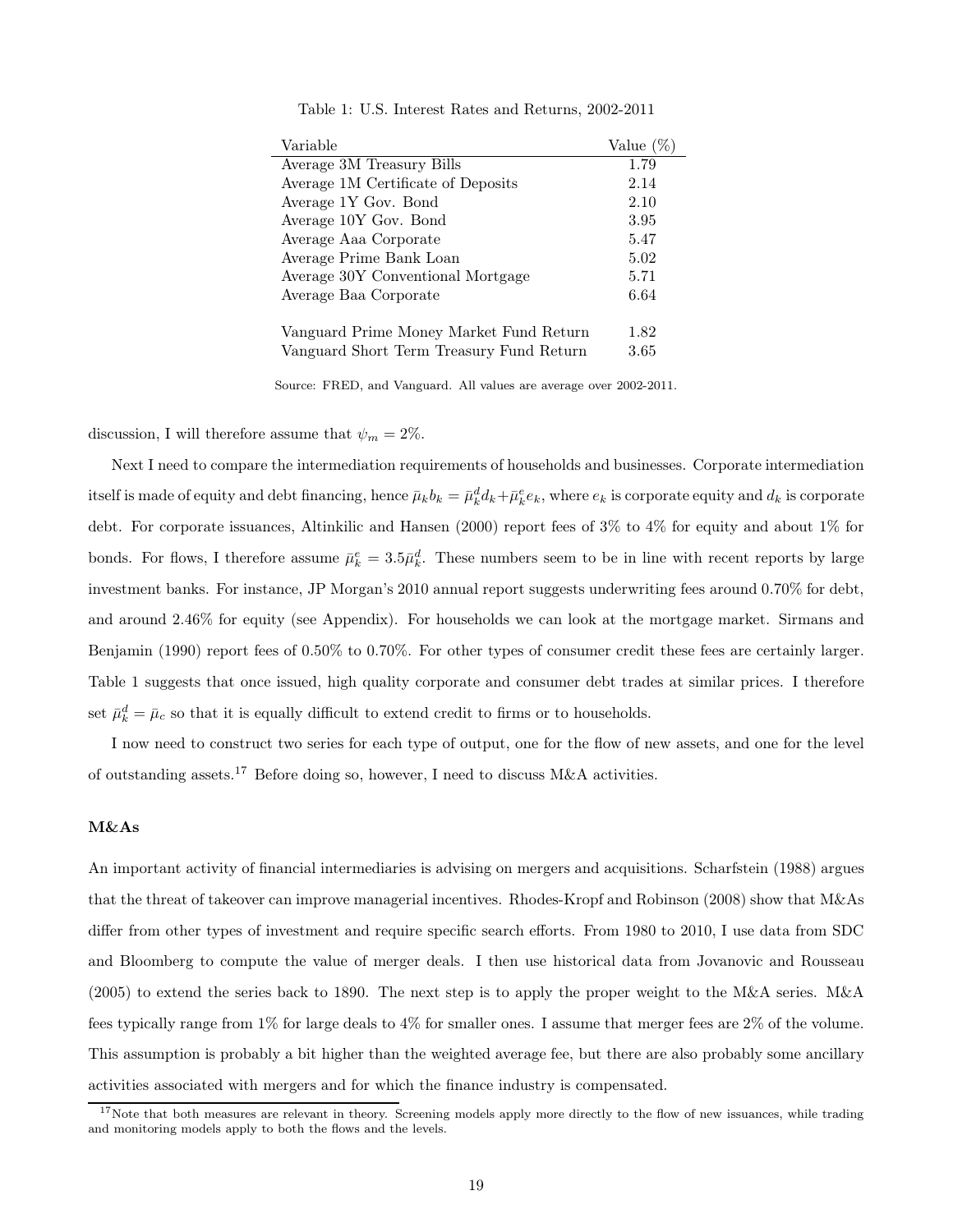#### Level and Flow Measures

The discussion so far suggests  $\bar{\mu}_k^d = \bar{\mu}_c$  and  $\psi_m = 2\%$ . It turns out that the average cost of intermediation is also around 2%. This then implies that  $\bar{\mu}_m = \bar{\mu}_c$ . Anticipating this, and for ease of exposition, I therefore simply assume that  $\bar{\mu}_m = \bar{\mu}_c$  (and this will in fact be consistent).

I also need to take into account the debt of the government. The issue is which weight to apply. On the one hand, government debt is risk-free and liquid, and it might actually help the functioning of financial markets (Krishnamurthy and Vissing-Jorgensen (2010), Greenwood, Hanson, and Stein (2011)). One option would then be to ignore government debt, i.e., to assume that it requires no intermediation services. But long term debt carries duration risk, and it needs to be traded, so intermediation requirements are not exactly zero. To be conservative, I assume that government debt intermediation requirements are  $1/10$  of that of private debt:  $\frac{\bar{\mu}_g}{\bar{\mu}_c} = 0.1$ .

Finally, for the level measure, I treat equity and debt similarly. The level measure is therefore:

$$
y_{level}^{\phi} = b_c^{level} + d_k^{level} + e_k^{level} + m^{level} + 0.1b_g^{level} + y_{M\&A}^{level}.
$$

Flows correspond to issuances. I calibrate the relative weights using underwriter fees as explained earlier. The flow measure is therefore:

$$
y^\phi_{flow} = b^{flow}_c + d^{flow}_k + 3.5e^{flow}_k + m^{flow} + 0.1b^{flow}_g + y^{flow}_{M\&A}
$$

The two series are displayed in the left panel of Figure 7. The production of financial services increases steadily until WWI, and rapidly from 1919 to 1929. It collapses during the great depression and WWII. The flow and level measures share the same trends, but there are clear differences at medium frequencies. The flow measure is more stationary than the level measure. The flow measure collapses quickly during the great depression while the level measure peaks later in 1932-33 (this is exacerbated by deflation). A similar pattern seems to emerge during and after the great recession of 2008-2009.

#### Composite measures

As explained above, I have constructed two output series for the finance industry. One using the flows (gross issuances over GDP) and one using the levels (debt and equity over GDP). I now wish to combine the flow and level measures. On average, in the post-1950 period (where the data is most reliable), the ratio of the flow measure to the level measure is .118. In other words, the level measure is about 8.5 times the flow one. I therefore set  $\lambda = \bar{y}_{flow}^{\phi}/\bar{y}_{level}^{\phi} = 0.118$  and I construct the composite measure as

$$
y^{\phi} = \frac{1}{2} \left( y_{level}^{\phi} + \frac{y_{flow}^{\phi}}{\lambda} \right)
$$
 (8)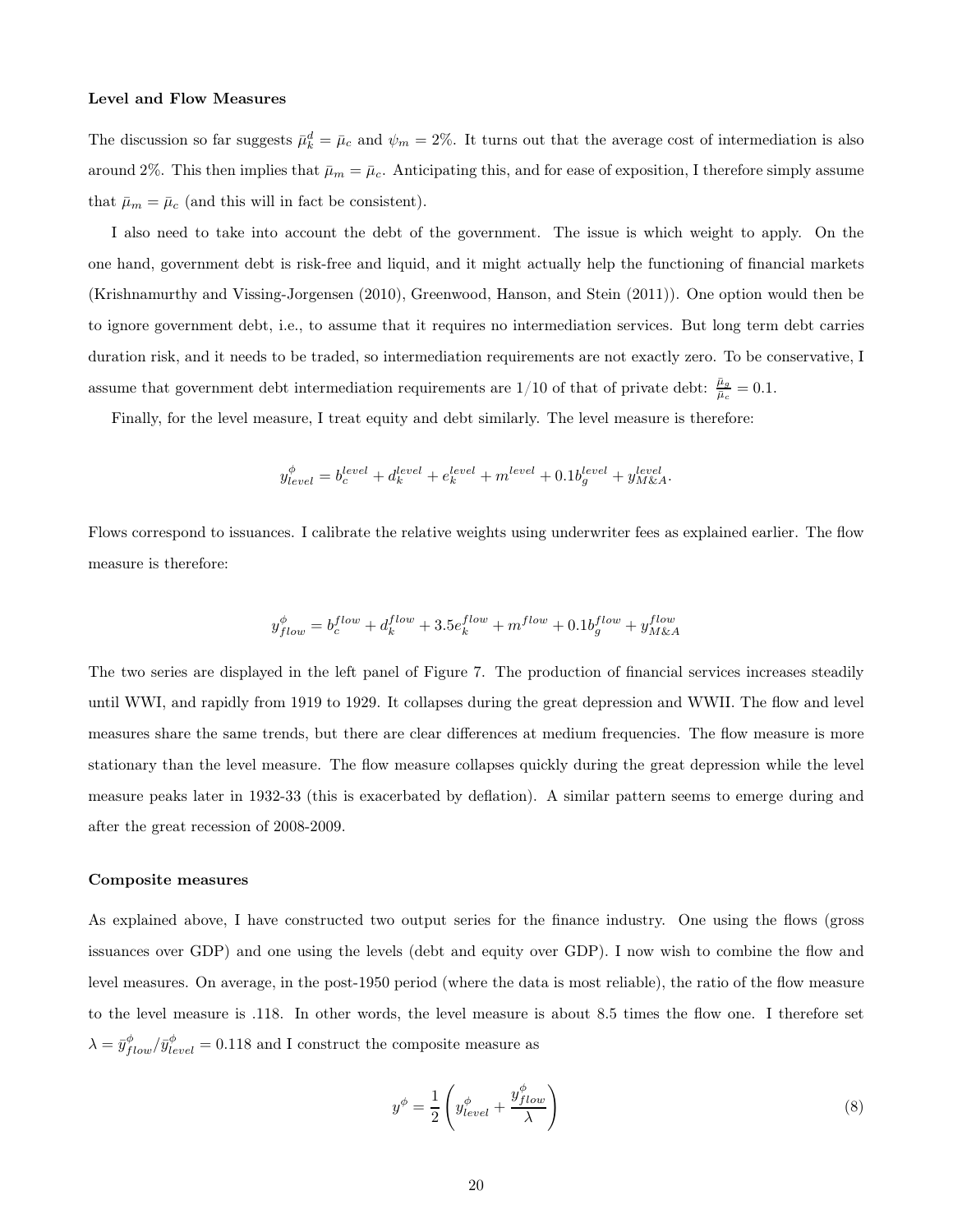Figure 7: Output of Finance Industry



Notes. Left: aggregate measures of output for US finance industry, levels and flows, as shares of GDP. Right: composite measures (average of levels and flows) across broad functions.

There is no theoretical reason to prefer one measure over the other, so it seems logical to put equal weights on both. In any case, since the flow and level measures share the same trend, changing the weight changes the short run behavior of the composite measure, but not its long run behavior. Equation (8) implies that the scale of the composite measure is comparable to the scale of the level measure, so that one can interpret the unit cost of intermediation as an annual interest rate spread.

The right panel of Figure 7 presents the composite measures corresponding to 4 broad functions discussed earlier: credit and equity intermediation services to firms (farms, corporate, non-corporate), credit intermediation services to households, liquidity services to both, and M&A activities. In each case, the composite measure is based on the stock and flow measures aggregated as in (8). Note that the liquidity and M&A measures are not in fact composite measures since I do not have an independent flow measure for deposits or and independent level measure for M&As. It is clear from Figure 7 that credit intermediation for firms and households are the most volatile series. There is also a significant increase in liquidity services in the 2000s. M&As play a significant role mostly in the 1990s.

#### 3.5 Unadjusted Unit Cost

Figure 8 estimates the cost of financial intermediation, defined as income divided by output. For income, I use domestic income, i.e., income minus net exports, as explained in Section 1. For output, I use the composite measure of equation (8), and also, as a robustness check, the simple level measure. There are two main points to take away. The first is that the ratio is relatively stable. Recall that we started from a series in Figure 1 that fluctuates by a factor of 5 (9% relative to less than 2%). All the debt, deposit and equity series also vary a lot over time. But their ratio, properly scaled, is quite stable. On Figure 8 it stays roughly between 1.5% and 2.5% over 130 years. One must also keep in mind that the model ignores business cycles and assumes constant real interest rates.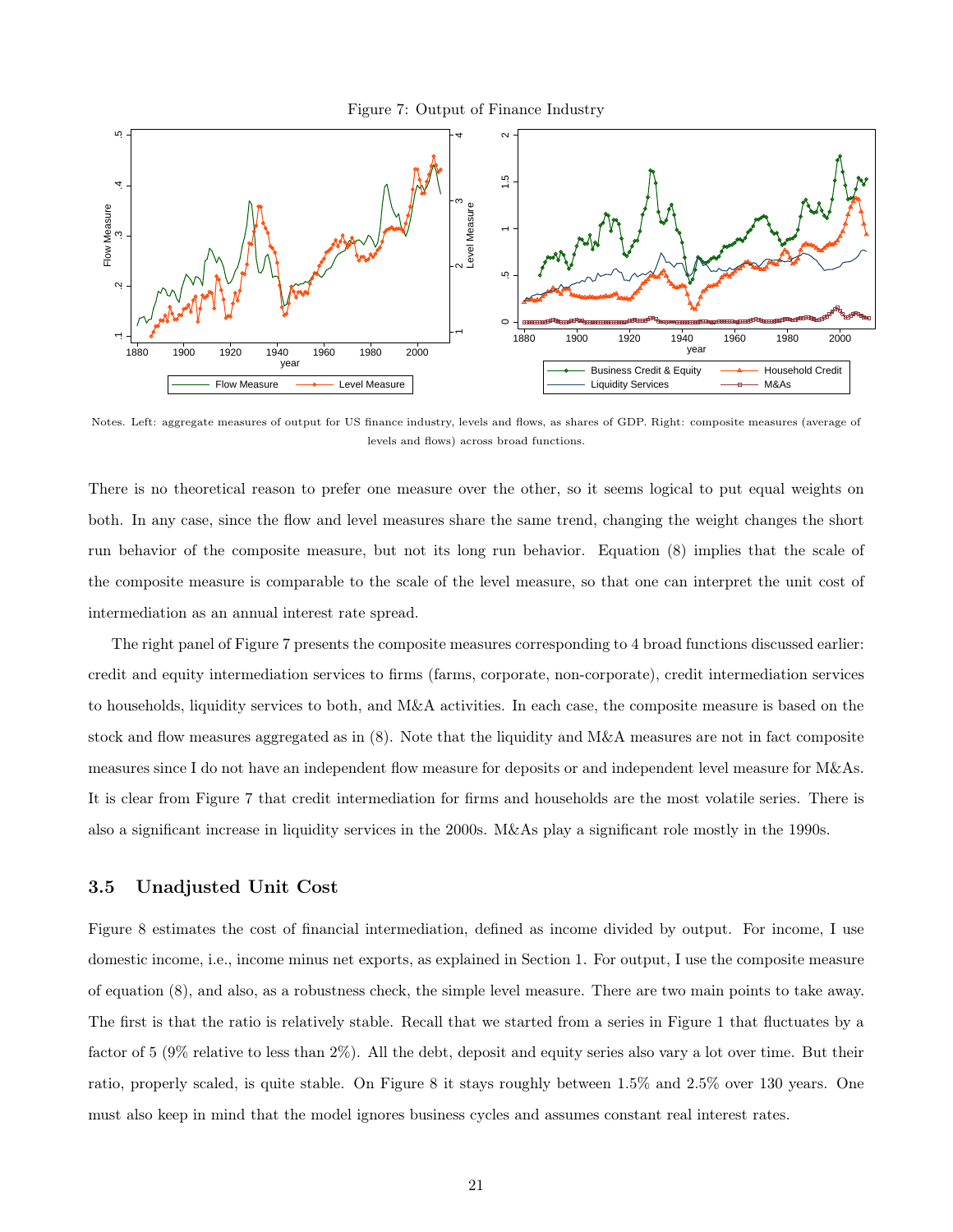The second main point is that the finance cost index has been trending upward since the 1970s. A possible explanation is that the characteristics of borrowers have changed over time. In the next section, I show how quality adjustments go some way towards solving this puzzle. Before doing so, however, I present evidence of constant returns to scale in financial intermediation.



Figure 8: Unadjusted Unit Cost

Notes: Total intermediation costs divided by production of credit assets, equity and deposits. Composite measure uses average of levels and flows.

#### 3.6 Evidence of Constant Returns to Scale

An important assumption of the model is that financial services are produced under constant returns to scale. Figure 9 presents evidence consistent with this assumption. It uses the period 1947-1973, for two reasons. First, the post-war data is the most reliable, and stopping in 1973 allows me to exclude major oil shocks, inflation and other factors that might create short term noise in my estimates. Second, as I will discuss shortly, quality adjustments are not important over this period. Since these adjustments are difficult to implement, it is more convincing to first present the evidence without them.

From 1947 to 1973, real GDP per-capita increases by 80% and real financial assets by 250% (the finance output measured in constant dollars), but my estimate of the unit cost of intermediation remains fairly constant (all series are presented as ratios to their values in 1950). By 1973 people are a lot richer, financial markets are a lot larger, but the unit cost is the same. This provides clear evidence that the production of financial services has constant returns to scale.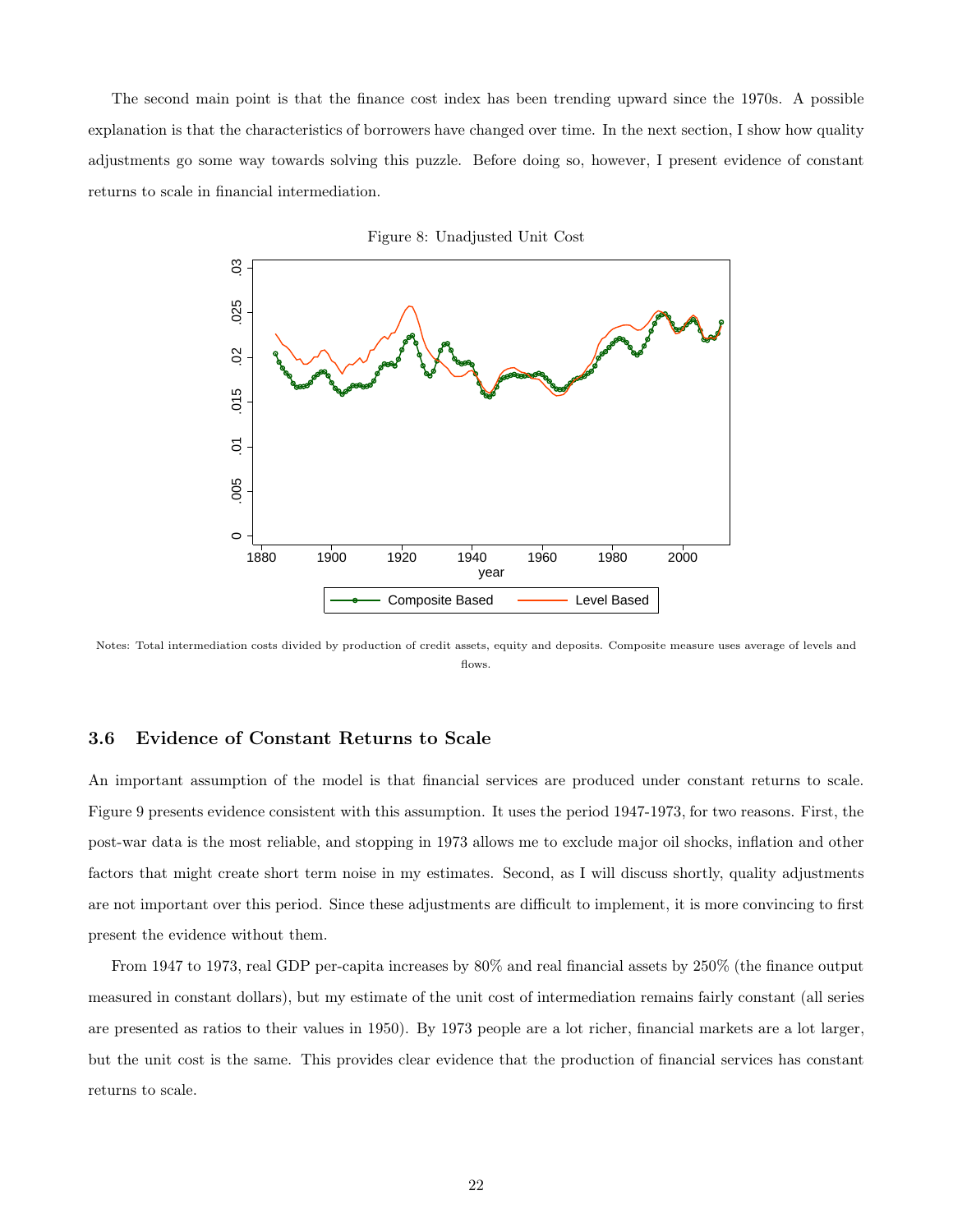Figure 9: Constant Returns to Scale



Notes: Unit cost of financial intermediation, composite measure of finance output, and real GDP per capita. Series normalized to one in 1950.

### 4 Quality Adjustments

The quantities of intermediation should be adjusted for the difficulty of monitoring/screening borrowers. Suppose that, for some reason, borrowers become harder to screen. A given amount of lending requires more intermediation. The income share of finance increases. Without proper quality adjustment, the raw measure would register a spurious increase in intermediation cost (i.e., a spurious decrease in efficiency of the finance industry). I now present quality adjustments to business borrowing and to household borrowing.

### 4.1 Corporate Finance

The homogenous borrower model described above is a useful benchmark, but it fails to capture some important features of corporate finance. To give just one example, corporate finance involves issuing commercial paper for blue chip companies as well as raising equity for high-technology start-ups. The monitoring requirements per dollar intermediated are clearly different in these two activities. More generally, my benchmark measure of business intermediation is an average of credit flows with different intermediation intensities. Measurement problems arise when the mix of high- and low-quality borrowers changes over time. Constant heterogeneity does not pose a problem: it amounts to a simple rescaling of the unit cost in Figure 8. Changes in the share of hard-to-monitor projects, however, present a challenge.

Let us therefore consider a model with heterogeneity and decreasing returns at the firm level.<sup>18</sup> Let  $k_t$  be the

<sup>&</sup>lt;sup>18</sup>Decreasing returns in production are required to make room for heterogeneity since with constant returns borrowers that have even a slight financial disadvantage would not be able to enter.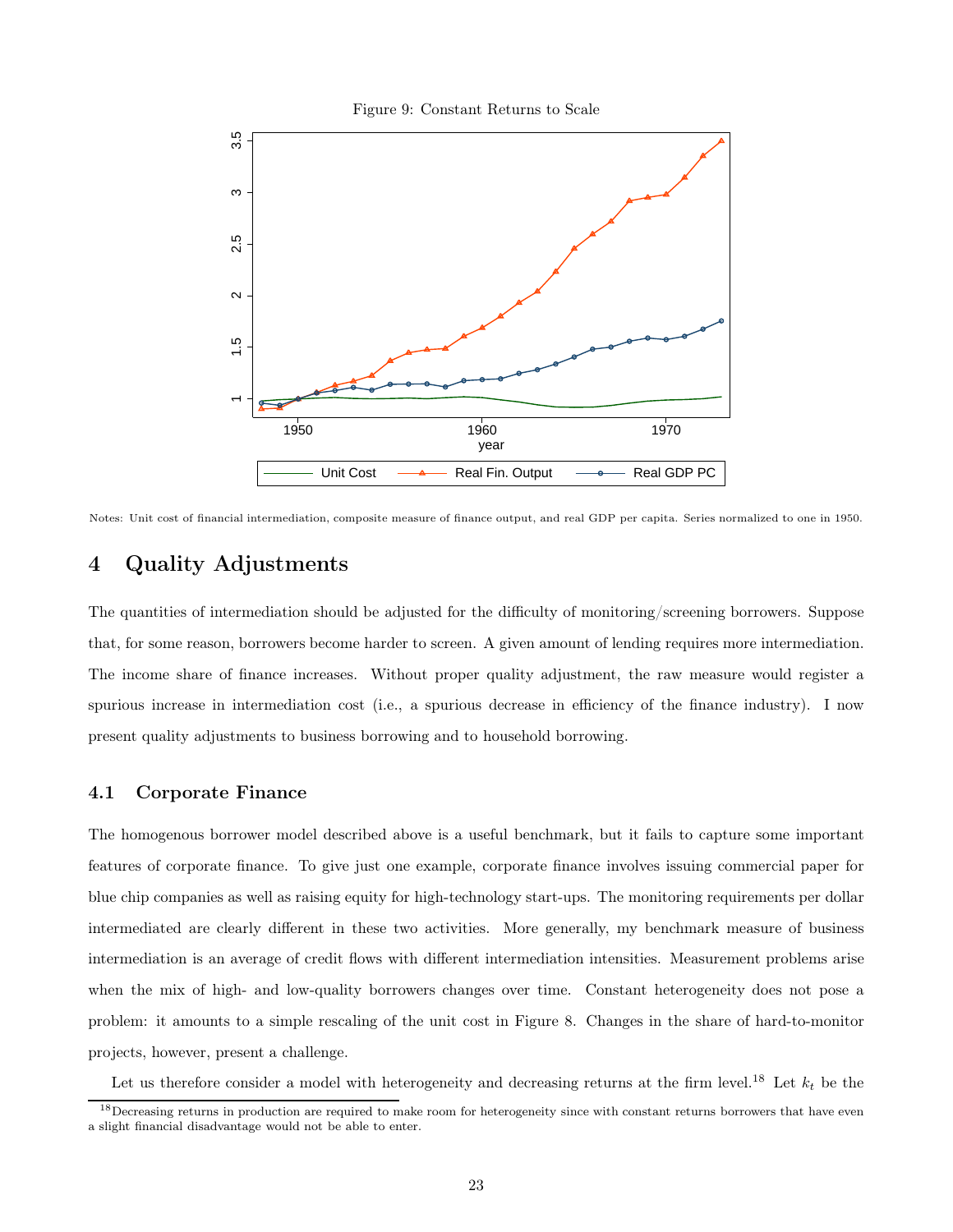Table 2: Summary of Models

| $\psi_k$<br>$\bar{\mu}_k$<br>$b_k$<br>$y_k^{\phi}$ | $\frac{\partial F}{\partial K} = r + \delta + (1 - \bar{x}) \psi_k$<br>exogenous<br>$\psi_k = \zeta \bar{\mu}_k$<br>$b_k = (1 - \bar{x}) k$<br>$y_k^{\phi} = \bar{\mu}_k b_k$                                                             |  |  |  |  |
|----------------------------------------------------|-------------------------------------------------------------------------------------------------------------------------------------------------------------------------------------------------------------------------------------------|--|--|--|--|
| Endogenous Monitoring Model                        |                                                                                                                                                                                                                                           |  |  |  |  |
|                                                    | $\begin{array}{ll} \mu_k^j & \mu_k^j = r + \delta - \pi \left( w \right) + \left( 1 + r \right) \left( \xi_k - x^j \right) \\ y_k^\phi & y_k^\phi = k_l \mu_k^l + k_h \mu_k^h \end{array}$<br>$y_k^{\phi} = k_l \mu_k^l + k_h \mu_k^{h'}$ |  |  |  |  |
| $\mu_k$                                            | $\bar{\mu}_k = \frac{y_k^{\phi}}{b_k}$<br>$s_k = \frac{k_l}{k_l + k_h}$                                                                                                                                                                   |  |  |  |  |
|                                                    |                                                                                                                                                                                                                                           |  |  |  |  |

Benchmark Model (Section 2)

(endogenous) number of firms, and let  $n_t$  be employment per-firm (so aggregate employment is  $\bar{n}_t = k_t n_t$ ). Each firm needs exactly  $A_t$  units of capital and aggregate capital is  $K_t = A_t k_t$ . If it hires n workers it produces  $A_t f(n)$ units of output, where f is increasing and concave. As before, we can scale all the variables by  $A_t$  to obtain a stationary model where k and n are constant over time. Firms choose employment to maximize (detrended) net income  $\pi(w) \equiv \max_n f(n) - w_t n$ . The labor demand schedule is the decreasing function  $n(w)$  implied by the optimality condition  $f'(n) = w$ .

To capture financial intermediation in a tractable way, I assume that capital can be diverted and that the interests of the firm (or of the entrepreneur running it) are aligned with those of residual claimants who own a share  $x$  of the capital stock. In practice we can interpret  $x$  as inside equity or as retained earnings. I consider a model with two types of firms l and h, with  $x^l < x^h$ , and I study equilibria with free entry of l-firms and a given number,  $k_h$ , of h-firms. The Appendix describes the details of moral hazard and endogenous monitoring. For simplicity, I interpret x as cash on hand, and I refer to  $l$ -firms as low cash firms. The key point is that the model delivers the following monitoring demand function

$$
\mu(x) = r + \delta - \pi(w) + (1+r)(\xi - x),
$$

where  $\xi$  measures the degree of diversion that would prevail without monitoring. The function  $\mu(x)$  measures the quantity of intermediation services required for a firm with cash on hand  $x$  (and therefore external financing needs of  $1-x$ ). Firms with high values of x require less monitoring than firms with low values of x.

Table 2 summarizes the key variables and how they are related. The first half of the table refers to the benchmark model of Section 2, and the second half to the extended model with heterogenous borrowers presented in the Appendix.

Low cash firms mechanically need to raise more external finance than high cash firms. The important point is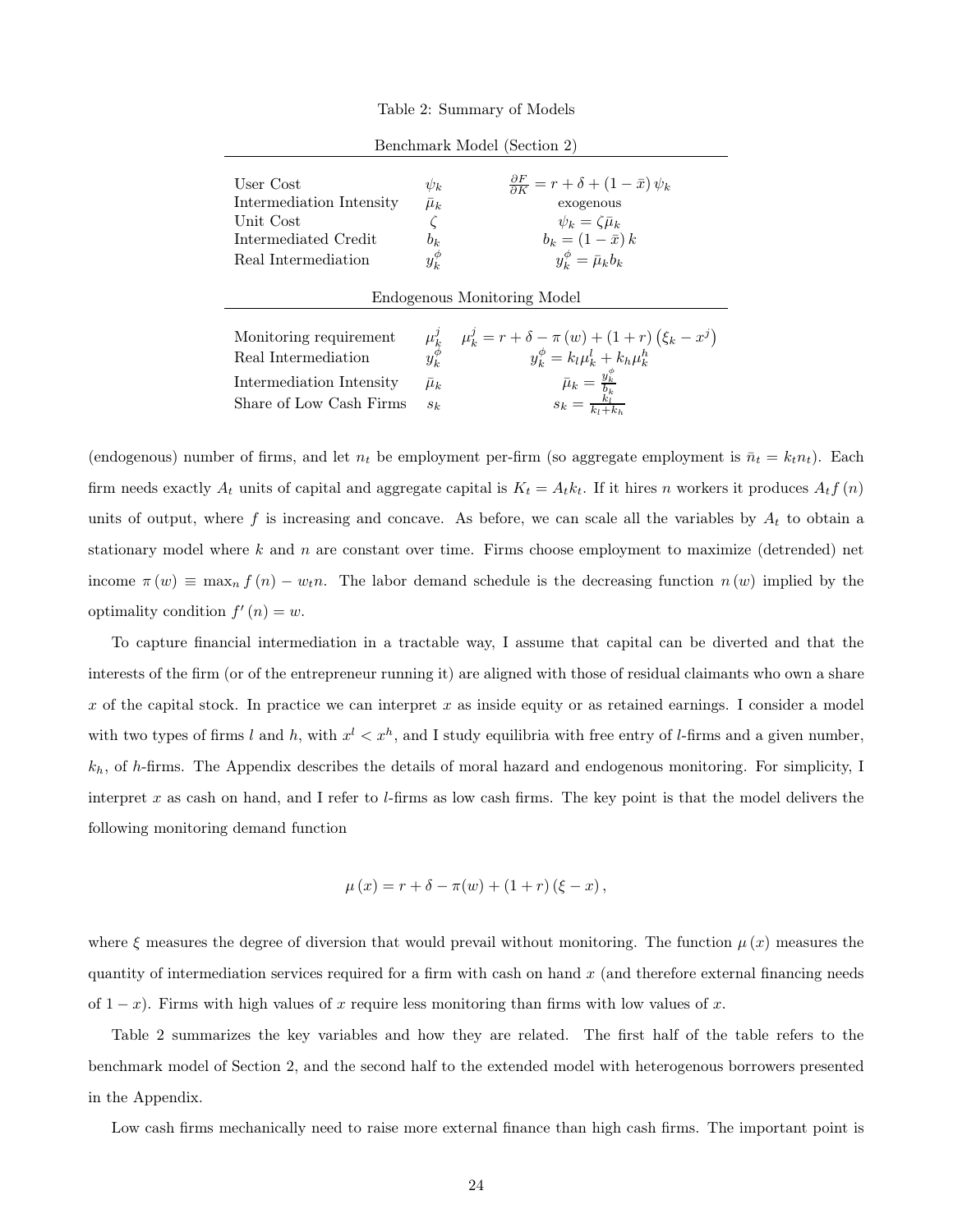that they also require more intermediation services per-unit of borrowing. As a result, the intermediation intensity is an increasing function of the share of low cash firms. In the Appendix, I show that

$$
\bar{\mu}_{k}(s_{k}) = \frac{\mu_{k}^{h} + (1+r) (x^{h} - x^{l}) s_{k}}{1 - x^{h} + (x^{h} - x^{l}) s_{k}}
$$

where  $s_k \equiv \frac{k_l}{k_l + k_h}$  is the fraction of high monitoring (low-cash) firms in aggregate investment. If  $s_k = 0$ , we have the benchmark model with  $\bar{x} = x^h$  and  $\bar{\mu}_k = \frac{\mu_k^h}{1 - x^h}$  which is the monitoring intensity for the high type.<sup>19</sup>

The next step is to implement the adjustment. This requires a calibration of some parameters as well as empirical measure of  $s_k$ . Philippon (2008) uses Compustat to construct an empirical proxy for  $s_k$ , namely the share of aggregate investment that is done by firms that must borrow more than 3/4 of their capital spending. The measure is displayed in the left panel of Figure 10. Since it is based on Compustat, it is available only from 1950 onwards. Figure 10 also shows IPO proceeds, based on the work of Jovanovic and Rousseau (2001) and Ritter (2011). The two series are highly correlated in the post-war period, and I use the IPO series to extend the low cash share series before 1950. As argued by Jovanovic and Rousseau (2001), the IPO market of the 1920s was remarkably active, even compared to the one of the 1990s. IPO firms were of similar ages, and the proceeds (as share of GDP) were comparable. The next step is to estimate the adjustment. To do so I calibrate the complete model with household finance.



Notes: The share of low cash firms is from Philippon (2008). The IPO series is a three-year centered moving average of IPO proceeds over GDP. Sources are Jovanovic and Rousseau (2001) and Ritter (2011). The Share of Low Wealth Households in borrowing is estimated from Census Data and from Piketty and Saez (2003).

<sup>19</sup>In this case the high type would be the marginal type with a monitoring requirement per firm of  $\mu_k^h = \frac{1+r}{1+\zeta} (\xi_k - x^h)$ .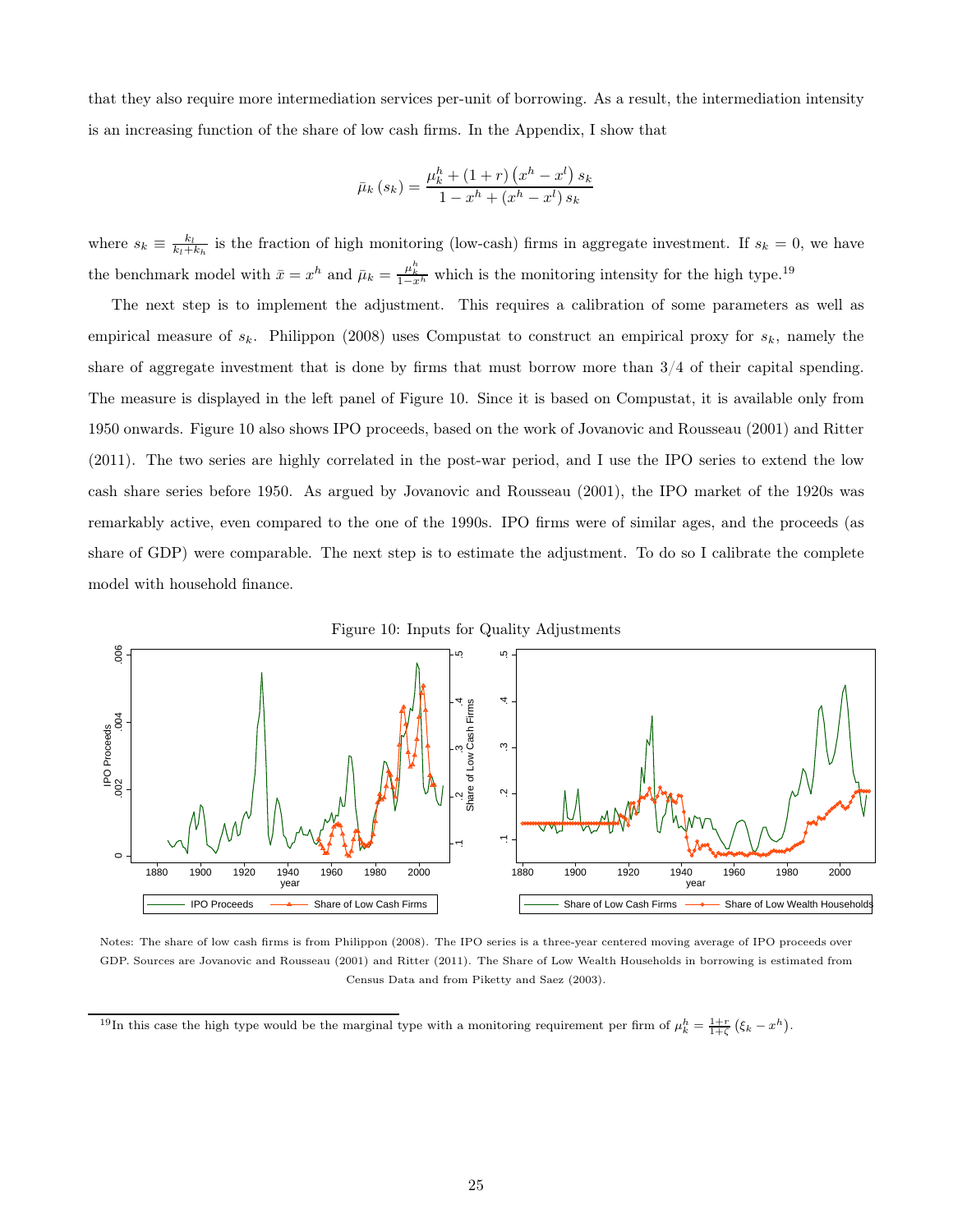#### 4.2 Household Finance and Calibration

It is also important to take into account heterogeneity among households. On a per-dollar basis, it is more expensive to lend to poor households than to wealthy ones, and we know that relatively poor households have gained access to credit in recent years. Using the Survey of Consumer Finances, Moore and Palumbo (2010) document that between 1989 and 2007 the fraction of households with positive debt balances increases from 72% to 77%. This increase is concentrated at the bottom of the income distribution. For households in the 0-40 percentiles of income, the fraction with some debt outstanding goes from 53% to 61% between 1989 and 2007. In the mortgage market, Mayer and Pence (2008) show that subprime originations account for 15% to 20% of all HMDA originations in 2005.

To capture the impact of household heterogeneity, I use a model similar to the one I have used above for firms. There are two types of households  $i = l, h$ . They differ by their labor incomes when they are young:  $\eta_1^l < \eta_1^h$ . The low-cash households end up using more intermediation per unit of borrowing than their richer counterparts, as explained in the appendix. In the model, the share of low cash households in the credit market depends on inequality among households, i.e. to  $\eta_1^h - \eta_1^l$ . Empirically, I use historical data from Piketty and Saez (2003) to measure inequality. Together with the data on low cash firms described above, this gives two time series that measure changes in the composition of borrowers over time. These two series are displayed on the right panel of Figure 10.

The last step is to calibrate the model and construct the required quality adjustments. Table 3 presents the parameters. Some parameters (in the first row) are set using values that are standard in the literature. The finance-specific parameters are chosen to match a set of moments. The moments are presented in the second row of the table, and the implied parameters in the last row. I calibrate the model using 1980 as a reference year. Low cash firms cover about 10% of their expenditures, so I set  $x^l = 0.1$ . They account for 20% of investment in 1980 (see Figure 10), so I use  $s_k = 0.20$  as a target. I also target the ratios  $\frac{B_k}{Y}; \frac{B_c}{Y}; \frac{M}{Y}$  in 1980, and the finance share of income,  $\phi = 5\%$ . For households one must keep in mind that, in the model, the long term households earn all the capital income, and the short term households earn only labor income. Within this group, I assume that  $\eta_1^l$  is the income of 30th percentile and  $\eta_1^h$  that of the 70th percentile. Using Census data (Jones and Weinberg, 2000), I calibrate the be ratio  $\eta_1^h / \eta_1^l = 2.5$  for 1980.

Using the model, I can now adjust the output series of Figure 7. The adjustment factors are presented in the left panel of Figure 11. The normalization is such that when the low cash share is zero, the adjustment factor is one. When the low cash firms account for 20% of investment, the adjustment factor is around 1.18. This means that the correctly adjusted output is approximately 18% higher than the unadjusted one.

The bottom panel of Figure 11 shows the output measures with quality adjustments. As argued earlier the quality adjustments are small between 1947 and 1973, which makes it an ideal period to test the constant returns to scale assumption. Adjustments to consumer credit are small until 1995, while adjustments to business intermediation are important both before 1935 and after 1980. Given that the adjustment is roughly zero in 1960, this implies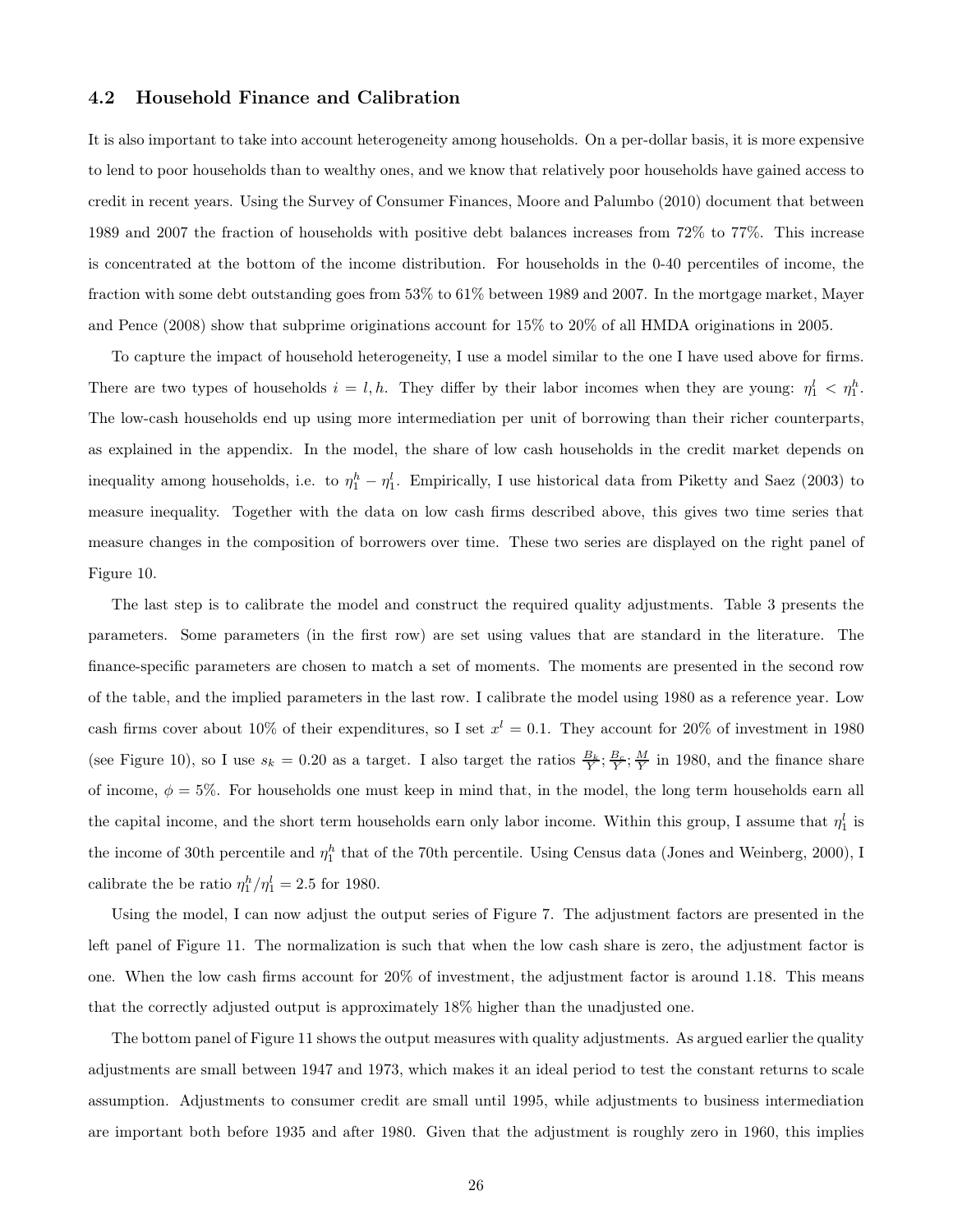Table 3: Calibration and Estimation

|                                     |                | Direct Calibration                                        |                |              |  |  |  |
|-------------------------------------|----------------|-----------------------------------------------------------|----------------|--------------|--|--|--|
| Rate                                | Deprec.        | Growth                                                    | Labor Sh.      | CRRA         |  |  |  |
| $r = 0.05$                          | $\delta = 0.1$ | $\gamma = 0.02$                                           | $\alpha = 0.7$ | $\rho=1$     |  |  |  |
|                                     |                |                                                           |                |              |  |  |  |
| Targets for Estimation (as of 1980) |                |                                                           |                |              |  |  |  |
|                                     |                |                                                           |                |              |  |  |  |
| <b>Business</b>                     |                | Household Liquidity Fin. Share                            |                | $l$ -Firms   |  |  |  |
| $\frac{B_k}{V} = 0.90$              |                | $\frac{B_c}{V} = 0.75$ $\frac{M}{V} = 0.75$ $\phi = 0.05$ |                | $s_k = 0.20$ |  |  |  |
|                                     |                |                                                           |                |              |  |  |  |
|                                     |                | Implied Parameters                                        |                |              |  |  |  |

that the unadjusted measure of business intermediation in Figure 7 underestimates the increase in intermediation between 1960 and 1980 by about 20%.



Figure 11: Quality Adjustments

Notes: Adjustments are computed using the calibrated model (Table 3).

#### 4.3 Adjusted Unit Cost

Figure 12 estimates the cost of financial intermediation, defined as income divided by output. For output, I use the composite measure of equation (8) adjusted for changes in the composition of borrowers, as in Figure 11. Figure 12 is the main contribution of the paper. It brings together the theory and the historical/empirical work of Section 3. There are two main points to take away. The first is that the ratio is remarkably stable. Recall that we start from an income series that fluctuates by a factor of  $5 \ (9\% \)$  relative to less than  $2\%)$ . All the debt, deposit and equity series also vary a lot over time. But their ratio is stable. The series in Figure 12 has a mean of 1.76%, a standard deviation of 18.5 basis points, a minimum of 1.46% and a maximum of 2.18%. The series in Figure 8 has a mean of 1.935%, and a standard deviation of 24.3 basis points. The adjustments reduce the volatility of the unit cost measure by a quarter.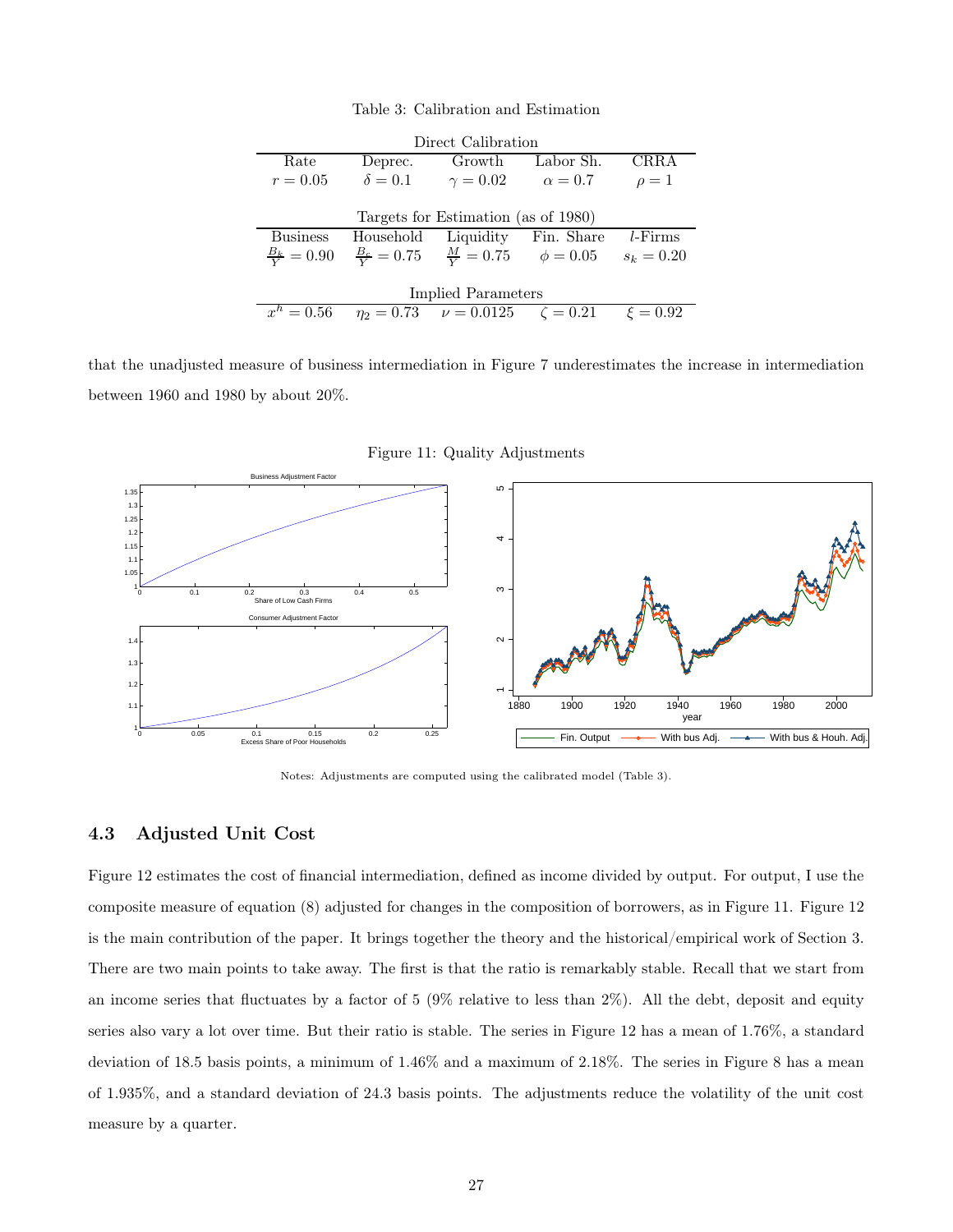The second main point is that the finance cost index has increased since the mid-1970s. This is counter-intuitive. If anything, the development of information technologies (IT) over the past 40 years should have disproportionately increased efficiency in the finance industry. How is it possible for today's finance industry not to be significantly more efficient than the finance industry of John Pierpont Morgan a century ago? Figure 12 presents a puzzle for future research. In the next (and last) section, I discuss some recent research that sheds light on this puzzle.



Figure 12: Quality-Adjusted Unit Cost of Financial Intermediation

Notes: Total intermediation costs divided by quality-adjusted composite measure of financial intermediation output.

### 5 Discussion

#### 5.1 Information Technology

Advances in information technology (IT) should lower the physical transaction costs of buying, pooling and holding financial assets. This seems especially relevant for equity markets. An important point of the empirical work is that I measure equity at market value. In equilibrium, if the cost of holding a diversified portfolio of stocks goes down, then the value of the portfolio should go up. Notice that my measure would attribute the entire increase in the price-earnings ratio to an improvement in financial intermediation.

In the model, advances in IT lower the unit cost of financial intermediation, but not necessarily the amount spent on intermediation. The main reason is that a decrease in  $\zeta$  can give access to finance to borrowers who were previously priced out. When this extensive margin is elastic, a drop is  $\zeta$  can lead to an increase in the finance income share. Conversely, for services that are used by (almost) all agents (e.g., deposits and checking accounts, but also more recently mutual funds) a decrease in  $\zeta$  should lead to a decrease in the finance income share. An apt analogy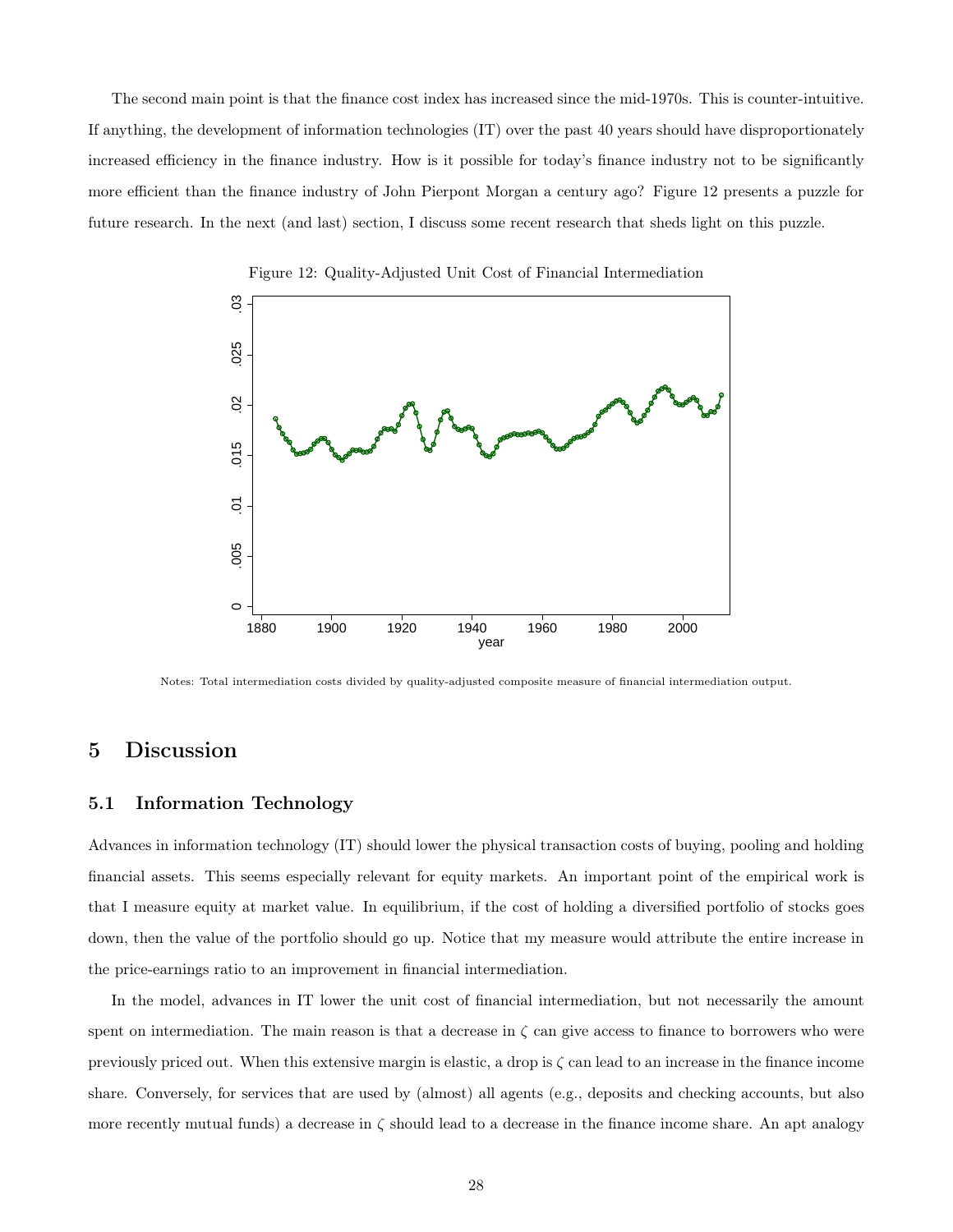is with retail and wholesale trade. Indeed, in these sectors Philippon (2012b) shows that larger IT investment coincides with lower (nominal) GDP shares. In finance, however, exactly the opposite happens: IT investment and the income share are positively related. From this perspective, IT seems to deepen the puzzle instead of solving it. One could argue, however, that it is through its impact on secondary market trading that IT really matters, as discussed below.

#### 5.2 Price Discovery and Risk Sharing

Using the GDP share of finance to measure the costs of financial intermediation is fairly straightforward. It ignores hidden costs of systemic risk, but it captures all fees and spreads. The output measure developed above, however, might not fully capture the production of information via prices, and the provision of insurance. Going back to the theory, it is important to ask the following question: If improvements in financial intermediation lead to more informative prices or better risk sharing, where would these improvements be seen in equilibrium?

#### Price Discovery

The simplest way to test the hypothesis that prices have become more informative is to directly test the signal-tonoise ratio of asset prices. Bai, Philippon, and Savov (2011) ask if current firm-level equity and bond prices predict future firm productivity and if this forecasting power has changed over time. They find that the forecasting power has been remarkably stable over the past 50 years (for comparable sets of firms). In other words, while bid-ask spreads have decreased, and while many have claimed that financial markets have become more liquid, this does not appear to translate into "better" prices. I am not aware of direct evidence regarding other asset classes. For commodity prices, some practitioners (e.g., Hadas 2011) seem to argue that prices have become less informative. See also Tang and Xiong (2011) for recent research on commodity prices.

#### Derivatives and Risk Management

The market for financial derivatives is extremely large. Since these contracts are in zero net supply, however, they do not enter directly into my calculations of output for the finance industry. The question is: Should they? The answer is essentially no, because the benefits of derivatives are already indirectly taken into account.

One thing is clear: it would make no sense to count derivatives at face value.<sup>20</sup> Rather, one should take the perspective of standard economic theory and recognize that derivatives can add real value in one of two ways: (i) risk sharing; (ii) price discovery. I have already discussed price discovery. Let me now discuss risk management, by financial firms, and by non financial firms. Risk management among banks lowers intermediation costs as banks lay off excess risk inventories when making markets. This type of risk sharing among financial intermediaries does

 $^{20}$  For instance, consider the following example. Without derivatives, corporation A borrows from bank B and bank B retains the credit and duration risks on its books. With derivatives, bank B buys insurance against credit risk from fund C using a CDS. The sum of B and C holds exactly the same risk. Absent other frictions, the two models are equivalent.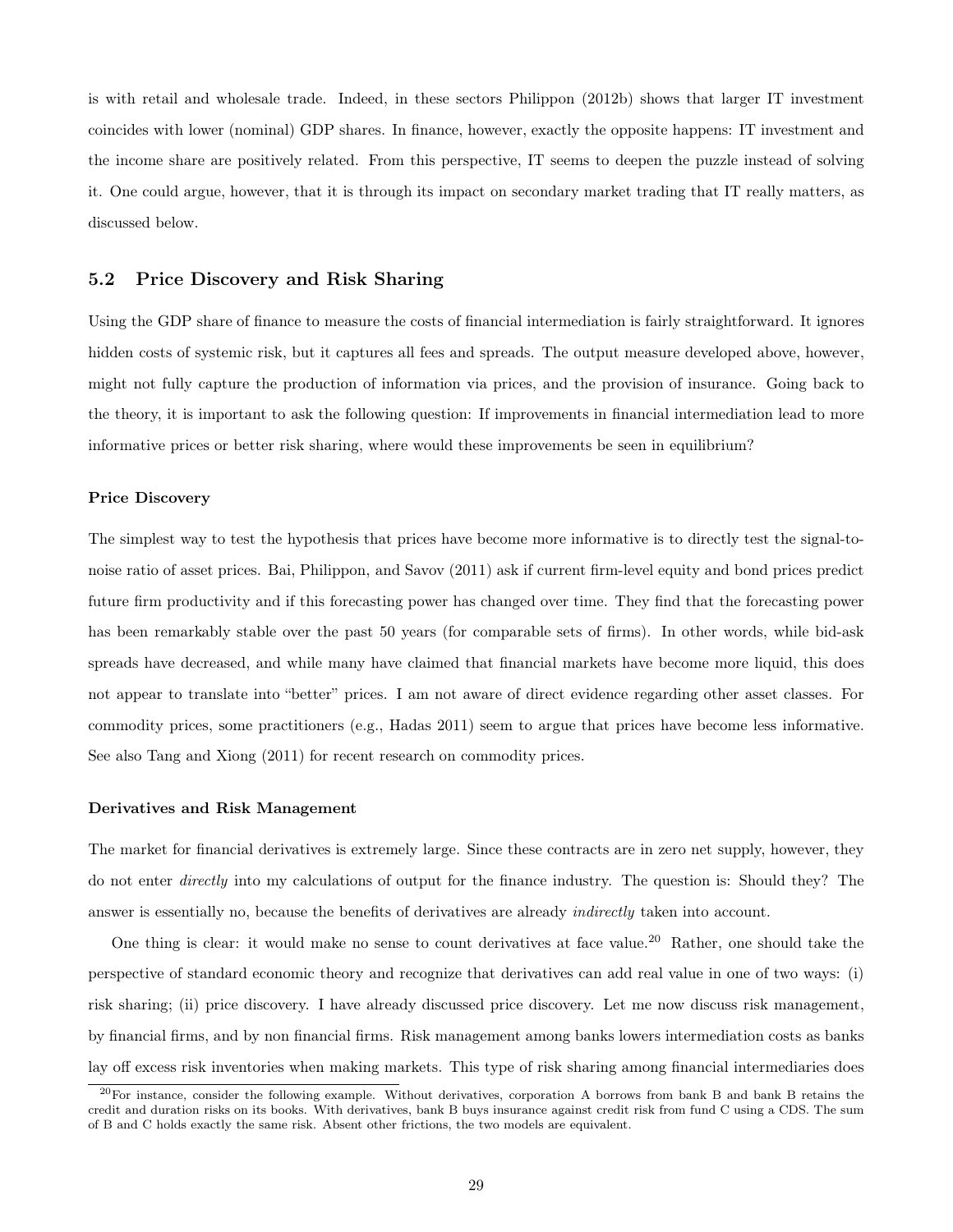not create any bias in my measurements. Improvements in risk sharing among banks would simply lead to lower borrowing costs and cheaper financing, and this would be correctly captured by the model.<sup>21</sup>

For the non-financial sector, I have already explained in Section 2 how the model captures improvements in risk management. In equilibrium, risk management translates into a lower used cost of capital, more issuances and more investment. Better risk management could also increase TFP if high productivity projects are risky. Better risk management would then translate into higher average firm value. But since I measure business capital at market value, I already capture these effects. Also remember that the liquidity measure accounts for cash and liquidity management. I conclude that the business risk management functions of derivatives are unlikely to bias my estimates.<sup>22</sup>

#### Risk Sharing and Consumption Smoothing

At the household level, better risk sharing should lead to less consumption risk. As with business risk management, the relevant question is whether my measure captures risk sharing among households. Let me start with an example where the measure works well. There is evidence of improved consumption smoothing in the housing market. Gerardi, Rosen, and Willen (2010) find that the purchase price of a household's home predicts its future income. The link is stronger after 1985, which coincides with important innovations in the mortgage market. The increase in the relationship is more pronounced for households more likely to be credit constrained. The model of Section 4 captures correctly these effects: an improvement in household finance leads to more borrowing and better consumption smoothing, especially for relatively poor households. More generally, consumption smoothing that entails the creation of credit flows does not create a bias in my estimation. Smoothing over the life cycle fits into this category. My measures are also correct if consumers use credit cards to smooth out income shocks.

It is nonetheless useful to look directly at risk sharing. Income inequality has increased dramatically in the U.S. over the past 30 years. If financial markets improve risk sharing, however, one would expect consumption inequality to increase less than income inequality. This is a controversial issue, but Aguiar and Bils (2011) find that consumption inequality closely tracks income inequality over the period 1980-2007. It seems difficult to argue that risk sharing among households has improved significantly over time. It is also difficult to point to a financial innovation in the past 30 years that would have directly improved risk sharing opportunities among households.

I would like to conclude this section with some caveats. First, my measures would not correctly capture all

<sup>&</sup>lt;sup>21</sup>To see why let us go back to the simple example. Suppose there are frictions that rationalize why B and C should be separate entities, and why they gain from trading with each other (i.e., B has a comparative advantage at managing duration risk, and C at managing credit risk). Then the existence of CDS contracts can improve risk sharing among intermediaries, lower the risk premia, and lead to a decrease in the borrowing costs of A. Hence, with free entry, the total income going to intermediaries B+C would decrease. This could then increase the demand for borrowing, as explained earlier. All these effects would be captured by the model: either borrowing costs would go down, or borrowing volumes would go up, or both. In all cases, my approach would register an increase in efficiency.

 $^{22}$ In any case, I am not aware of any direct evidence suggesting significant improvements in corporate risk management. One obvious index, that of precautionary savings by businesses, suggest even the opposite: corporate cash holdings have increased over the past 30 years. I am also not aware of direct evidence of credit derivatives leading to better risk management. For instance, it is commonly believed that hedging represents only a small fraction of all trades in the CDS market.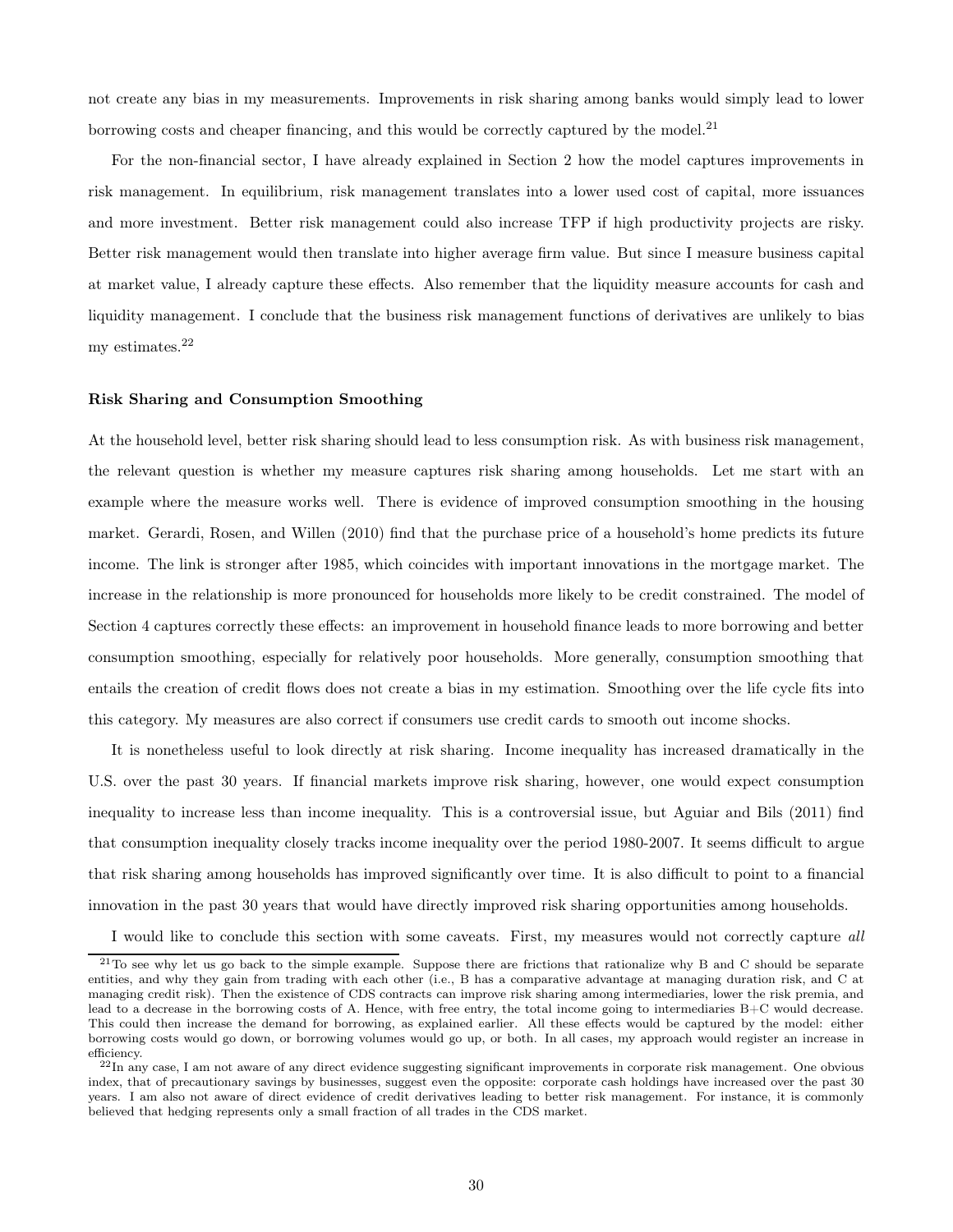types of improvements in financial intermediation. For instance, the measures would be biased if households started trading large quantities of derivatives to improve risk sharing. There would be an improvement in welfare without an increase in credit flows. However, in practice, derivatives are mostly used by businesses, and for businesses the user cost framework correctly captures the value of risk management. And when households do use instruments for consumption smoothing, these instruments typically are not derivatives, and therefore are captured by the flow of funds.

A second caveat I have treated risk management and price discovery as two separate issues, but they need not be. In DeMarzo and Duffie (1991) for instance, financial hedging is fundamentally linked to private information about firm value, and in DeMarzo and Duffie (1995) hedging interacts with incentives and accounting disclosure. Those complex and fascinating issues are beyond the scope of this paper.

#### 5.3 Trading

At this point, we are left with a puzzle. Even accounting for all the financial assets created in the U.S., the unit cost of intermediation appears to have increased. Finance has obviously benefited from the IT revolution and this has certainly lowered the cost of retail finance. So why is the non-financial sector still transferring so much income to the financial sector?

One proximate cause might be secondary market trading. Trading costs have decreased (Hasbrouck, 2009), but trading volumes have increased even more, and active fund management is expensive. French (2008) estimates that investors spend 0.67% of asset value trying (in vain on average, by definition) to beat the market. French's calculations are only for the equity market. In Figure 12, a drop in the intermediation cost index of 50 to 60 basis points would indeed bring it back towards its historical average. With output at 4 times GDP, this suggests that about 2% of GDP, or about \$280 billions annually, are either wasted or at least difficult to account for.

Why do people trade so much? Financial economics does not appear to have a good explanation yet. An obvious but unsettling reason might be that they simply enjoy it. Another explanation is overconfidence, as in Odean (1998). Recent work by Glode, Green, and Lowery (2010) and Bolton, Santos, and Scheinkman (2011) explains why some type of informed trading might be excessive. Pagnotta and Philippon (2011) present a model where trading speed can be excessive. In these models, advances in IT do not necessarily improve the efficiency of financial markets.

### 6 Concluding Remarks

I have provided benchmark measures of production and efficiency for financial intermediation in the U.S. over the past 130 years. The cost of intermediation represents an annual spread of 2%. This spread is quite stable but it has increased over the past 30 years. This increase does not reflect better risk sharing or better information production. It represents a puzzle to the extent that one would expect information technology to lower the cost of intermediation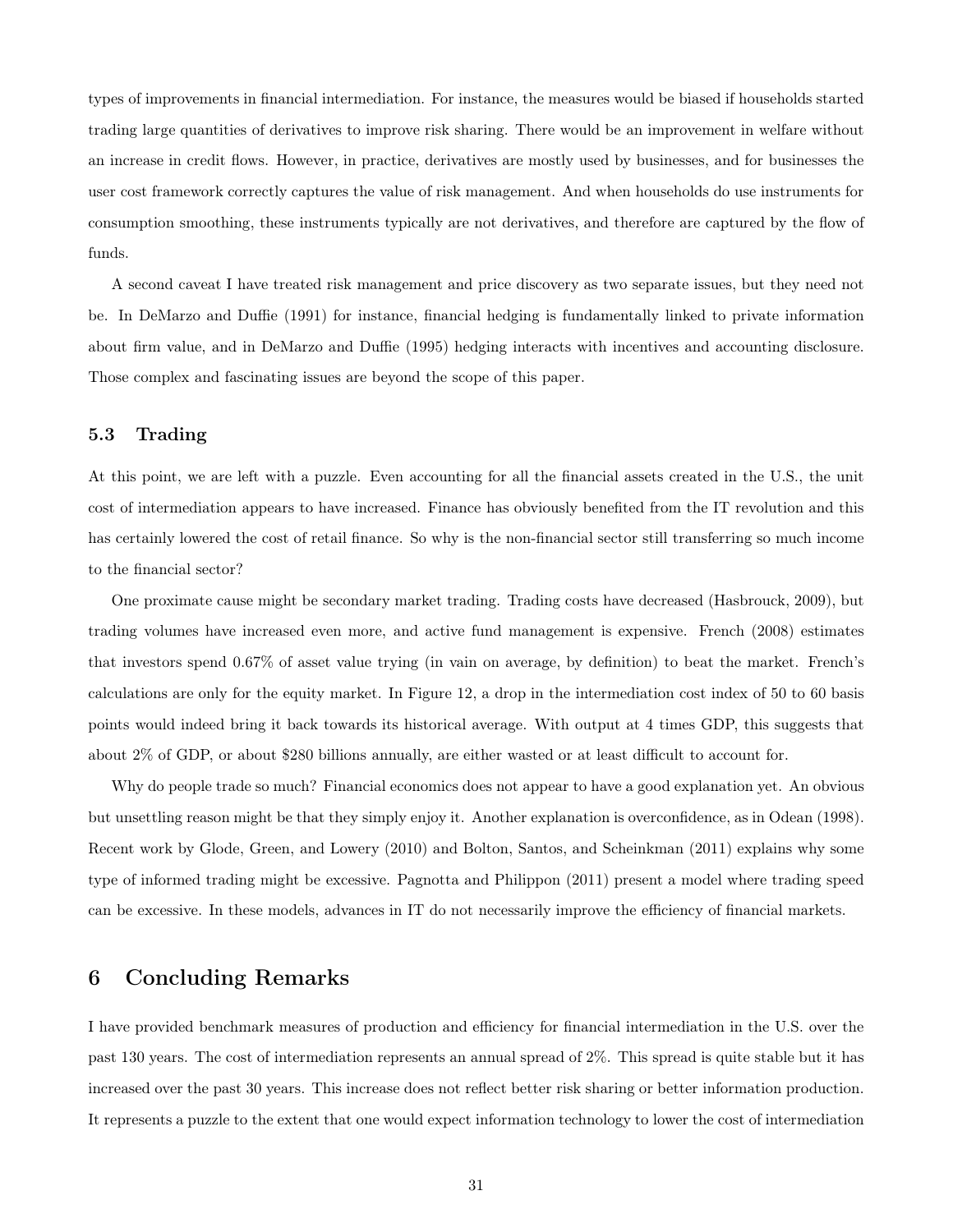in finance, as it did in other sectors. The increasing cost might reflect inefficiencies driven by zero-sum trading activities or by inefficient regulations. More research is needed to answer these important questions.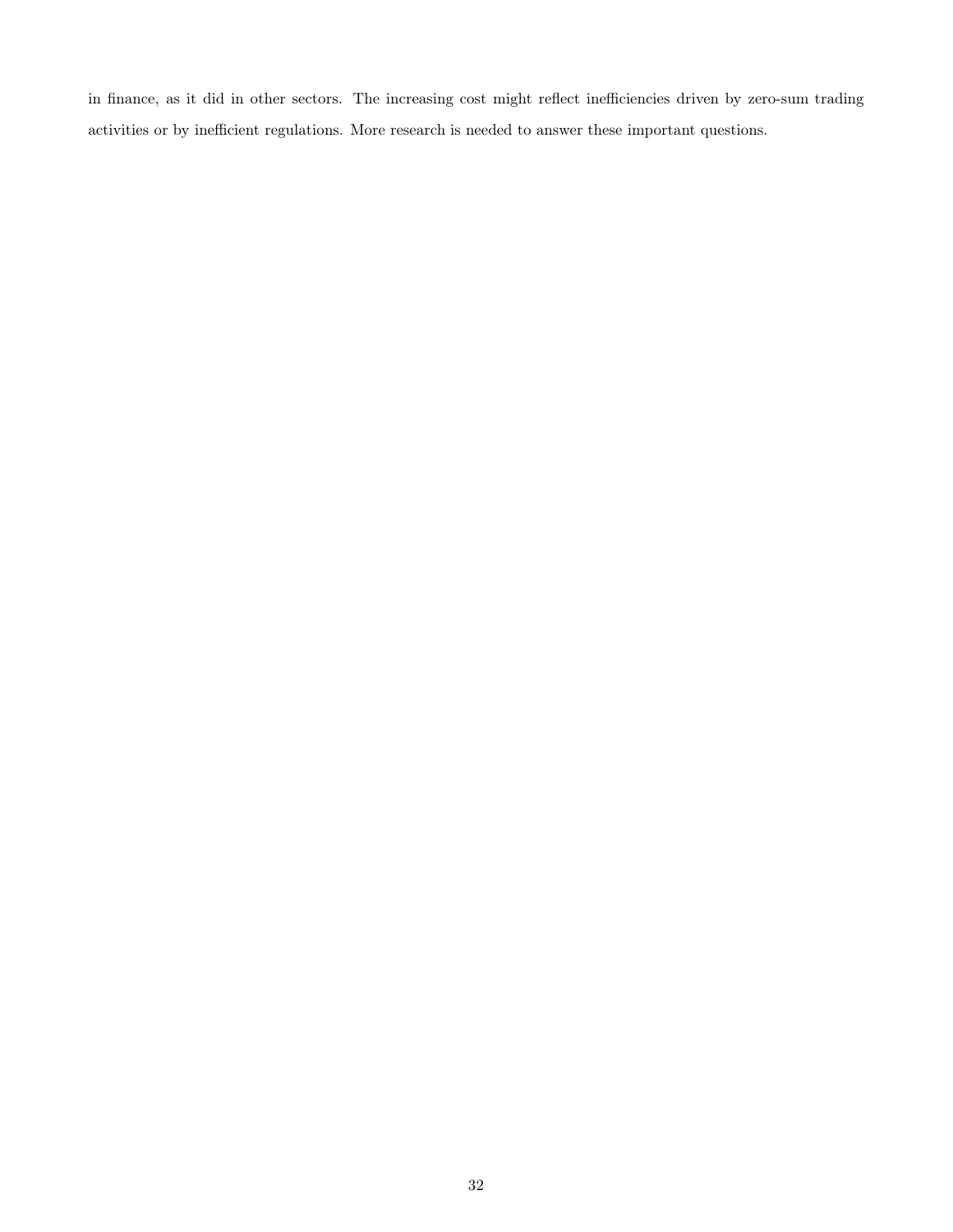## Appendix

### A Proof of Proposition 1

Let us start with the market clearing conditions. Long-lived households own the capital stock:  $S_t = K_{t+1} + B_t^c$ . Adding up the budget constraints we have

$$
W_t + (1+r) S_{t-1} + (1-\psi_c) B_t^c - (1+r) B_{t-1}^c - \psi_m M_t = C_{0t} + C_{1t} + C_{2t} + S_t
$$

The two sides of GDP are

$$
Y_t = W_t + (r + \delta + \psi_k) K_t
$$
  
\n
$$
Y_t = K_{t+1} + C_{0t} + C_{1t} + C_{2t} - (1 - \delta - \psi_k) K_t + \psi_m M_t + \psi_c B_t^c
$$

Combining them we get

$$
K_{t+1} + C_{0t} + C_{1t} + C_{2t} = W_t + (1+r) K_t - \psi_c B_t^c - \psi_m M_t
$$

Combining with the budget constraint and capital market equilibrium we get  $(1 - \psi_c) B_t^c = -\psi_c B_t^c + B_t^c$  which is simply the zero profit condition for consumer credit intermediaries. On the balanced growth path we have

$$
y = (1+\gamma) k + c_0 + c_1 + c_2 - (1 - \delta - \psi_k) k + \psi_m m + \psi_c b^c
$$
  

$$
y = (\gamma + \delta + \psi_k) k + c_0 + c_1 + c_2 + \psi_m m + \psi_c b^c
$$

Aggregate consumption and money demand are

$$
c_0 + c_1 + c_2 = \frac{1}{1+\nu} (w - \psi_c b^c + (r - \gamma) k)
$$

$$
m = \frac{\nu}{\psi_m} c
$$

The budget constraints of short-lived and long-lived households imply

$$
(1 + \nu)(c_1 + c_2) = w + (1 - \psi_c) b^c - \frac{1 + r}{1 + \gamma} b^c = w - \psi_c b^c - \frac{r - \gamma}{1 + \gamma} b^c
$$

$$
(1 + \nu)c_0 = (r - \gamma) \left(k + \frac{b^c}{1 + \gamma}\right)
$$

We have the Euler conditions

$$
\beta (1+r) = (1+\gamma)^{\theta}
$$
  

$$
c_1 = (1-\psi_c)^{\frac{1}{\theta}} c_2
$$

and, using  $n = 1$ ,

$$
k = \left(\frac{1-\alpha}{r+\delta+(1-\bar{x})\,\psi_k}\right)^{\frac{1}{\alpha}}
$$
  

$$
w = \alpha k^{1-\alpha}.
$$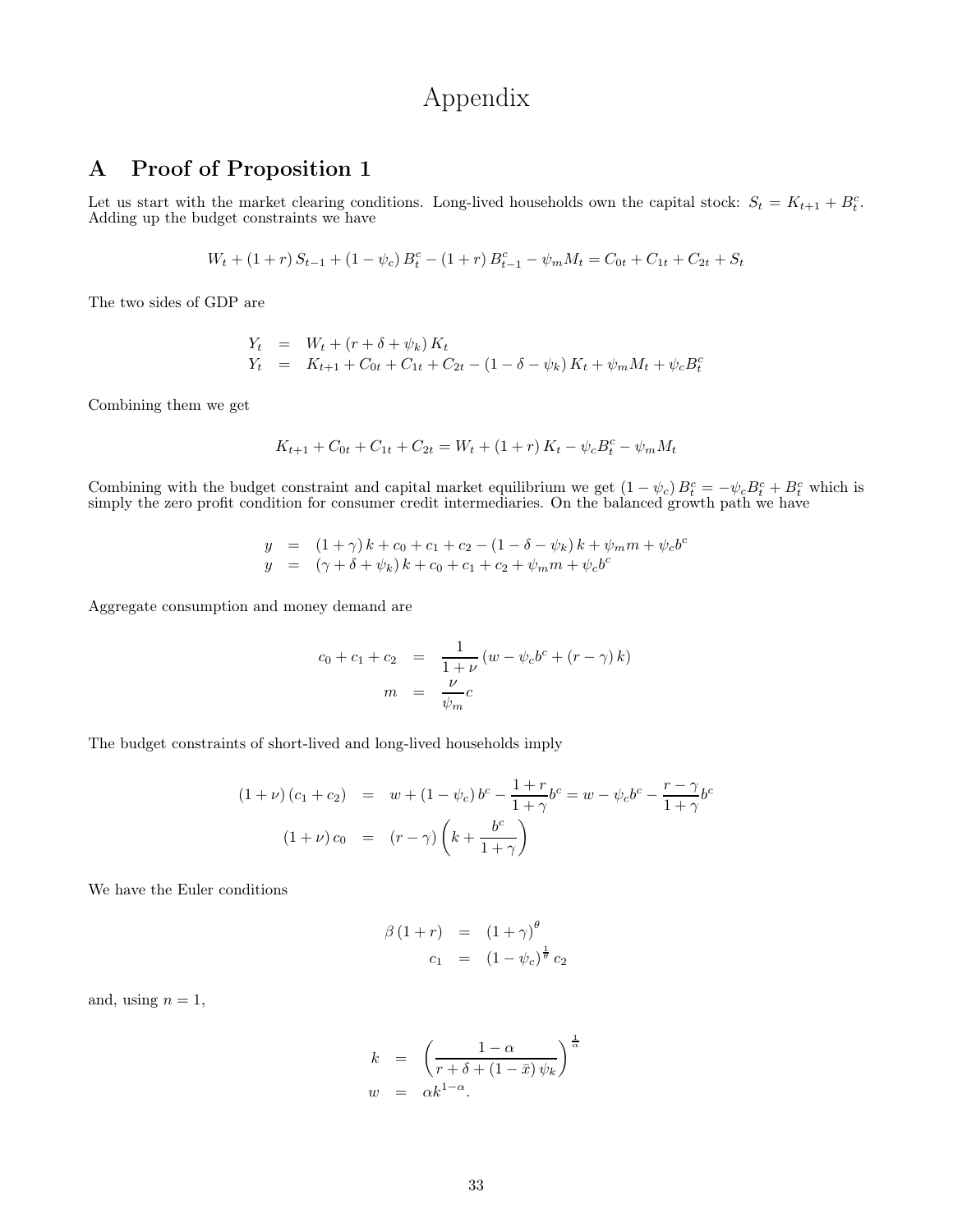It is clear from these equations that the solution is unique. That homogeneity in production is required for balanced growth is not surprising. What is more interesting is that it is sufficient even if the production technologies differ between the financial and non-financial sectors (see Acemoglu and Guerrieri (2008) and Philippon (2012a) for detailed discussions). Regarding liquidity demand, balanced growth comes from the assumed preferences, as discussed in Lucas (2000). Under these assumptions the model predicts no income effect (i.e., no mechanical tendency for the finance income share to grow with per-capita GDP).

Proposition 1 contains 4 results of comparative statics:

(i) Suppose  $\bar{\mu}_k$  goes down or  $\bar{x}$  goes up. Then  $(1 - \bar{x}) \psi_k$  goes down, and k, w, and k/y increase. We have

$$
b_c = \frac{(1 - \psi_c)^{\frac{1}{\theta}} \eta_2 - \eta_1}{1 - \psi_c + (1 - \psi_c)^{\frac{1}{\theta}} \frac{1+r}{1+\gamma}} w.
$$

Since  $w/y$  is constant, so is  $b_c/y$ . But  $c/y$  increases because  $k/y$  increases, and so does  $m/y$ .

(ii) Suppose  $\bar{\mu}_c$  goes down. Then  $\psi_c$  goes down and  $b_c$ , c and m go up. Since the user cost of capital is not affected,  $k$  and  $w$  are constant.

(iii) Essentially the same as (ii).

(iv) Suppose  $\eta_2$  goes up. Then  $b_c$  goes up while k, w and y are unchanged. Then c and m go down, but one can check that  $\bar{\mu}_c b_c + \bar{\mu}_m m$  goes up. We have

$$
y^{\phi} = \bar{\mu}_c b_c + \bar{\mu}_m m + \bar{\mu}_k b_k
$$
  

$$
\phi = \frac{\zeta y^{\phi}}{y + \zeta y^{\phi}}
$$

Therefore  $y^{\phi}$  and  $\phi$  increase. Suppose now that  $\zeta$  goes down. There are two effects: the direct effect and the fact that  $y^{\phi}$  and y go up. So the impact but  $\phi$  is ambiguous. See Philippon (2012a) for an analysis of functional forms and of the impact of heterogeneity.

### B Quality Adjustments

This section presents the model with heterogenous firms and households.

#### B.1 Firms

There are k firms. Firm i is endowed with  $x_iA$ . Each firm needs to borrow  $(1-x_i)A$  to operate a technology that produces according to  $f(n) = An^{\alpha}$ . With Cobb-Douglass technology, we get net income

$$
\pi(w) = (1 - \alpha) \left(\frac{\alpha}{w}\right)^{\frac{\alpha}{1 - \alpha}}
$$

$$
n = \left(\frac{\alpha}{w}\right)^{\frac{1}{1 - \alpha}}
$$

For any value of x, the payoffs are as follows. If the firm behaves well, it pays back its outside investors  $(1 + r)(1 - x)$ and inside investors receive

$$
\pi(w) + 1 - \delta - (1 - x)(1 + r) - \zeta \mu_k = \pi(w) - \delta - r - \zeta \mu_k + (1 + r)x,
$$

where  $\zeta$  is the unit cost of intermediation and  $\mu_k$  the quantity of monitoring used by the firm. Monitoring reduces the risk of diversion. If the firm cheats, outside investors receive nothing and inside investors keep  $(1 + r)\xi_k-(1+\zeta)\mu_k$ , where  $\xi_k$  measures the degree of diversion.<sup>23</sup> The incentive constraint is therefore  $\pi(w) - \hat{\delta} - r - \zeta \mu_k + (1+r)x \geq$  $(1 + r)\xi_k - (1 + \zeta)\mu_k.$ 

<sup>&</sup>lt;sup>23</sup>this assumes that firms cannot divert bankers' fees. The analysis is essentially the same if they can, one must simply carry an extra term  $\zeta \mu_k$  in the formulas.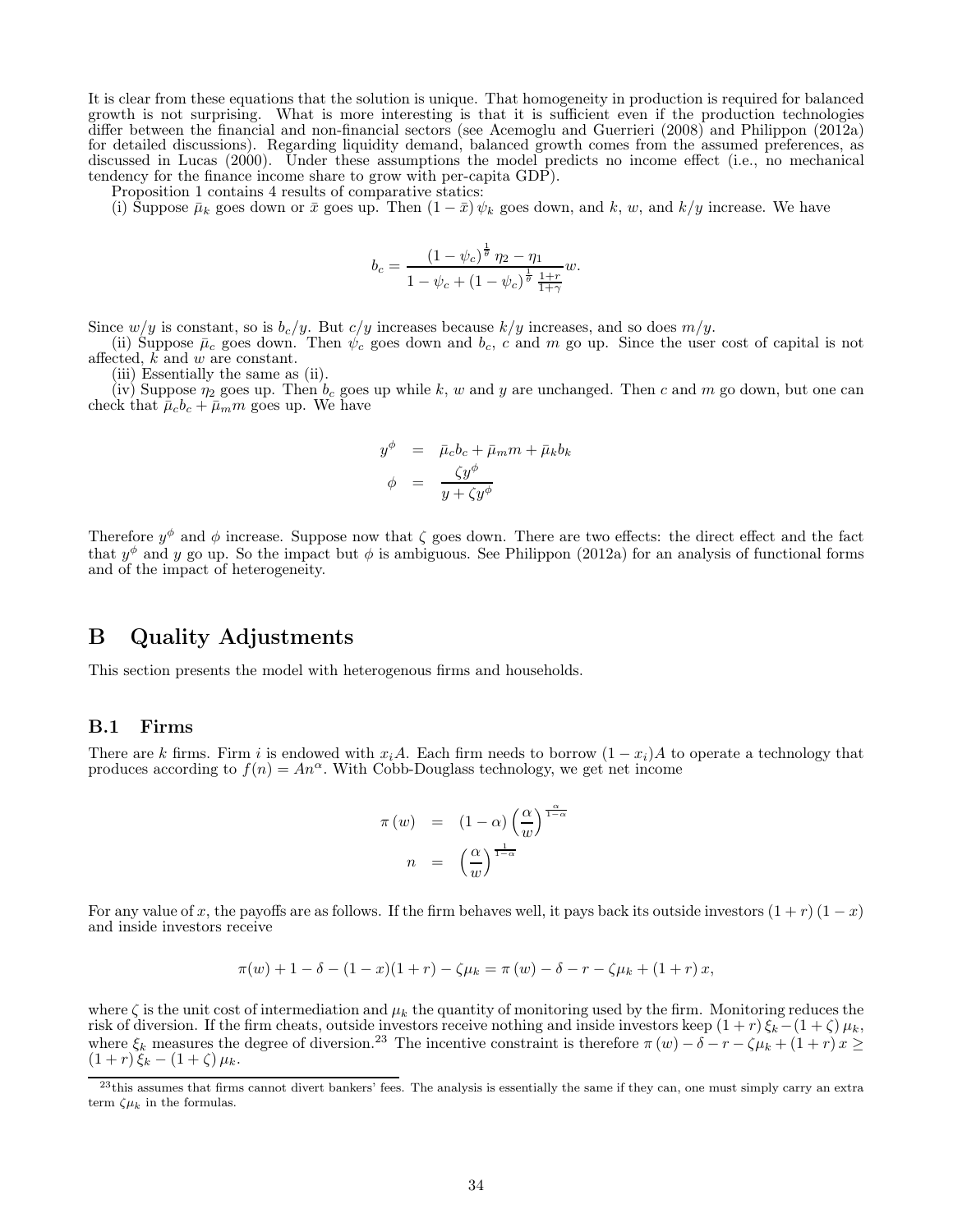The program of the firm is to minimize the cost of monitoring subject to the incentive and break-even constraints:

$$
\min_{\mu_k \geq 0} \mu_k \qquad s.t.
$$
  

$$
\pi(w) - \delta - r + (1+r)x \geq (1+r)\xi_k - \mu_k,
$$
  

$$
\pi(w) \geq r + \delta + \zeta \mu_k.
$$

Firms always use the minimal amount of intermediation services:

$$
\mu_k(x) = \max(0; r + \delta - \pi(w) + (1+r)(\xi_k - x)).
$$

The second constraint binds for marginal firms, i.e., firms that are indifferent between entering and staying out.

We consider a model with two types of firms l and h, with  $x^{l} < x^{h}$ . We study equilibria where the number of high cash ventures is exogenously given by  $k_h$  and l is the marginal type. There is free entry of low types, therefore we have

$$
\pi(w) = r + \delta + \zeta \mu_k^l,
$$

and

$$
\mu_k^l = \frac{1+r}{1+\zeta} \left( \xi_k - x^l \right).
$$

This pins down the required profit rate, and therefore the equilibrium wage:

$$
\pi(w) = r + \delta + \frac{\zeta}{1+\zeta} (1+r) (\xi_k - x^l).
$$

The h-firms earns rents since  $\pi > r + \delta + \zeta \mu_k^h$ . The relative monitoring intensity is captured by

$$
\mu_k^l - \mu_k^h = (1+r)(x^h - x^l)
$$

Corporate finance intermediation services are measured by

$$
y_k^{\phi} = \sum_j k_j \mu_k^j
$$

To be consistent with our previous notations, we define the amount of monitoring services per unit of firm borrowing as

$$
\bar{\mu}_k = \frac{y_k^{\phi}}{b_k}.
$$

By definition, we have  $b_k = k_h (1 - x^h) + k_l (1 - x^l)$ , so

$$
\bar{\mu}_{k}(s_{k}) = \frac{\mu_{k}^{h} + (1+r) (x^{h} - x^{l}) s_{k}}{1 - x^{h} + (x^{h} - x^{l}) s_{k}}
$$

where  $s_k \equiv \frac{k_l}{k_l + k_h}$  is the fraction of high monitoring (low-cash) firms in aggregate investment.

#### B.2 Households

There are two types of households  $i = l, h$ , with different labor incomes when young:  $\eta_1^l < \eta_1^h$ . Young households borrow but can run away with  $\xi_c \eta_2 W_{t+1}$  if not monitored or with  $\xi \eta_2 W_{t+1} - A_t \mu_c^i$  when  $A_t \mu_c^i$  units of monitoring are used. The household's problem is

$$
\max_{\mu_{c,t}^i, C_{1,t}^i, C_{2,t+1}^i, M_{1,t}, M_{2,t+1}, B_t^i} u(C_{1,t}, M_{1,t}) + \beta u(C_{2,t+1}, M_{2,t+1}),
$$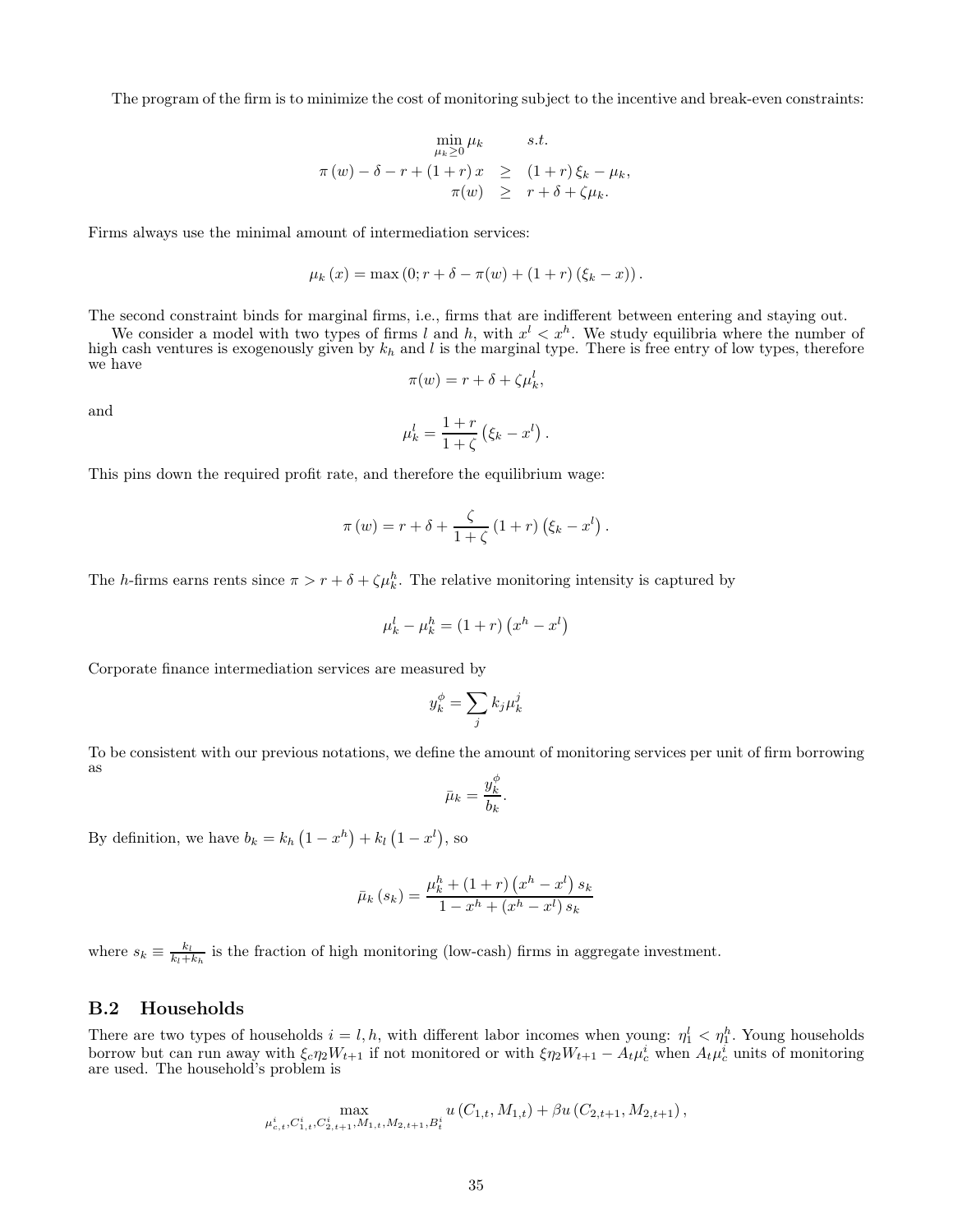subject to

$$
C_{1,t} + \psi_{m,t} M_{1t} + \zeta A_t \mu_{c,t}^i \leq \eta_1^i W_t + B_t^i
$$
  

$$
C_{2,t+1}^i + \psi_{m,t+1} M_{2,t+1} \leq \eta_2 W_{t+1} - (1 + r_{t+1}) B_t^i
$$
  

$$
(1 + r_{t+1}) B_t^i \leq \eta_2 W_{t+1} (1 - \xi_c) + A_t \mu_{c,t}^i
$$

With the preferences assumed in the paper, this leads to the Euler equation (written with detrended variables):

$$
c_1^i = (1 - \zeta (1+r))^{\frac{1}{\theta}} c_2^i
$$

the budget constraints

$$
(1 + \nu) c_1^i = \eta_1^i w + b^i - \zeta \mu_c^i
$$
  

$$
(1 + \nu) c_2^i = \eta_2 w - \frac{1 + r}{1 + \gamma} b_c^i
$$

and the monitoring demand

$$
\frac{1+r}{1+\gamma}b_c^i = \eta_2 w \left(1 - \xi_c\right) + \frac{\mu_c^i}{1+\gamma}
$$

We can then solve for  $\mu_c^i$  and for  $b_c^i$ . Finally total monitoring per household's borrowing  $\bar{\mu}_c$  is

$$
\bar{\mu}_c(s_c) = \frac{s_c \mu_c^l + (1 - s_c) \mu_c^h}{s_c b_c^l + (1 - s_c) b_c^h}
$$

where  $s_c$  is the share of poor households in the population.

Finally, for the calibration in the paper, I restrict the moral hazard parameters to be the same for businesses and consumers:  $\xi_c = \xi_k$ .

### C JP Morgan 2010

According to its 2010 annual, total net revenue for JPM Co was \$103 billion, 51b of interest income and 52b of non-interest income. The investment bank earned \$26 billion, 15 from fixed income markets, 5 from equity markets, and a bit more than 6 in fees. Of the 26, non interest income accounted for 18, including 6.2b in fees (3.1 and 1.6 for debt and equity underwriting, and 1.5 for advisory fees), 8.4b from principal transactions, and 2.5b from asset management fees. For its private clients, the investment bank raised 440b in debt and 65b in equity. This suggests underwriting fees of  $3.1/440 = 0.70\%$  for debt, and  $1.6/65 = 2.46\%$  for equity. The cost of equity underwriting is therefore about 3.5 times the cost of debt underwriting. The bank also raised 90b for US governments and non-profits. The bank advised 311 announced M&A (a 16% market share). The bank also loaned or arranged 350b.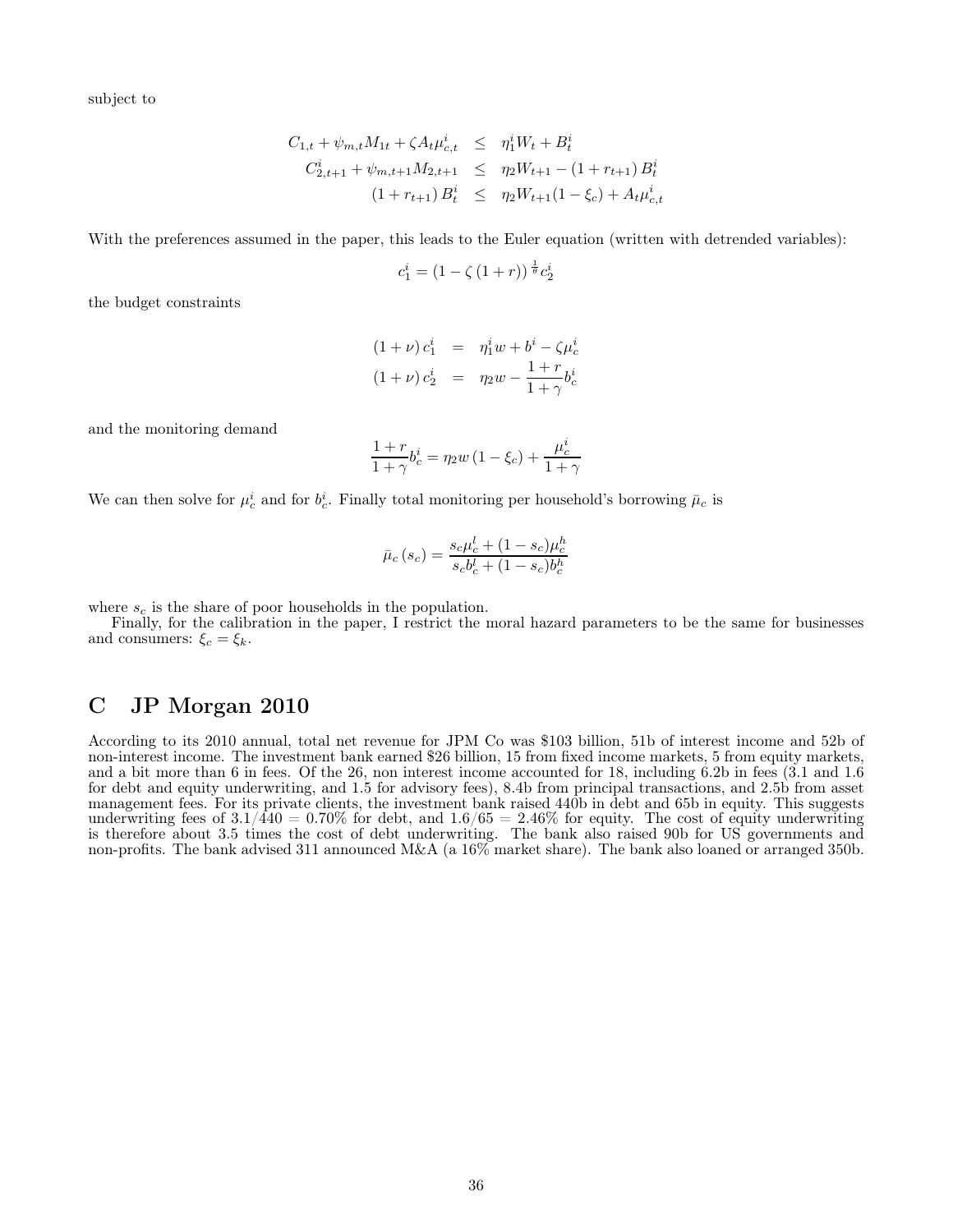### References

- ACEMOGLU, D., AND V. GUERRIERI (2008): "Capital Deepening and Non-Balanced Economic Growth," Journal of Political Economy, 116(3), 467–498.
- Acharya, V. V., L. H. Pedersen, T. Philippon, and M. Richardson (2009): "Measuring Systemic Risk," Working Paper NYU.
- Adrian, T., and H. S. Shin (2008): "Financial Intermediary Leverage and Value at Risk," Federal Reserve Bank of New York Staff Reports, 338.
- Aguiar, M., and M. Bils (2011): "Has Consumption Inequality Mirrored Income Inequality?," Working Paper, University of Rochester.
- ALMEIDA, H., AND T. PHILIPPON (2007): "The Risk-Adjusted Cost of Financial Distress," Journal of Finance,  $62(6)$ ,  $2557-2586$ .
- Altinkilic, O., and R. S. Hansen (2000): "Are There Economies of Scale in Underwriting Fees? Evidence of Rising External Financing Costs," Review of Financial Studies, 13, 191–218.
- BAI, J., T. PHILIPPON, AND A. SAVOV (2011): "Have Financial Markets Become More Informative?,".
- BAKER, M., AND J. WURGLER (2000): "The Equity Share in New Issues and Aggregate Stock Returns," Journal of Finance.
- Basu, S., R. Inklaar, and J. C. Wang (2011): "The Value of Risk: Measuring the Services of U.S. Commercial Banks," Economic Inquiry, 49(1), 226–245.
- Baumol, W. J. (1967): "Macroeconomics of Unbalanced Growth: The Anatomy of the Urban Crisis," American Economic Review, 57, 415–426.
- BECK, T., A. DEMIRGUC-KUNT, AND R. LEVINE (2011): Financial Structure and Economic Growth: A Cross-Country Comparison of Banks Markets, and Developmentchap. The Financial Structure Database, pp. 17–80. MIT Press, Cambridge.
- BEKAERT, G., C. R. HARVEY, AND R. LUMSDAINE (2002): "Dating the Integration of World Capital Markets," Journal of Financial Economics, 65, 203–249.
- BERNANKE, B., M. GERTLER, AND S. GILCHRIST (1999): "The financial accelerator in a quantitative business cycle framework," in Handbook of Macroeconomics, ed. by J. B. Taylor, and M. Woodford, vol. 1C. Elsevier Science, North Holland.
- Bickenbach, F., E. Bode, D. Dohse, A. Hanley, and R. Schweickert (2009): "Adjustment After the Crisis: Will the Financial Sector Shrink?," Kiel Policy Brief.
- Bolton, P., T. Santos, and J. Scheinkman (2011): "Cream Skimming in Financial Markets," Working Paper, Columbia University.
- BRUNNERMEIER, M., AND L. PEDERSEN (2009): "Market Liquidity and Funding Liquidity," Review of Financial Studies, 22, 2201–2238.
- Buera, F. J., J. P. Kaboski, and Y. Shin (2011): "Finance and Development: A Tale of Two Sectors," The American Economic Review, 101(5), 1964–2002.
- Carter, S., S. Gartner, M. Haines, A. Olmstead, R. Sutch, and G. Wright (eds.) (2006): Historical Statistics of the United States Millennial Edition OnlineCambridge University Press.
- CHEN, Q., I. GOLDSTEIN, AND W. JIANG (2010): "Payoff complementarities and financial fragility: Evidence from mutual fund outflows," Journal of Financial Economics,  $97(2)$ ,  $239 - 262$ .
- CHRISTIANO, L., AND D. IKEDA (2011): "Government Policy, Credit Markets and Economic Activity," mimeo Northwestern.
- Corsetti, G., K. Kuester, A. Meier, and G. J. Müller (2011): "Sovereign risk and the effects of fiscal retrenchment in deep recessions," .
- CURDIA, V., AND M. WOODFORD (2009): "Conventional and Unconventional Monetary Policy," mimeo Columbia.
- DEMARZO, P. M., AND D. DUFFIE (1991): "Corporate financial hedging with proprietary information," Journal of Economic Theory, 53(2), 261–286.
- (1995): "Corporate Incentives for Hedging and Hedge Accounting," Review of Financial Studies, 8(3), 743–71.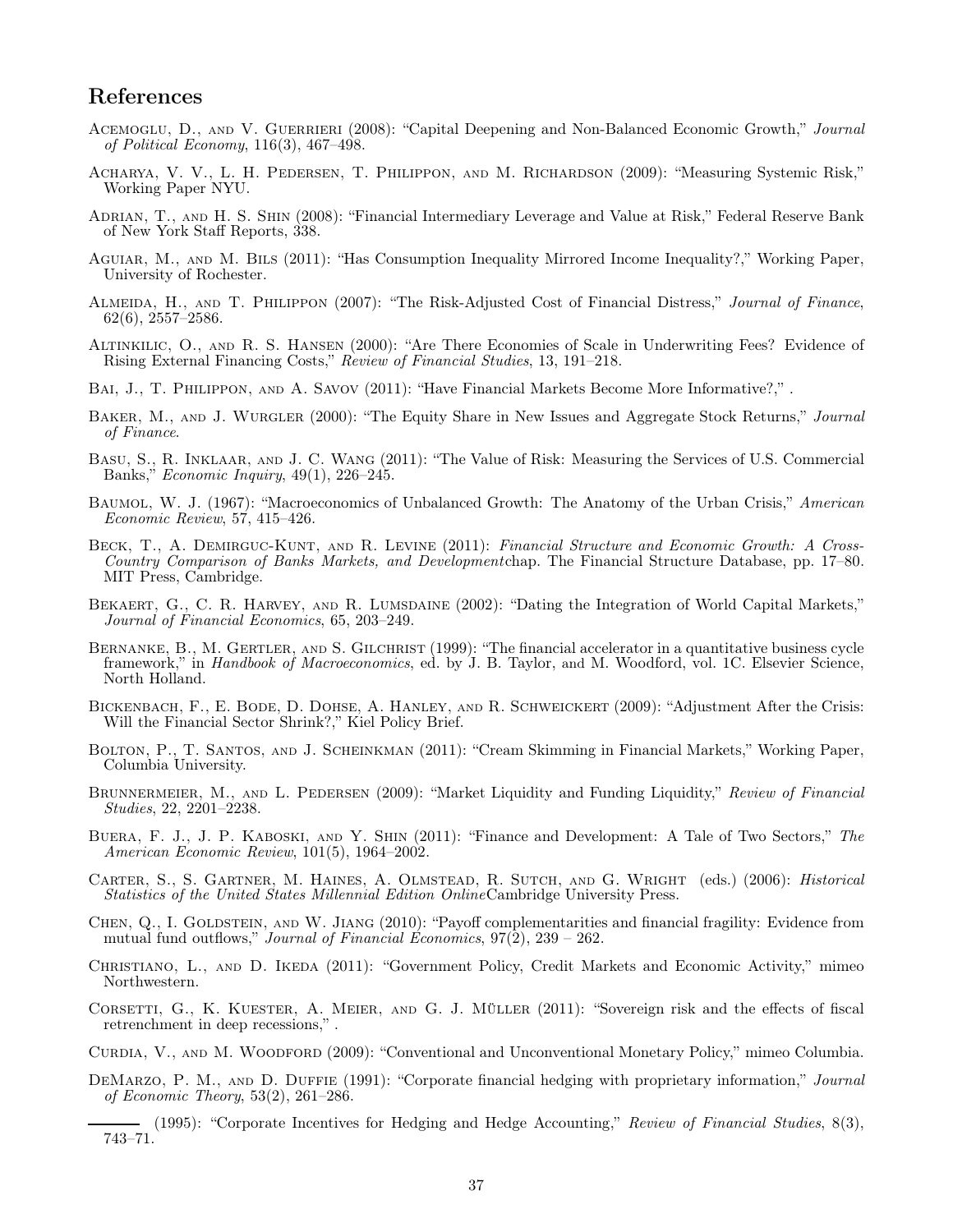- DIAMOND, D. W. (1984): "Financial Intermediation and Delegated Monitoring," Review of Economic Studies, 51, 393–414.
- DIAMOND, D. W., AND P. H. DYBVIG (1983): "Bank Runs, Deposit Insurance, and Liquidity," Journal of Political Economy, 91, 401–419.
- Diamond, D. W., and R. G. Rajan (2001): "Liquidity Risk, Liquidity Creation and Financial Fragility: A Theory of Banking," Journal of Political Economy, 109, 287–327.
- Estevadeordal, A., B. Frantz, and A. M. Taylor (2003): "The Rise and Fall of World Trade, 1870-1939," The Quarterly Journal of Economics, 118(2), 359–407.
- FRENCH, K. R. (2008): "Presidential Address: The Cost of Active Investing," The Journal of Finance, 63(4), 1537–1573.
- Gennaioli, N., A. Shleifer, and R. Vishny (2011): "A Model of Shadow Banking," Working Paper, Harvard University.
- Gerardi, K. S., H. Rosen, and P. Willen (2010): "The Impact of Deregulation and Financial Innovation on Consumers: The Case of the Mortgage Market," Journal of Finance, 65(1), 333–360.
- GERTLER, M., AND P. KARADI (2011): "A Model of Unconventional Monetary Policy," Journal of Monetary Economics, 58, 17–34, Working Paper NYU.
- GERTLER, M., AND N. KIYOTAKI (2010): "Financial Intermediation and Credit Policy in Business Cycle Analysis," Working Paper, NYU.
- Glode, V., R. C. Green, and R. Lowery (2010): "Financial Expertise as an Arms Race," forthcoming in Journal of Finance.
- Gorton, G., S. Lewellen, and A. Metrick (2012): "The Safe-Asset Share," NBER WP.
- GORTON, G., AND G. PENNACCHI (1990): "Financial Intermediaries and Liquidity Creation," Journal of Finance,  $45(1), 49-72.$
- GORTON, G., AND A. WINTON (2003): "Financial Intermediation," in Handbook of the Economics of Finance, ed. by G. M. Constantinides, M. Harris, and R. Stulz, pp. 431–552, North Holland. Elsevier.
- GORTON, G. B., AND A. METRICK (2012): "Securitized Banking and the Run on Repo," Journal of Financial Economics.
- GREENWOOD, J., J. M. SANCHEZ, AND C. WANG (2010): "Financing Development; The Role of Information Costs," The American Economic Review, 100(4), 1875–1891.
- (2012): "Quantifying the Impact of Financial Development on Economic Development," Working Paper, University of Pennsylvani.
- Greenwood, R., S. Hanson, and J. Stein (2011): "A Comparative-Advantage Approach to Government Debt Maturity," Working Paper Harvard University.
- GUISO, L., P. SAPIENZA, AND L. ZINGALES (2004): "The Role of Social Capital in Financial Development," American Economic Review, 94, 526–556.
- HADAS, E. (2011): "Commodity prices are failing New Zealand test," Financial Times.
- Haldane, A., S. Brennan, and V. Madouros (2010): "What is the contribution of the financial sector: Miracle or mirage?," in The Future of Finance: The LSE Report, ed. by A. T. et al. LSE.
- HALL, R. E. (2011): "The High Sensitivity of Economic Activity to Financial Frictions," Economic Journal.
- Hasbrouck, J. (2009): "Trading Costs and Returns for U.S. Equities: Estimating Effective Costs from Daily Data," Journal of Finance, 64(3), 1445–1477.
- HE, Z., AND A. KRISHNAMURTHY (2012): "A Model of Capital and Crises," Review of Economic Studies.
- HOLMSTRÖM, B., AND J. TIROLE (1997): "Financial Intermediation, Loanable Funds and the Real Sector," Quarterly Journal of Economics, 112, 663–691.
- JONES, A., AND D. WEINBERG (2000): "The Changing Shape of the Nation's Income Distribution: 1947-1998," Discussion paper, US Census Bureau.
- JOVANOVIC, B., AND P. L. ROUSSEAU (2001): "Why Wait? A Century of Life Before IPO," AER paper and proceedings, 91, 336–341.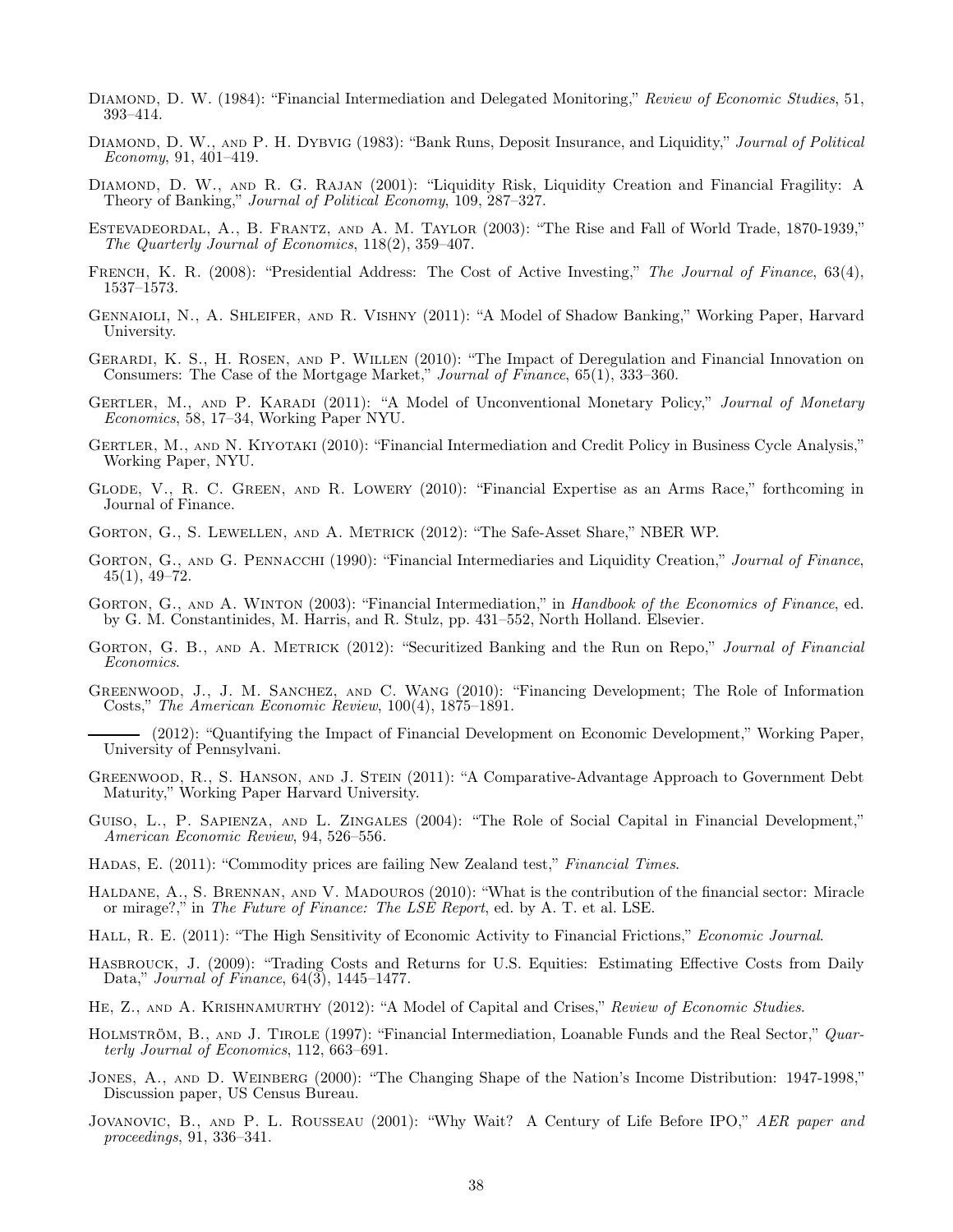- Jovanovic, B., and P. L. Rousseau (2005): "General Purpose Technologies," in Handbook of Economic Growth, ed. by P. Aghion, and S. Durlauf. Elsevier, Chapter 18.
- Kaplan, S. N., and J. Rauh (2010): "Wall Street and Main Street: What Contributes to the Rise in the Highest Incomes?," Review of Financial Studies, 23(3), 1004–1050.
- KASHYAP, A., R. RAJAN, AND J. STEIN (2002): "Banks as Liquidity Providers: An Explanation for the Coexistence of Lending and Deposit-Taking," Journal of Finance, 57, 33–73.
- Kiyotaki, N., and J. Moore (2008): "Liquidity, Business Cycles and Monetary Policy," mimeo, Princeton.
- Krishnamurthy, A. (2009): "Amplification Mechanisms in Liquidity Crises," NBER WP.
- Krishnamurthy, A., and A. Vissing-Jorgensen (2010): "The Aggregate Demand for Treasury Debt," Working Paper Kellogg School of Management.
- Kuznets, S. (1941): "National Income and Its Composition, 1919-1938," Discussion paper, National Bureau of Economic Research.
- LA PORTA, R., F. LOPEZ-DE SILANES, A. SHLEIFER, AND R. W. VISHNY (1998): "Law and Finance," Journal of Political Economy, 106, 1113–1155.
- Lucas, R. E. J. (2000): "Inflation and Welfare," Econometrica, 68(2), 247–274.
- Lucas, R. E. J., and N. L. Stokey (1987): "Money and Interest in a Cash-in-Advance Economy," Econometrica,, 55(3), 491–513.
- MARTIN, R. F. (1939): *National Income in the United States, 1799-1938*. National Industrial Conference Board,.
- Mayer, C., and K. Pence (2008): "Subprime Mortgages: What, Where, and to Whom?," Staff Paper Federal Reserve Board.
- MEHRA, R., F. PIGUILLEM, AND E. C. PRESCOTT (2011): "Costly financial intermediation in neoclassical growth theory," Quantitative Economics,  $2(1)$ , 1–36.
- MEHRA, R., AND E. C. PRESCOTT (1985): "The Equity Premium: a Puzzle," Journal of Monetary Economics, 15, 145–161.
- Merton, R. C. (1995): "A Functional Perspective of Financial Intermediation," Financial Management, 24, 23–41.
- Midrigan, V., and D. Y. Xu (2011): "Finance and Misallocation: Evidence from Plant-Level Data," Working Paper, NYU.
- Moore, J. (2011): "Leverage Stacks and the Financial System," Ross Prize Lecture.
- Moore, K. B., and M. G. Palumbo (2010): "The Finances of American Households in the Past Three Recessions: Evidence from the Survey of Consumer Finances," Staff Paper Federal Reserve Board.
- Obstfeld, M., and A. M. Taylor (2002): "Globalization and Capital Markets," NBER WP 8846.
- ODEAN, T. (1998): "Volume, Volatility, Price, and Profit when all traders are above average," Journal of Finance, 53, 1887–1934.
- O'Mahony, M., and M. P. Timmer (2009): "Output, Input and Productivity Measures at the Industry Level: The EU KLEMS Database," The Economic Journal, 119(538), F374–F403.
- PAGNOTTA, E., AND T. PHILIPPON (2011): "Competing on Speed," NBER WP 17652.
- PHILIPPON, T. (2008): "The Evolution of the US Financial Industry from 1860 to 2007: Theory and Evidence," NBER WP No. 13405.
	- (2012a): "Equilibrium Financial Intermediation," Working Paper NYU.
- (2012b): "Finance vs. Wal-Mart: Why are Financial Services so Expensive?," in Lessons from the Crisis, ed. by A. Blinder, A. Lo, and R. Solow.
- PHILIPPON, T., AND A. RESHEF (2007): "Wages and Human Capital in the U.S. Financial Industry: 1909-2006," NBER WP 13437.
- PIKETTY, T., AND E. SAEZ (2003): "Income Inequality in the United States, 1913-1998," Quarterly Journal of Economics, 118(1), 1–39.
- POZSAR, Z., T. ADRIAN, A. ASHCRAFT, AND H. BOESKY (2010): "Shadow Banking," NY Fed Staff Report.